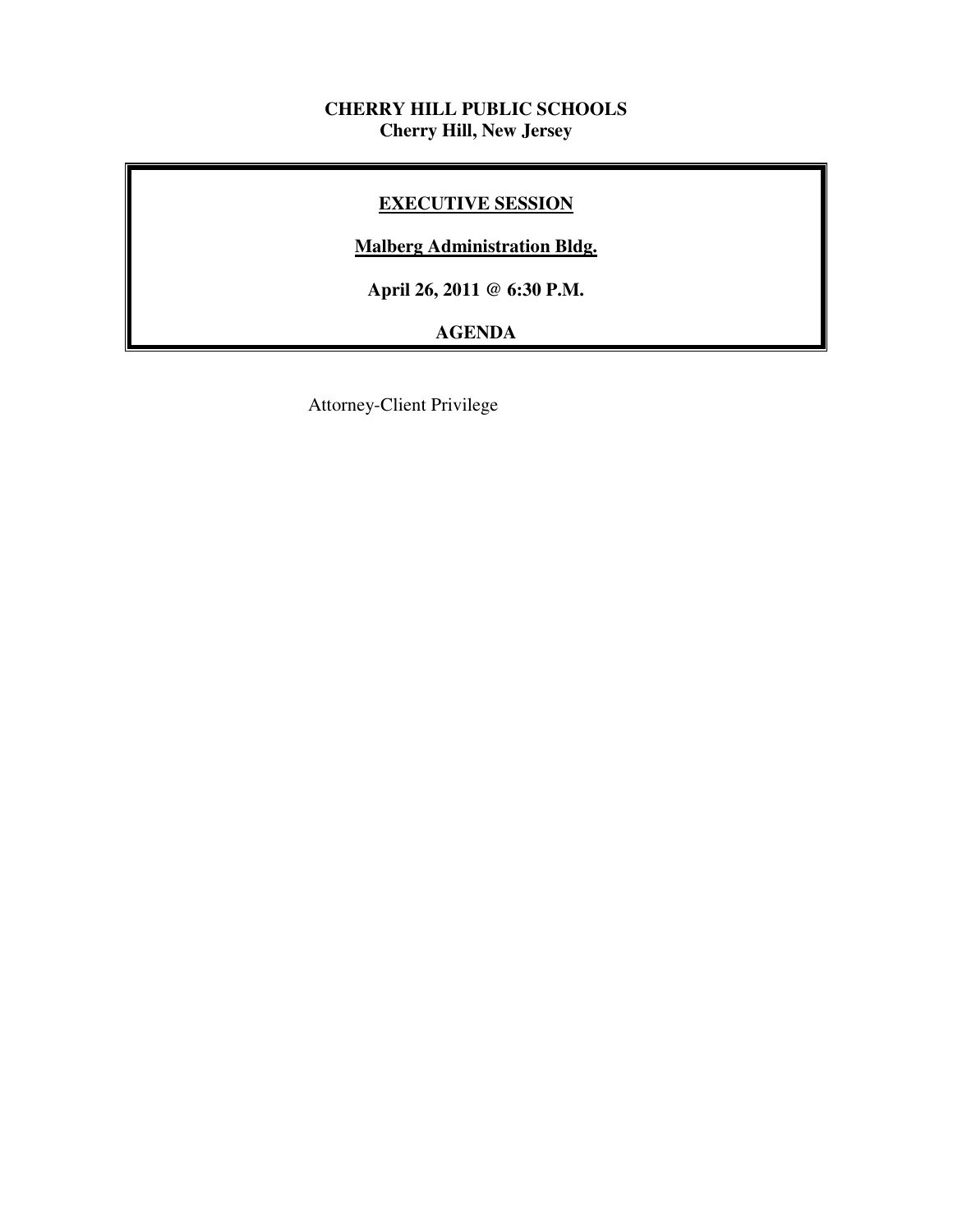#### CHERRY HILL PUBLIC SCHOOLS Cherry Hill, New Jersey

 **ACTION AGENDA** 

April 26, 2011

Malberg Administration Bldg.

7:00 P.M. Action Meeting

 **Meeting called to order by \_\_\_\_\_\_\_\_\_\_\_\_\_\_\_\_\_\_\_\_\_\_\_\_\_\_\_** 

# **ROLL CALL**

 Mr. Seth Klukoff, President Mrs. Kathy Judge, Vice president Mrs. Sherrie Cohen Mr. Eric Goodwin Mrs. Colleen Horiates Mrs. Carol Matlack Mr. Steven Robbins Mr. Elliott Roth Mr. Wayne Tarken

 *Student Representatives to the Board of Education* 

**Jonathan Silverstone, H.S. East** Chandani Desai, H.S. East Alternate **Kevin Ryan, H.S. West Alternate** 

*Samantha Farkas, H.S. West* 

 *Dr. David C. Campbell, Superintendent Mr. James Devereaux, Assistant Superintendent, Business/Board Secretary Dr. Lawyer Chapman, Assistant Superintendent, Pre-K – 12 Dr. Maureen Reusche, Assistant Superintendent, Curriculum & Instruction Ms. Nancy Adrian, Director of Human Resources Mr. Donald Bart, Director of Support Operations Mrs. Susan Bastnagel, Public Information Officer* 

 *Mr. Paul Green – Board Solicitor* 

 **Pledge of Allegiance** 

 **Approval of Minutes**: Regular Meeting dated, March 22, 2011, Board Work Session dated, March 8, 2011, and Special Meetings dated, March 1, 2011 and March 29, 2011. Executive Sessions dated March 8, 2011 and March 22, 2011.

**MOTION\_\_\_\_\_\_\_\_\_\_\_\_\_\_\_\_\_\_\_\_\_\_\_\_SECOND\_\_\_\_\_\_\_\_\_\_\_\_\_\_\_\_\_\_\_\_\_\_\_\_ VOTE\_\_\_\_\_\_\_\_\_\_\_\_\_\_** 

Presentation: Presentation:<br>• Recognition of Volunteer Groups Board Representative Reports Public Discussion (up to three minutes per person) Superintendent's Comments Action Agenda Second Public Discussion (up to three minutes per person) Correspondence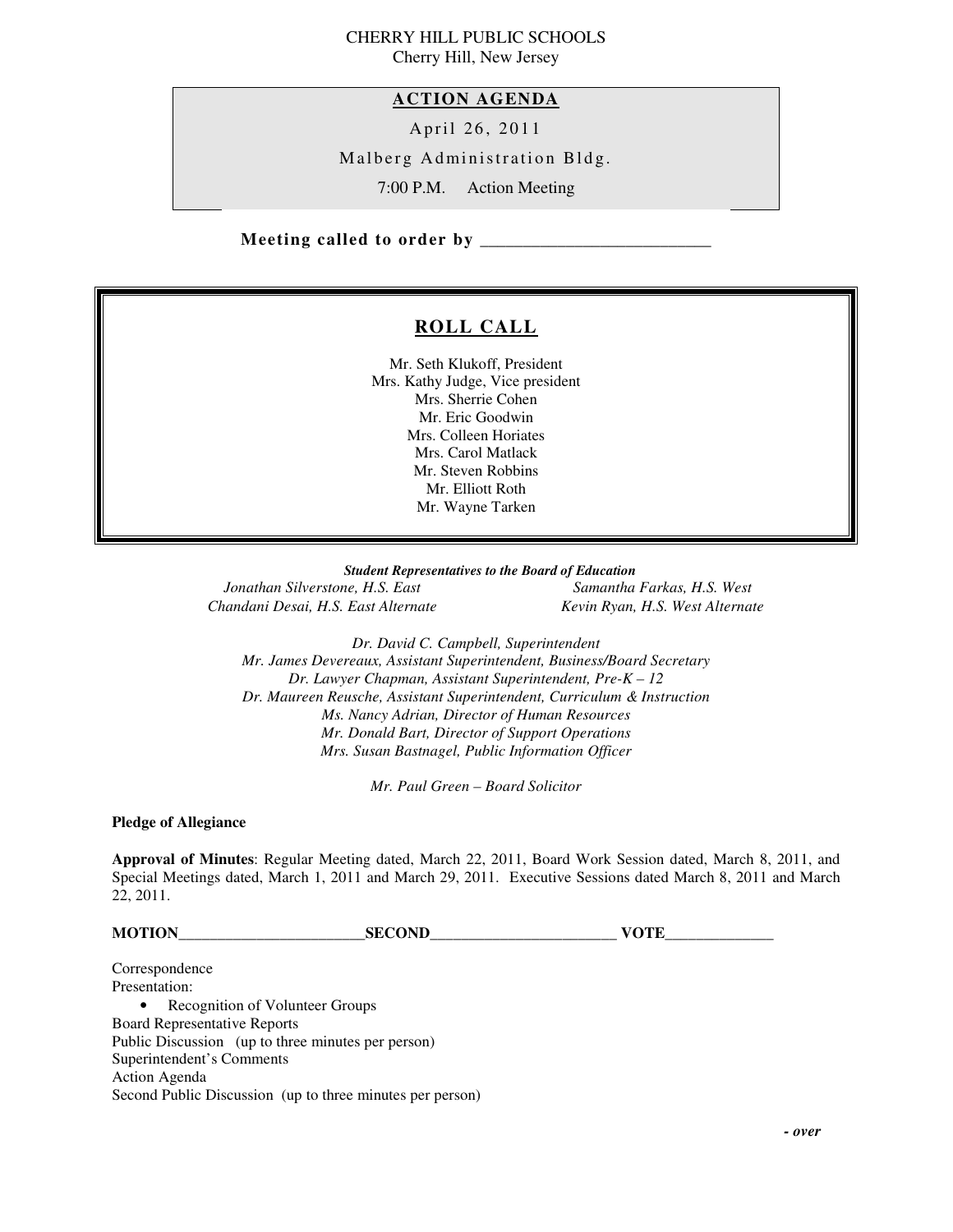#### **ACTION AGENDA A p r i l 2 6 , 2 0 1 1**

#### **BOARD OF EDUCATION COMMITTEES**

#### **Curriculum & Instruction Committee Members (yellow)**

Chairperson: Eric Goodwin

Administrative Liaison: Maureen Reusche

Committee Members: Sherrie Cohen, Colleen Horiates, Carol Matlack

#### **Business & Facilities Committee Members (blue)**

Chairperson: Steve Robbins

Administrative Liaison: James Devereaux

Committee Members: Elliott Roth, Wayne Tarken

#### **Negotiations, Human Resources & Litigation Committee Members (pink)**

Chairperson: Kathy Judge

Administrative Liaison: Nancy Adrian

Committee Members: Sherrie Cohen, Colleen Horiates

#### **Policy & Legislation Committee Members (green)**

Chairperson: Kathy Judge

Administrative Liaison: James Riordan

Committee Members: Eric Goodwin, Seth Klukoff, Carol Matlack

#### **Strategic Planning**

Chairperson: Elliott Roth

Administrative Liaison: James Devereaux

Steve Robbins, Seth Klukoff, Wayne Tarken



 *PLEASE NOTE: ALL CHANGES & ADDITIONS TO THE ACTION MEETING ARE TYPED IN BOLD FACE*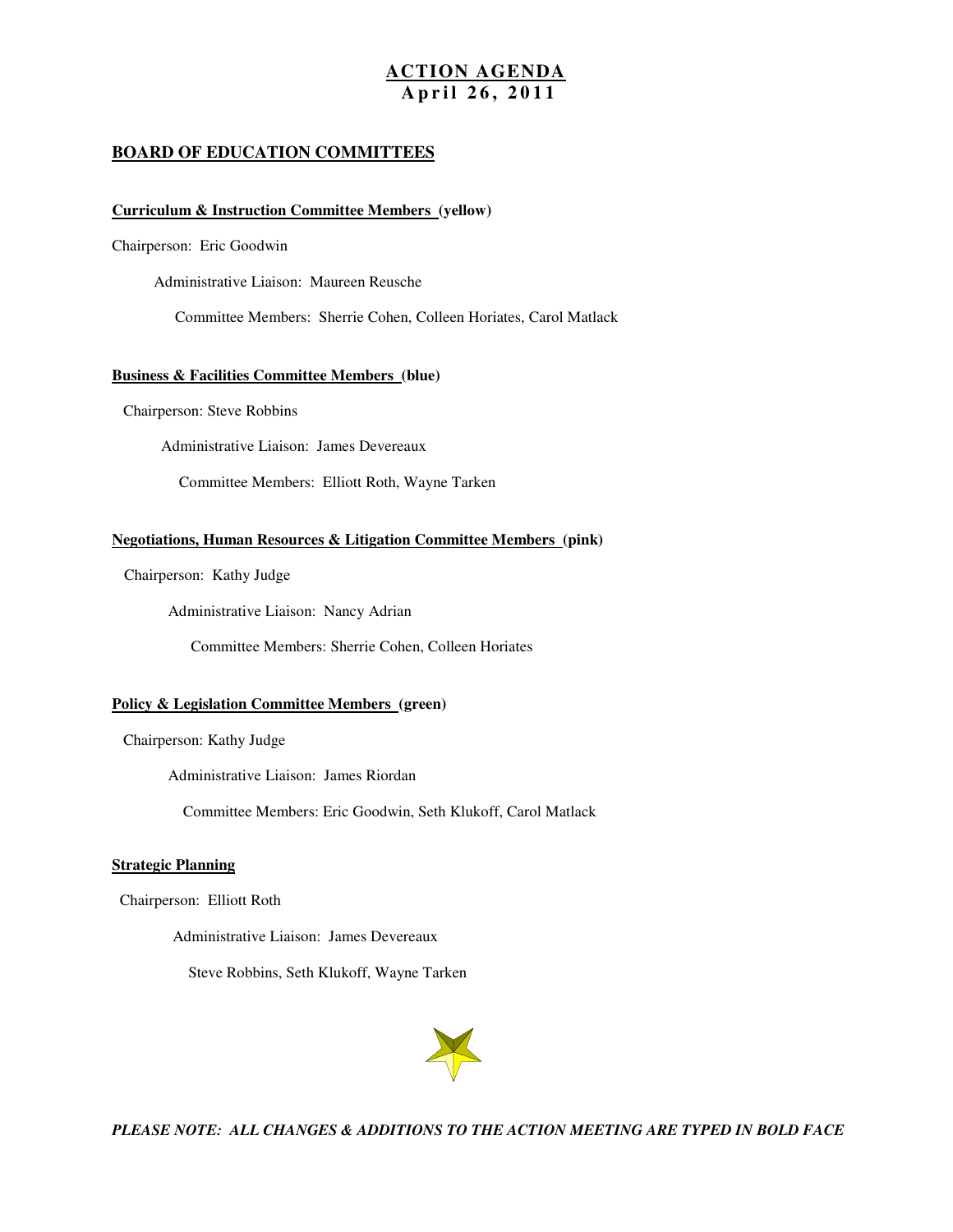### **A. CURRICULUM & INSTRUCTION**

 *Long Range Plan Goals:* 

- \_ *"Establish for students, high academic, social and moral standards which reflect the attributes of a responsible, well-rounded and contributing member of society."*
- \_ *"Design all aspects of curriculum to ensure all students are provided with opportunities to meet or exceed high academic standards."*
- \_ *"Design curriculum that ensures all students acquire the knowledge, skills and behavior necessary to prepare them for higher education and/or the workplace now and in the future."*

The Superintendent recommends the following:

- 1. Approval of Attendance at Conferences and Workshops
- 2. Approval of Non-Public School Textbooks 2010-2011
- 3. Approval of Mt. Misery Mileage
- 4. Approval of Resolutions for Service
- 5. Approval of Out of District Student Placements
- 6. Approval of Resolutions for Services
- **7. Approval of Reading List**

#### **ITEM 1. APPROVAL OF ATTENDANCE AT CONFERENCES AND WORKSHOPS**

 **WHEREAS**, certain Cherry Hill School District employees have requested authorization to attend the conference(s)/workshop(s) listed below, and

 **WHEREAS**, the attendance of each employee at the specified conference/workshop is educationally necessary, fiscally prudent and 1) directly related to and within the scope of the employee's current responsibilities and the District's professional development plan, and 2) critical to the instructional needs of the District or furthers the efficient operation of the District;

 **NOW, THEREFORE, BE IT RESOLVED**, that the Cherry Hill Board of Education authorizes the attendance of the employees at the specified conferences/workshops listed below, and be it

 **FURTHER RESOLVED**, that the Board hereby determines that the estimated expenses related to the authorized travel listed below are justified and therefore authorizes payment of any registration fees and reimbursement of statutorily authorized travel expenditures to the designated employees, not to exceed District budgetary limitations and to be in accordance with the provisions of *N.J.S.A.* 18A:11-12, the District's travel policy and procedures, State travel payment guidelines established by the Department of Treasury in NJOMB circular letter 08-13 OMB, and with guidelines established by the federal Office of Management and Budget:

Cost Cost

| # | <b>NAME</b>                          | <b>CONFERENCE</b>                                                        | <b>DATE</b>          | COST<br><b>NOT TO EXCEED</b>                                  |
|---|--------------------------------------|--------------------------------------------------------------------------|----------------------|---------------------------------------------------------------|
| A | Waleska Batista-<br>Arias<br>Johnson | International Society of<br>Technology in Education,<br>Philadelphia, PA | $6/26 - 29$ , $2011$ | \$597.60<br>Registration/Speedline/<br>Meals<br>Title I Funds |
| B | Denise Roskey<br>Kilmer              | International Society of<br>Technology in Education,<br>Philadelphia, PA | $6/26 - 29, 2011$    | \$597.60<br>Registration/Speedline/<br>Meals<br>Title I Funds |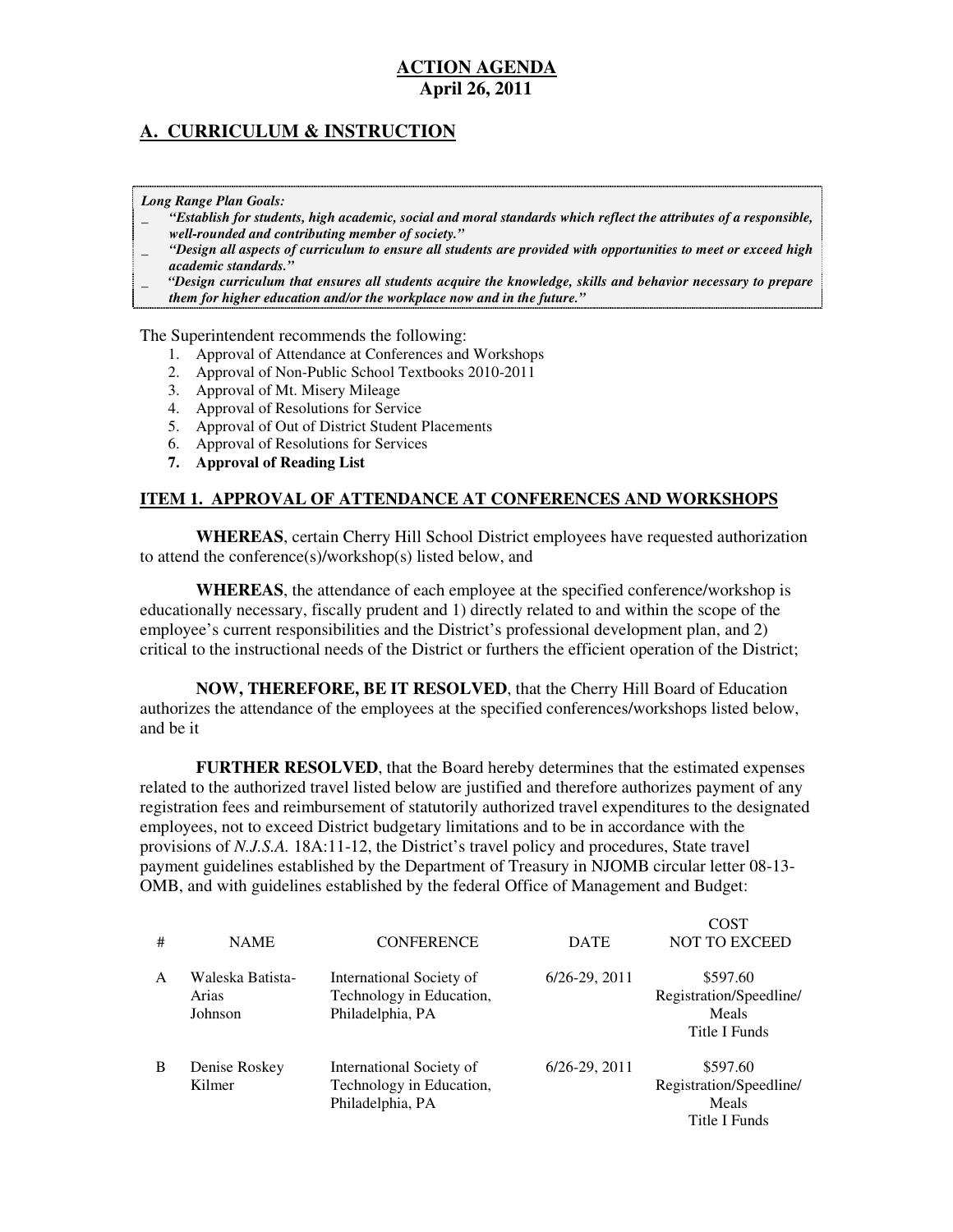#### **A. CURRICULUM & INSTRUCTION**

#### **ITEM 1. APPROVAL OF ATTENDANCE AT CONFERENCES AND WORKSHOPScontinued**

 $C$  $C$  $T$ 

| #            | <b>NAME</b>                            | <b>CONFERENCE</b>                                                        | <b>DATE</b>   | COST<br><b>NOT TO EXCEED</b>                                         |
|--------------|----------------------------------------|--------------------------------------------------------------------------|---------------|----------------------------------------------------------------------|
| $\mathsf{C}$ | <b>Hilary Daniels</b><br><b>Barton</b> | International Society of<br>Technology in Education,<br>Philadelphia, PA | 6/26-29, 2011 | \$597.60<br>Registration/Speedline/<br>Meals<br>Title I Funds        |
| D            | Tessa Wellborn<br>Barton               | International Society of<br>Technology in Education,<br>Philadelphia, PA | 6/26-29, 2011 | \$597.60<br>Registration/Speedline/<br>Meals<br>Title I Funds        |
| E            | Stephanie Rogers<br>Paine              | International Society of<br>Technology in Education,<br>Philadelphia, PA | 6/26-29, 2011 | \$597.60<br>Registration/Speedline/<br>Meals<br><b>Title I Funds</b> |
| $\mathbf F$  | Donna Friedman<br>Johnson              | International Society of<br>Technology in Education,<br>Philadelphia, PA | 6/26-29, 2011 | \$597.60<br>Registration/Speedline/<br>Meals<br><b>Title I Funds</b> |
| G            | Darlene Newsom<br>Johnson              | International Society of<br>Technology in Education,<br>Philadelphia, PA | 6/26-29, 2011 | \$597.60<br>Registration/Speedline/<br>Meals<br><b>Title I Funds</b> |
| H            | Virginia Errichetti<br>Kingston        | International Society of<br>Technology in Education,<br>Philadelphia, PA | 6/26-29, 2011 | \$597.60<br>Registration/Speedline/<br>Meals<br><b>Title I Funds</b> |
| I            | Erin Creek<br>Kingston                 | International Society of<br>Technology in Education,<br>Philadelphia, PA | 6/26-29, 2011 | \$597.60<br>Registration/Speedline/<br>Meals<br>Title I Funds        |
| J            | Cyndi Libetti<br>Kingston              | International Society of<br>Technology in Education,<br>Philadelphia, PA | 6/26-29, 2011 | \$597.60<br>Registration/Speedline/<br>Meals<br>Title I Funds        |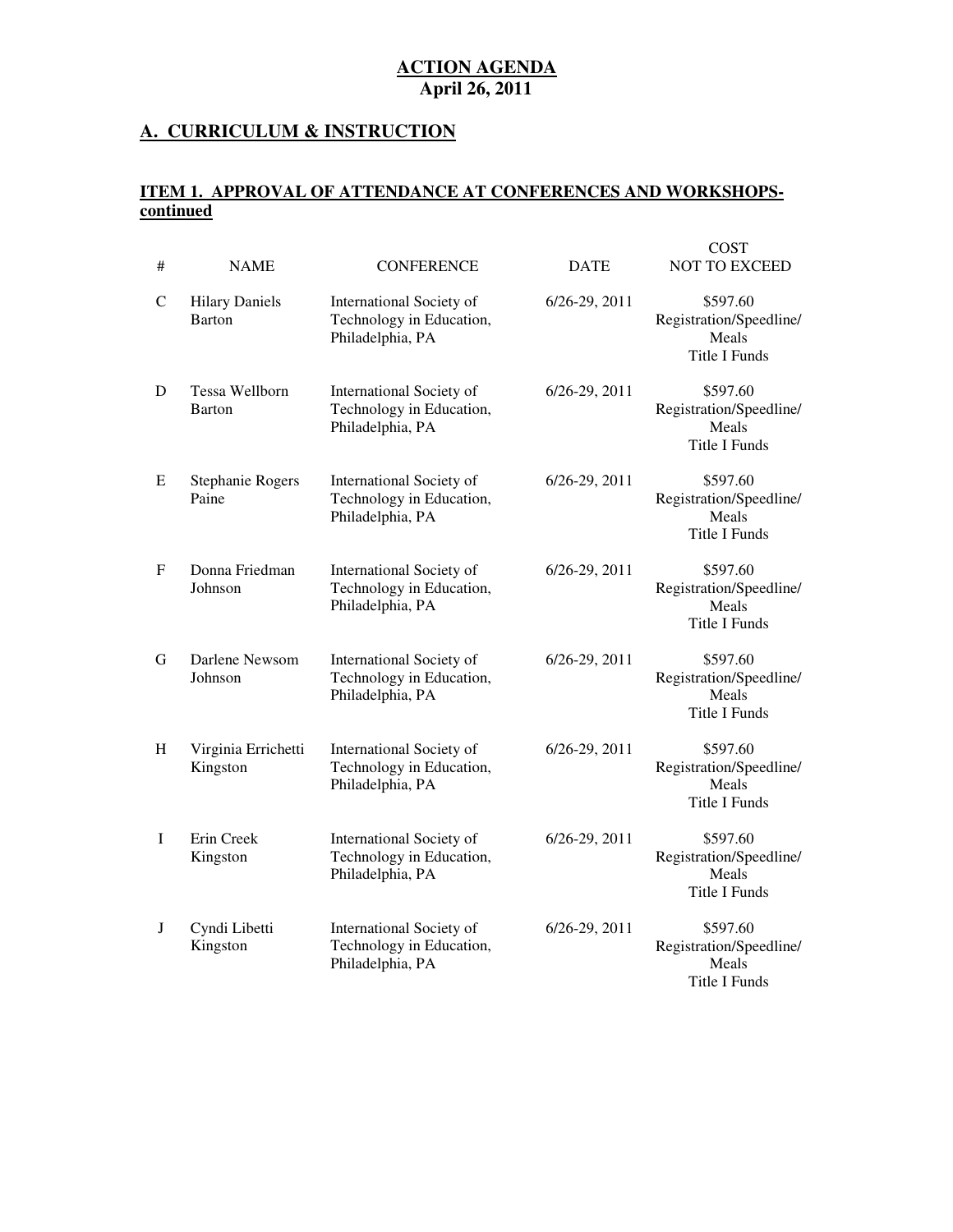#### **A. CURRICULUM & INSTRUCTION**

#### **ITEM 1. APPROVAL OF ATTENDANCE AT CONFERENCES AND WORKSHOPScontinued**

| #         | <b>NAME</b>                                         | <b>CONFERENCE</b>                                                        | <b>DATE</b>       | COST<br><b>NOT TO EXCEED</b>                                         |
|-----------|-----------------------------------------------------|--------------------------------------------------------------------------|-------------------|----------------------------------------------------------------------|
| K         | Jackie Thompson<br>Johnson                          | International Society of<br>Technology in Education,<br>Philadelphia, PA | $6/26 - 29, 2011$ | \$597.60<br>Registration/Speedline/<br>Meals<br><b>Title I Funds</b> |
| L         | Margaret<br>Malcarney<br><b>Beck</b>                | NJ Anti-Bullying Conference,<br>New Brunswick, NJ                        | 6/09/11           | \$99.00<br>Registration<br><b>General Funds</b>                      |
| M         | Kelly Hands-<br>McKenzie<br>Beck                    | NJ Anti-Bullying Conference,<br>New Brunswick, NJ                        | 6/09/11           | \$99.00<br>Registration<br><b>General Funds</b>                      |
| N         | Juliane Lane<br>Beck                                | NJ Anti-Bullying Conference,<br>New Brunswick, NJ                        | 6/09/11           | \$99.00<br>Registration<br><b>General Funds</b>                      |
| Ω         | Jim Devereaux<br>Central                            | NJASBO Annual Conference,<br>Atlantic City, NJ                           | $6/1 - 2$ , 2011  | \$150.00<br>Registration<br><b>General Funds</b>                     |
| P         | Carolyn Eversole<br>Central                         | NJASBO Annual Conference,<br>Atlantic City, NJ                           | $6/1 - 3$ , 2011  | \$249.19<br>Registration/Mileage<br><b>General Funds</b>             |
| Q         | Paul Todd<br>Central                                | NJASBO Annual Conference,<br>Atlantic City, NJ                           | $6/1 - 2$ , 2011  | \$249.19<br>Registration/Mileage<br><b>General Funds</b>             |
| R         | <b>Joanne</b><br><b>DiGiacomo</b><br><b>Central</b> | <b>Safety Techniques Train-the-</b><br>Trainer, Villanova, PA            | $6/8-9, 2011$     | \$491.14<br><b>Registration/Mileage</b><br><b>General Funds</b>      |
| ${\bf S}$ | Rebecca Metzger<br>West H.S.                        | Safety Techniques Train-the-<br>Trainer, Villanova, PA                   | $6/8-9, 2011$     | \$489.34<br>Registration/Mileage<br>General Funds                    |
| T         | Mary Kline<br>Central                               | IRA-56 <sup>th</sup> Annual Convention,<br>Orlando, Florida              | 5/8-11, 2011      | \$1,587.00<br>Registration/Air/<br>Lodging/Meals<br>Title IIA        |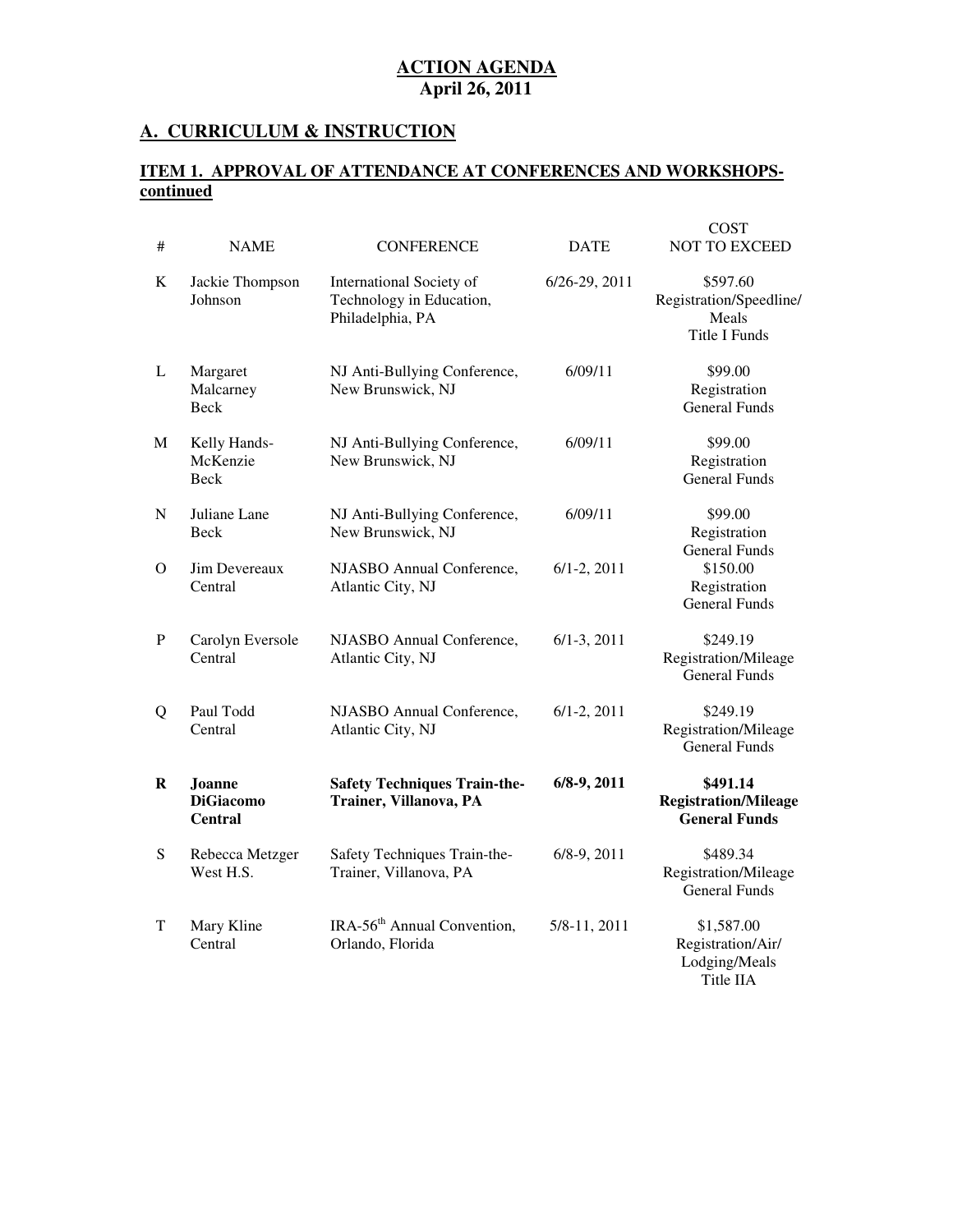#### **A. CURRICULUM & INSTRUCTION**

#### **ITEM 1. APPROVAL OF ATTENDANCE AT CONFERENCES AND WORKSHOPScontinued**

| DD        | <b>Cynthia Boyce</b><br><b>Central</b>       | <b>Transportation Database</b><br>Demo, Columbus, NJ                                    | 4/12/11            | \$4.84<br><b>Travel</b><br><b>General Funds</b>                          |
|-----------|----------------------------------------------|-----------------------------------------------------------------------------------------|--------------------|--------------------------------------------------------------------------|
| <b>CC</b> | Terri Nowakowski<br>Marlkress/Data<br>Center | International Society of<br>Technology in Education,<br>Philadelphia, PA                | 6/26-29, 2011      | \$597.60<br>Registration/Speedline/<br>Meals<br><b>Title I Funds</b>     |
| BB        | Marc Plevinsky<br>Marlkress/Data<br>Center   | International Society of<br>Technology in Education,<br>Philadelphia, PA                | 6/26-29, 2011      | \$597.60<br>Registration/Speedline/<br>Meals<br>Title I Funds            |
| AA        | <b>Edward Klitz</b><br>Kingston              | Statewide After School<br>Showcase, Mercerville, NJ                                     | 5/19/11            | \$44.53<br>Registration/Mileage<br><b>General Funds</b>                  |
| Z         | Evelyn Minutolo<br>West                      | <b>DECA</b> International Career<br>Development Co., Orlando, FL                        | 4/30-5/4, 2011     | \$1,629.00<br>Registration/Air/<br>Lodging/Meals<br><b>General Funds</b> |
| Y         | Amy Edinger<br>Central                       | Safety Techniques & Personal<br><b>ER</b> Intervention Trainer<br>Update, Villanova, PA | 6/22/11            | \$270.57<br>Registration/Mileage<br><b>General Funds</b>                 |
| X         | Mona Noyes<br>Central                        | Anti-Bullying Specialist<br>Training, Blackwood, NJ                                     | 5/20/11            | \$82.56<br>Registration/Mileage<br><b>General Funds</b>                  |
| W         | Amy Edinger<br>Central                       | Staff Effectiveness Train-the-<br>Trainer, Villanova, PA                                | $6/6 - 7, 2011$    | \$416.14<br>Registration/Mileage<br><b>General Funds</b>                 |
| V         | Rebecca Metzger<br>West H.S.                 | Personal Emergency<br>Interventions Train-the-<br>Trainer, Villanova, PA                | $6/13 - 14$ , 2011 | \$314.34<br>Registration/Mileage<br><b>General Funds</b>                 |
| U         | Joann DiGiacomo<br>Central                   | Personal Emergency<br>Interventions Train-the-<br>Trainer, Villanova, PA                | $6/13-14, 2011$    | \$316.14<br>Registration/Mileage<br><b>General Funds</b>                 |
| #         | <b>NAME</b>                                  | <b>CONFERENCE</b>                                                                       | <b>DATE</b>        | <b>COST</b><br><b>NOT TO EXCEED</b>                                      |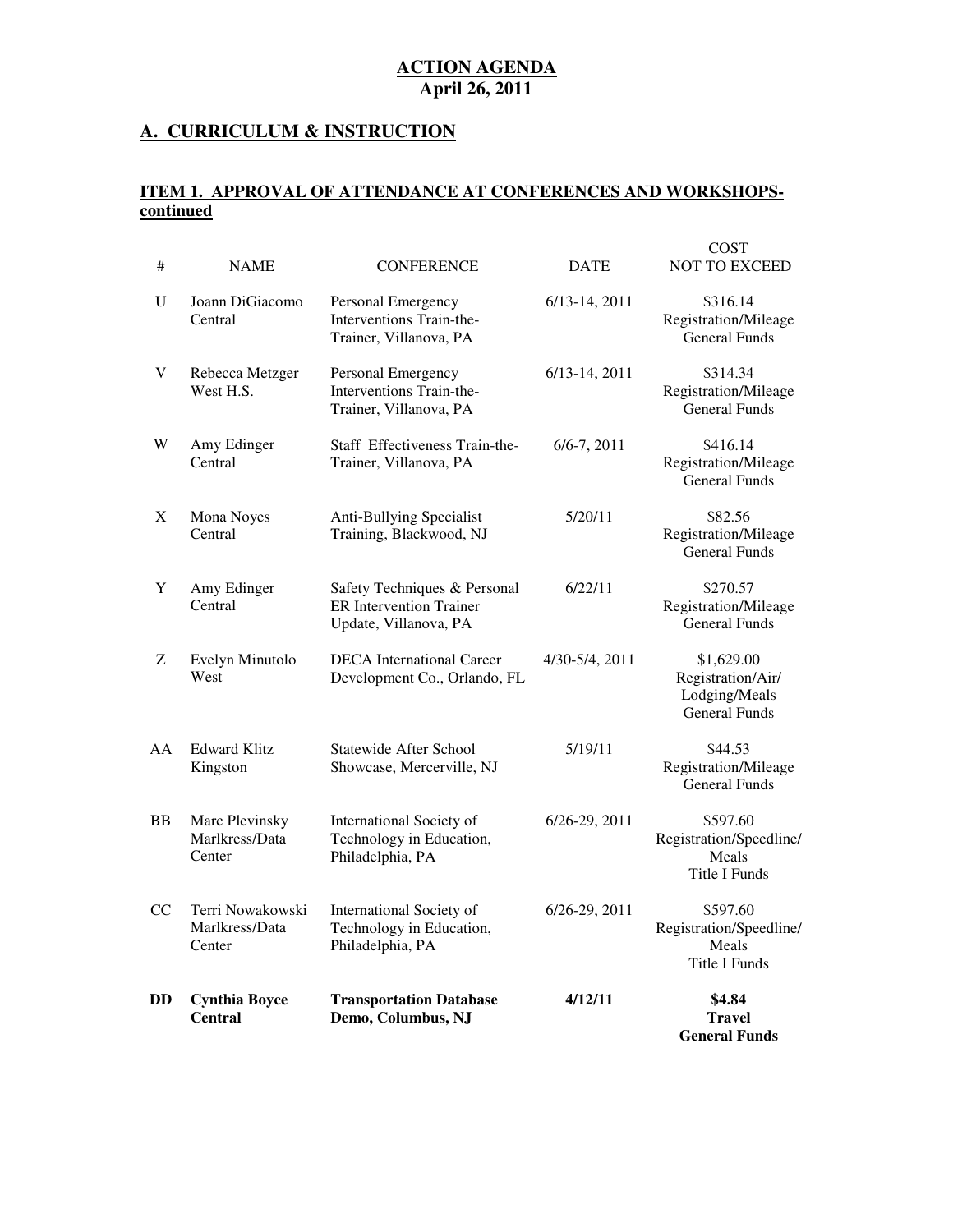#### **A. CURRICULUM & INSTRUCTION**

#### **ITEM 1. APPROVAL OF ATTENDANCE AT CONFERENCES AND WORKSHOPScontinued**

 $COP$ 

|           |                                                                            |                                                                            |               | COST                                                                         |
|-----------|----------------------------------------------------------------------------|----------------------------------------------------------------------------|---------------|------------------------------------------------------------------------------|
| #         | <b>NAME</b>                                                                | <b>CONFERENCE</b>                                                          | <b>DATE</b>   | <b>NOT TO EXCEED</b>                                                         |
| EЕ        | <b>Cynthia Boyce</b><br><b>Central</b>                                     | <b>Transportation Database</b><br>Demo, Maple Shade, NJ                    | 4/13/11       | \$4.35<br><b>Travel</b><br><b>General Funds</b>                              |
| FF        | Donna<br><b>Maccherone</b><br><b>Camden Catholic</b><br><b>High School</b> | <b>Teaching the Academic</b><br>Paper, Annadale-on-Hudson,<br>NJ           | 7/10-15, 2011 | \$1090.22<br>Registration/Mileage/<br><b>Tolls</b><br><b>Title IIA Funds</b> |
| GG        | Joanne Merriman<br><b>Miller</b><br>Knight                                 | <b>Autism: A Journey in</b><br>Optimism, W. Windsor, NJ                    | 6/3/11        | \$87.50<br><b>Registration/Mileage</b><br><b>Title I Funds</b>               |
| <b>HH</b> | <b>Neil Burti</b><br><b>Alternative</b>                                    | Working w/Troubled $\&$<br><b>Troubling Students, Mullica</b><br>Hill, N.J | 5/18/11       | \$129.00<br><b>Registration</b><br><b>Title I Funds</b>                      |

#### **ITEM 2 . APPROVAL OF NON PUBLIC SCHOOL TEXTBOOKS 2010-2011**

 2010-2011 school year. It is recommended that the Board approve textbooks for the Non Public Schools for the

#### The King's Christian School

| Subject - Textbook Name       | ISBN#          |
|-------------------------------|----------------|
| An Iliad                      | 978030727539-4 |
| Beowulf (Raffell translation) | 978045153096-7 |

#### **ITEM 3. APPROVAL OF MT. MISERY MILEAGE**

#### **3(A)**

 It is recommended that Kaitlyn Cariss receive approval to receive reimbursement for mileage to and from Mt. Misery during the week of 3/8-11, 2011. The cost is \$.31 per mile for a round trip of 56.78 miles at a cost of \$17.60 per trip. The cost is budgeted to 11-190-100-580-66-0002.

#### **3(B)**

 It is recommended that Michael Sherman receive approval to receive reimbursement for mileage to and from Mt. Misery during the week of 4/12-15, 2011. The cost is \$.31 per mile for a round trip of 49.8 miles at a cost of \$15.43 per round trip. The cost is budgeted to 11-190-100-580-66 0002.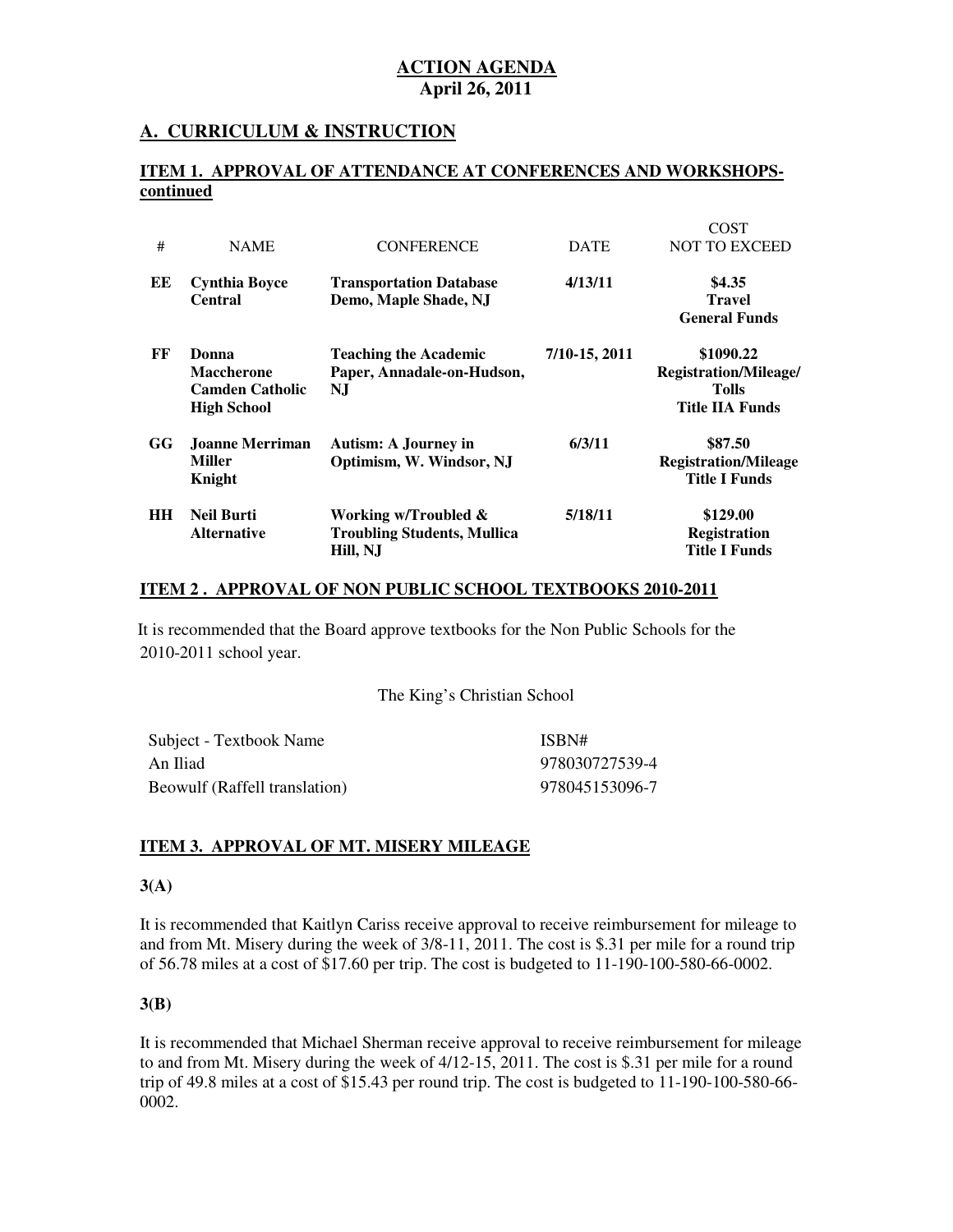#### **A. CURRICULUM & INSTRUCTION**

#### **ITEM 4. APPROVAL OF RESOLUTION FOR SERVICES**

#### **A RESOLUTION APPROVING A PROFESSIONAL SERVICES AGREEMENT BETWEEN THE BOARD AND THE BANCROFT NEUROHEALTH TO PROVIDE BEHAVIORAL CONSULTATION AND TRAINING SERVICES**

 **WHEREAS,** the Cherry Hill Board of Education (the "Board") has determined that it is necessary to retain the services of Bancroft NeuroHealth ("Bancroft") to provide specialized behavioral consultation and training services in order to service the needs of certain District pupils; and

 **WHEREAS**, the Board, pursuant to its authority under N.J.S.A. 18A:18A-5a(1), may negotiate and award a contract for professional services without the necessity of public advertising for bids and bidding therefor;

 **NOW, THEREFORE, BE IT RESOLVED,** that the Cherry Hill Board of Education approves a professional services contract between the Board and Bancroft NeuroHealth for the term of July 1, 2010 through June 30, 2011 for a total amount not to exceed One Hundred Five Thousand One Hundred Twenty Dollars (\$105,120) at the rate of \$150 per hour for Behavioral Consultation Services and \$45 per hour for Direct 1:1 Services; and be it

 **FURTHER RESOLVED**, that the Board authorizes its President and Secretary to execute the professional services contract with Bancroft; and be it

 **FURTHER RESOLVED**, that a copy of this Resolution and the requisite summary of the contract award shall be published once in an official newspaper of record for the District in accordance with the requirements of *N.J.S.A.* 18A:18A-5a.(1).

PO#11-06311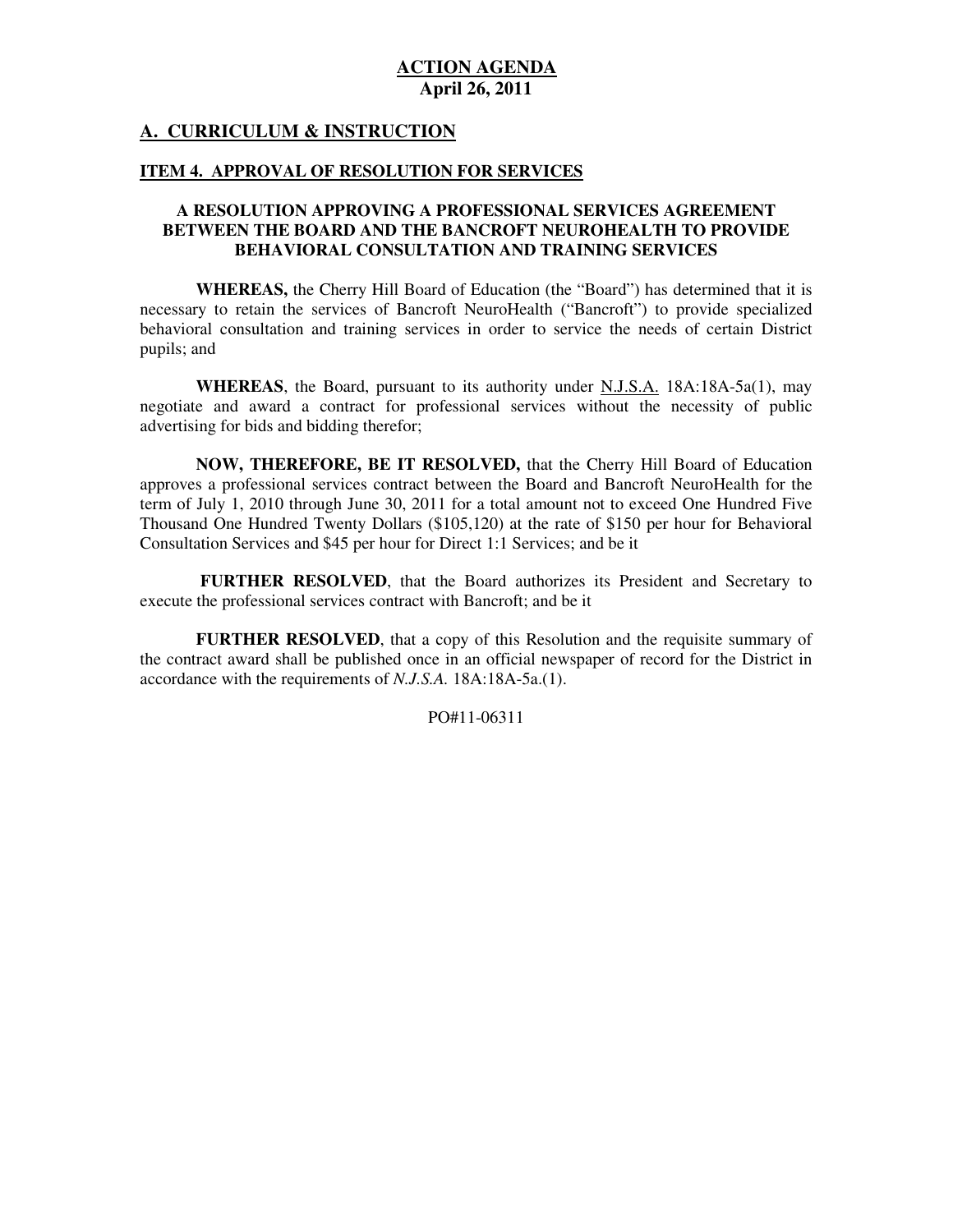# **A. CURRICULUM & INSTRUCTION**

#### **ITEM 5. APPROVAL OF OUT OF DISTRICT STUDENT PLACEMENTS**

 It is requested that the following out of district tuition contracts be submitted to the Board of Education for approval for the 2010-2011 school year during the April 2011 cycle. There are seven students: two students (one new student), two students for extra services previously approved for tuition costs, one change in placement and two for the correct tuition cost previously approved.

|                           |                                                                |            |                  | OUT OF DISTRICT TUITIONS (April 2011) |     |         |     |                 |              |                                                                   |
|---------------------------|----------------------------------------------------------------|------------|------------------|---------------------------------------|-----|---------|-----|-----------------|--------------|-------------------------------------------------------------------|
| <b>VENDOR</b>             | ID                                                             | CL         | TERM             | <b>TUITION</b>                        | RES | AIDE    | ESY | <b>ESY AIDE</b> | <b>EXTRA</b> | <b>AMOUNT</b>                                                     |
| Arlington School          | 9900673                                                        | ED         | 9/21/2010-6/2011 | \$53,867                              |     |         |     |                 |              | \$53,867                                                          |
| <b>Brookfield Academy</b> | 3011250                                                        | <b>MD</b>  | 3/21/11-6/2011   | \$13,108                              |     |         |     |                 |              | \$13,108                                                          |
| <b>Brookfield Academy</b> | 9900489                                                        | ED         | 9/21/10-6/2011   | \$1,950                               |     |         |     |                 |              | \$1,950                                                           |
|                           |                                                                |            |                  |                                       |     |         |     |                 |              | Previously approved in October (total is \$40,370)                |
| Durand Academy            | 3004693                                                        | <b>MIC</b> | 3/28/11-6/2011   | \$11,735                              |     | \$8,160 |     |                 |              | \$19,895                                                          |
| Gloucester Co SSD         | 2021634                                                        | <b>MD</b>  | 9/2010-6/2011    |                                       |     |         |     |                 | \$897        | \$897                                                             |
|                           |                                                                |            |                  |                                       |     |         |     |                 |              | Previously approved for ESY September 2010 & tuition October 2010 |
| <b>Orchard Friends</b>    | 2020657                                                        | OHI        | 1/3/11-6/2011    | \$2,461                               |     |         |     |                 |              | \$2,461                                                           |
|                           | Previously approved for tuition March 2011 (total is \$19,164) |            |                  |                                       |     |         |     |                 |              |                                                                   |
| Salem County SSD          | 2010225                                                        | <b>MD</b>  | 12/6/10-6/2011   |                                       |     |         |     |                 | \$2,025      | \$2,025                                                           |
|                           |                                                                |            |                  |                                       |     |         |     |                 |              | Previously approved for tuition to Strang School in January 2011  |
|                           |                                                                |            |                  |                                       |     |         |     |                 |              | \$94,203                                                          |

 Two students (one new student), two students for extra speech services previously approved for tuition costs, one change in placement, and two students for correct tuition cost.

#### **ITEM 6. APPROVAL OF RESOLUTIONS FOR SERVICES**

 **WHEREAS,** the Cherry Hill Board of Education (the "Board") has a legal responsibility to conduct various evaluations of students with suspected and confirmed disabilities, including independent and initial evaluations of such students, and to from time to time obtain consultation services and to provide direct professional services to said students; and

 **WHEREAS**, such evaluations, consultations and services must be conducted by appropriately licensed and certified professionals and in accordance with the strictures of N.J.A.C. 6A:14-3.4 and N.J.A.C. 6A:14-2.5, and therefore are considered professional services pursuant to **N.J.S.A**. 18A:18A-5; and

 **WHEREAS** the Special Education Department has compiled a list of private providers, qualified to perform such evaluations, consultations and services; and

 **WHEREAS**, the total amount to be paid to any one vendor on such list shall not exceed the sum of \$17,500.00 for the current school year;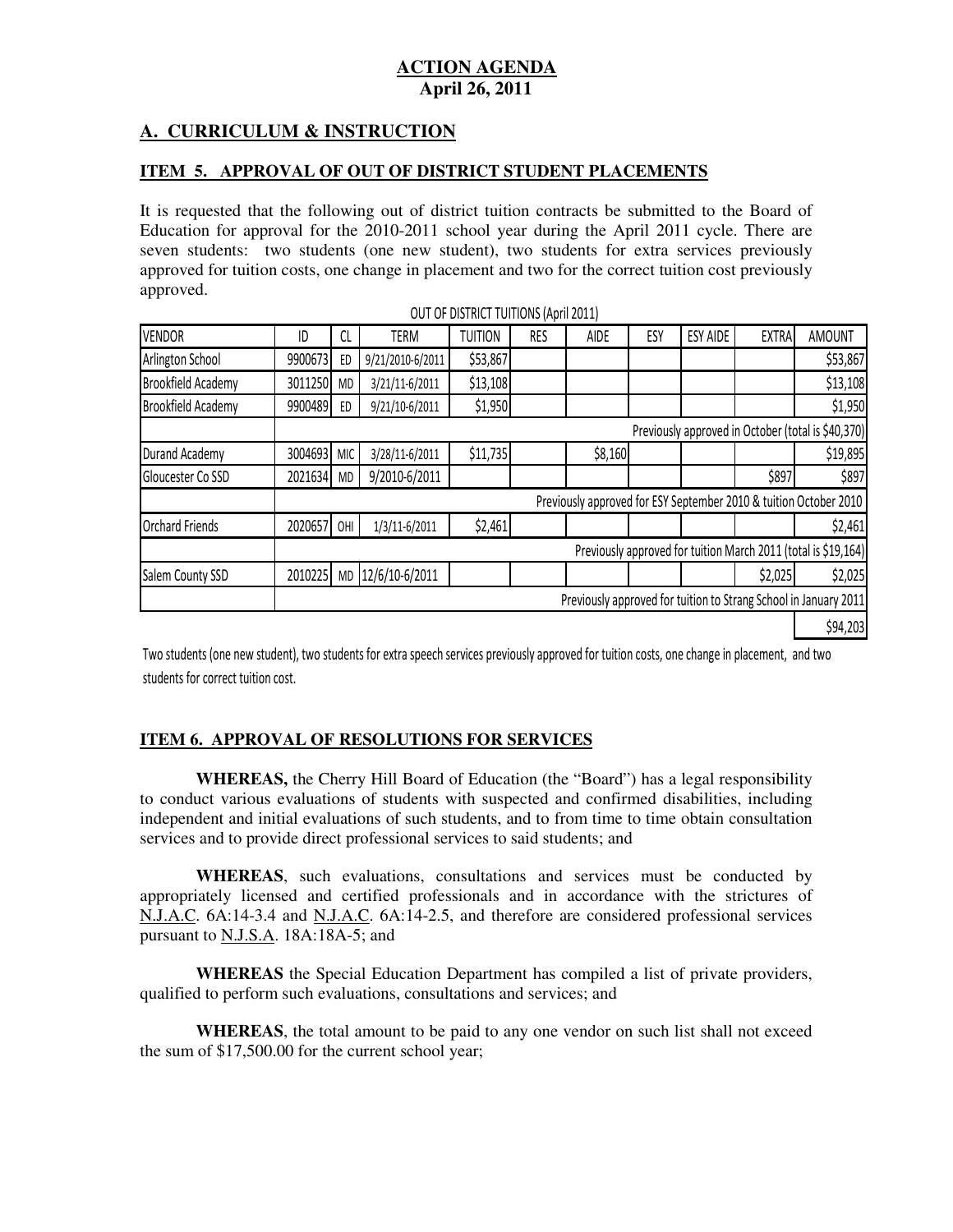#### **A. CURRICULUM & INSTRUCTION**

#### **ITEM 6. APPROVAL OF RESOLUTIONS FOR SERVICES**

 **NOW, THEREFORE, BE IT RESOLVED** by the Cherry Hill Board of Education, that the Board hereby approves the appended list of Approved Private Providers to perform such evaluations, consultations and services as are determined necessary and prudent by the Assistant Superintendent for Curriculum & Instruction and Student Services for the 2010-2011 school year; and be it

 **FURTHER RESOLVED**, that the total amount charged for any one independent evaluation shall not exceed the usual and customary amount typically charged to school districts for such evaluations, but in no event shall any one evaluation exceed a total amount of Two Thousand (\$2,000.00) Dollars; and be it

 **FURTHER RESOLVED**, that the Board herby authorizes its Solicitor to prepare all necessary documentation, riders, purchase orders or contracts as are appropriate to effectuate the purposes set forth in this Resolution; and be it

 **FURTHER RESOLVED**, that a copy of this Resolution and the requisite summary of the contract award shall be published once in an official newspaper of record for the District in accordance with the requirements of *N.J.S.A.* 18A:18A-5a.(1).

> Loretta Katkow To provide supplemental instruction September 2010 – June 2011 Not to exceed \$3,200 PO # 11-06904 11-204-100-320-71-0001

 Dr. William Culbertson To provide neuropsychological evaluations September 2010 – June 2011 Previously approved for \$7,000 (BOE July 2010) Additional amount of \$4,000, for an amount not to exceed \$11,000 PO #11-01971 11-000-219-320-71-0001

> **360 Translations International, Inc. To provide sign language interpreter April 25, 2011 – June 20, 2011 Not to exceed \$17,200 11-000-217-320-71-0001**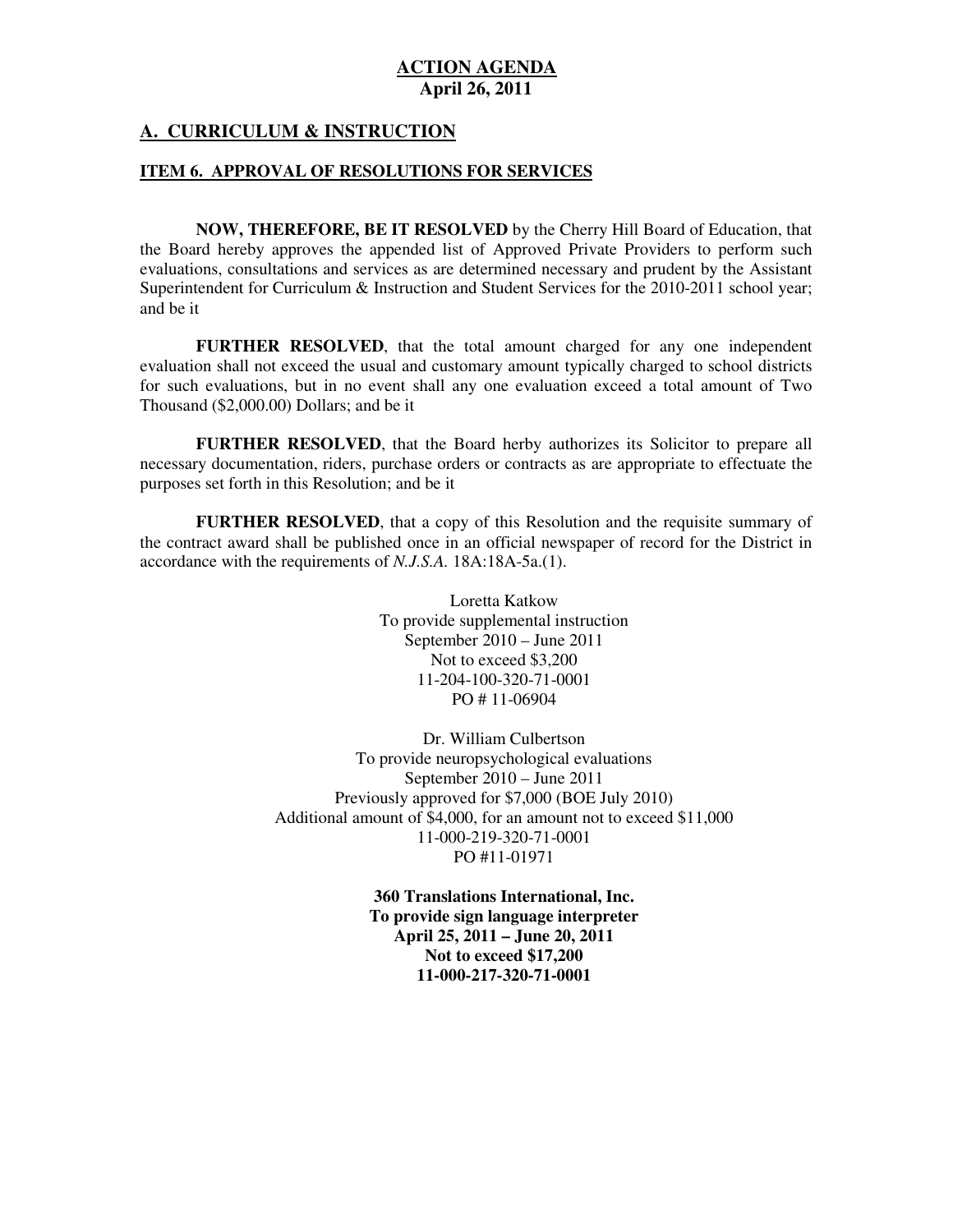### **A. CURRICULUM & INSTRUCTION**

#### **ITEM 7. APPROVAL OF READING LIST**

 **It is recommended that the Board approve the following additions to the Secondary reading list as discussed at the Curriculum and Instruction meeting on December 6, 2010.** 

**Titles and Authors** Grade **Grade** 

*S Chains, by Laurie Halse* **8 <b>8** 

| Motion | $n \alpha n$ | эtе |
|--------|--------------|-----|
|        |              |     |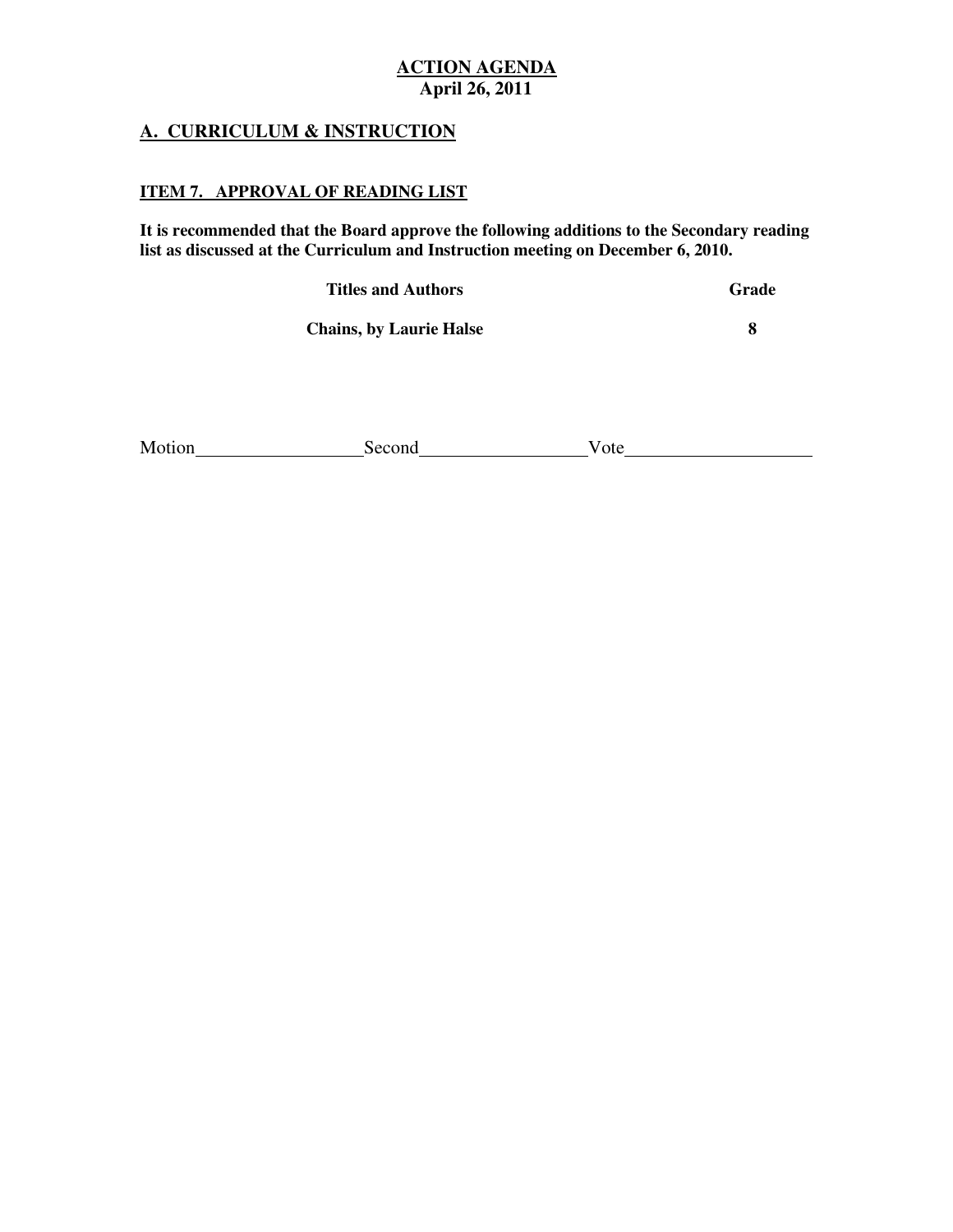#### **B. BUSINESS AND FACILITIES**

- 1. Financial Reports
- 2. Resolutions
- 3. Resolution for the Award of Bids
- 4. Resolution for the Award of Transportation
- 5. Acceptance of Donations

### *The Superintendent recommends the following:*

#### **ITEM 1. FINANCIAL REPORTS**

- a) BOARD SECRETARY'S CERTIFICATION AND TREASURER'S REPORT FOR FEBRUARY 2011
- $b)$ SACC FINANCIAL REPORT FOR FEBRUARY 2011
- c) LINE ITEM TRANSFER REPORTS FOR THE MONTH OF FEBRUARY 2011
- $\mathbf{d}$ FOOD SERVICE OPERATING STATEMENT FOR FEBRUARY 2011
- e) DISBURSEMENT OF FUNDS
- f) APPROVAL OF BILL LIST

#### **ITEM 2. RESOLUTIONS**

- a) RESOLUTION AUTHORIZING CONTRACTS WITH APPROVED STATE CONTRACT VENDORS
- b) RESOLUTION AUTHORIZING THE USE OF AWARDED VENDORS THROUGH EDUCATION DATA SERVICES
- c) RESOLUTION TO DISPOSE OF DISTRICT ASSETS NO LONGER OF VALUE THROUGH AN ONLINE AUCTION UNDER NEW JERSEY STATE CONTRACT
- d) RESOLUTION TO AMEND PREVIOUS MOTION DECEMBER 21, 2010
- e) RESOLUTION FOR THE AWARD OF ENERGY AUDIT RFP

#### **ITEM 3. RESOLUTION FOR THE AWARD OF BIDS**

- a) #SPHD1-032411 SPECIAL ED TRANSPORTATION FOR ONE DISTRICT ROUTE 2010/2011 SCHOOL YEAR (3-24-11)
- b) #HSELT-032911 EAST GYM LOBBY TOILET ROOM ALTERATIONS AND RELATED WORK AT HIGH SCHOOL EAST (3-31-11)
- c) #HSEAT-032911 STAFF TOILET ROOM ALTERATIONS IN A-WING AT HIGH SCHOOL EAST (3-31-11)
- d) #HSWGT-032911 E-WING SANITARY LIFT STATION AND THE G-WING LOBBY TOILET ROOM ALTERATIONS AT HIGH SCHOOL WEST (3-31-11)
- e) #WSCPB-032911 PRESS BOX REPLACEMENT AT THE HIGH SCHOOL WEST SPORTS COMPLEX (3-31-11)
- f) #CMSFS-041211 FASCIA, SOFFIT AND MASONRY REPAIR AT CARUSI MIDDLE SCHOOL (4-12-11)
- g) #SESRH-041211 ROOFTOP HVAC EQUIPMENT REPLACEMENT AND RELATED WORK AT STOCKTON ELEMENTARY SCHOOL (4-12-11)
- h) #KESBR-041211 BOILER REPLACEMENT AND RELATED WORK AT KINGSTON ELEMENTARY SCHOOL (4-12-11)
- i)  $\qquad$  #WCRLM-041211 WIDE CUT ROTARY LAWN MOWER (4-26-11)

#### **ITEM 4. RESOLUTION FOR THE AWARD OF TRANSPORTATION**

a) ROUTE #EASHU-1- COLES (ALTERNATIVE HIGH SCHOOL)

#### **ITEM 5. ACCEPTANCE OF DONATIONS**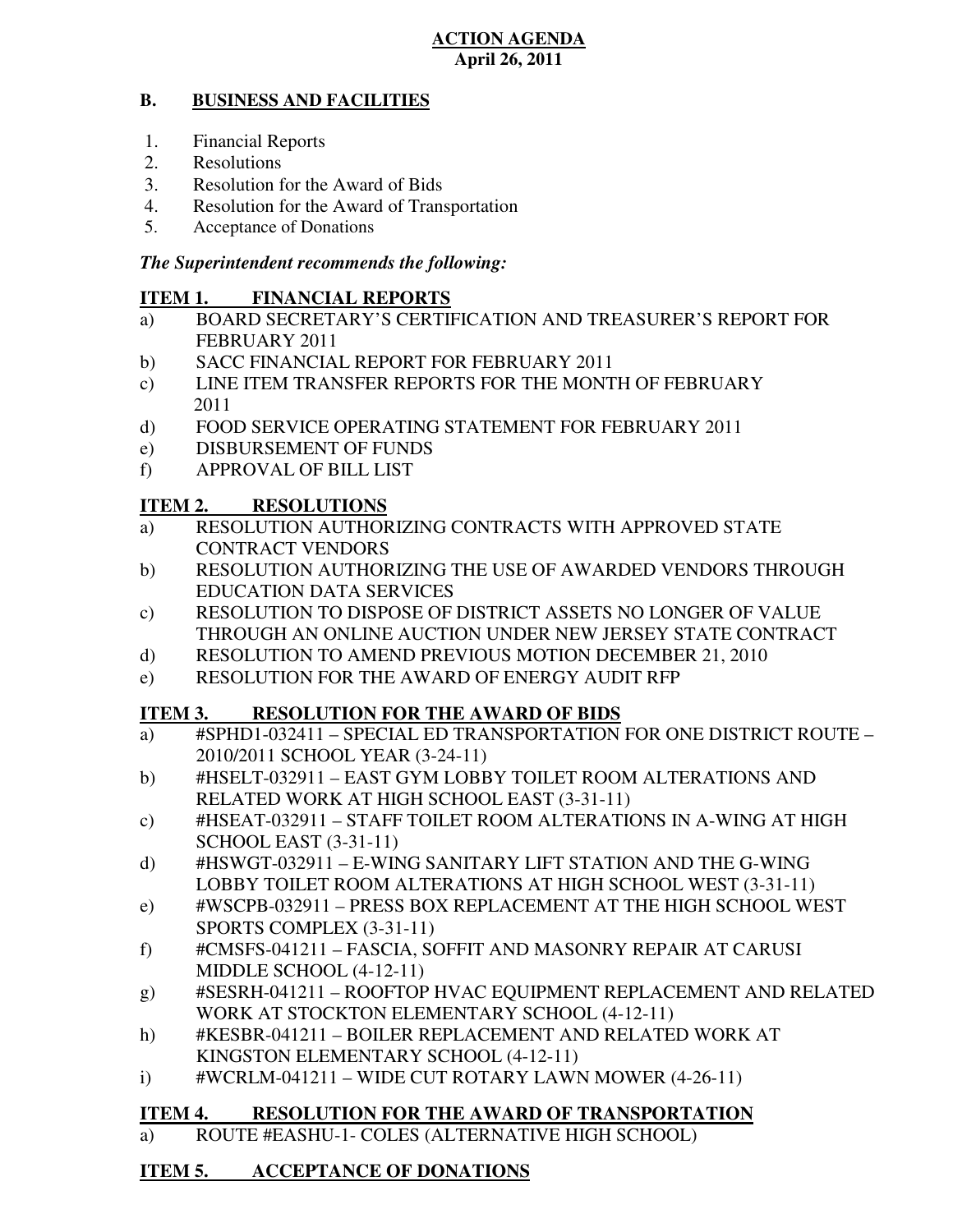#### **B. B. BUSINESS AND FACILITIES**

Long Range Plan Goals

- *"Provide a clean, healthy, safe, and secure physical environment for all students and staff."*
- *"Consistently allocate the funds necessary for systematically maintaining, upgrading, and repairing all school district facilities."*

 *The Superintendent recommends the following:* 

#### **ITEM 1. FINANCIAL REPORTS**

### a) BOARD SECRETARY'S CERTIFICATION AND TREASURER'S REPORT FOR FEBRUARY

 Pursuant to N.J.A.C. 6A:23A-16.10 (c) 3, I certify that as of February 28, 2011 no budgetary line item account has obligations and payments (contractual orders) which in total exceed the amount appropriated by the Cherry Hill Board of Education pursuant to N.J.S.A. 18A:22-8.1 and N.J.S.A. 18A:22-8.2 and no budgetary line item account has been over-expended in violation of N.J.A.C. 6:23-2.12 (a) 1.

 Pursuant to N.J.A.C. 6A:23A-16.10 (c) 4, the Cherry Hill Board of Education certifies that as of February 28, 2011 and after review of the Secretary's Monthly Financial Report and the Treasurer's Monthly Financial Report and upon consultation with the appropriate district officials, to the best of the Boards' knowledge, no major account or fund has been over-expended in violation of N.J.A.C. 6A:23A-16.10 (a) 1 and that sufficient funds are available to meet the district's financial obligations for the remainder of the fiscal year.

#### $b)$ SACC FINANCIAL REPORT FOR FEBRUARY 2011

 It is recommended that the Financial Report for the Cherry Hill School Age Child Care Program for the month of February 2011 be accepted as submitted.

#### $c)$ LINE ITEM TRANSFER REPORTS FOR THE MONTH OF FEBRUARY 2011

 It is recommended that the 2010/2011 Budget be revised by the transfer of funds between line items as listed on the monthly transfer report. (Systems 3000 transfer report).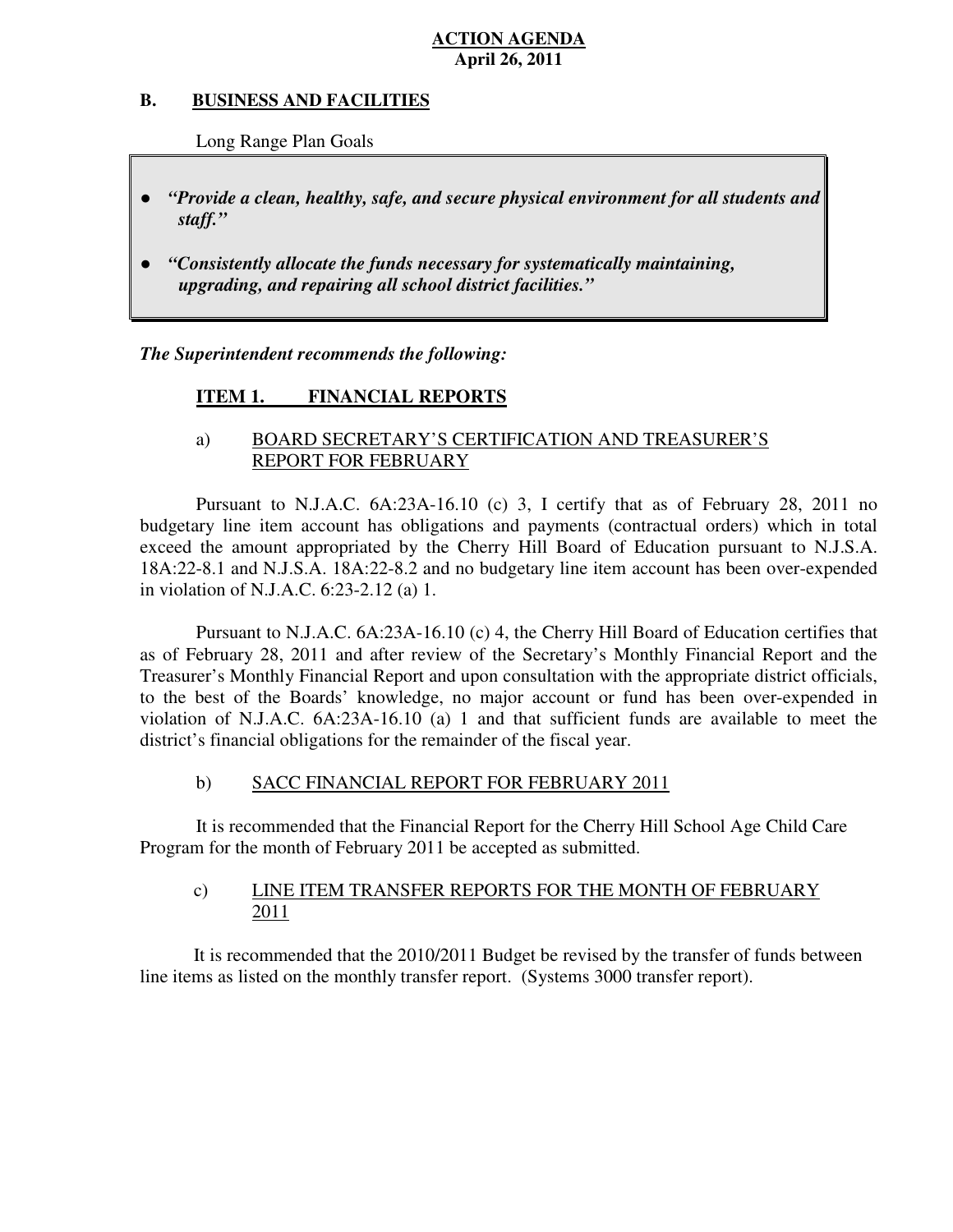#### **B. BUSINESS AND FACILITIES**

#### **ITEM 1. FINANCIAL REPORTS**

#### $\mathbf{d}$ FOOD SERVICE OPERATING STATEMENT FOR FEBRUARY 2011

 It is recommended that the Operating Statement for Cherry Hill Food Services for the month ending February, 2011 be accepted as submitted.

#### e) DISBURSEMENT OF FUNDS

| <b>FUND</b>        | <b>AMOUNT</b>  | <b>REPORT DATED</b>                 |
|--------------------|----------------|-------------------------------------|
| Payroll & FICA     | \$9,020,459.71 | Payroll Dates $3/17/11$ &<br>4/1/11 |
| Food Services      | \$362,456.90   | 3/17/11                             |
| <b>SACC</b>        | \$16,132.81    | $3/15/11$ thru $4/12/11$            |
| <b>Grand Total</b> | \$9,399,049.42 |                                     |

#### f) APPROVAL OF BILL LIST

 be approved as submitted. It is recommended that the Bill List dated April 26, 2011, in the amount of \$1,309,485.84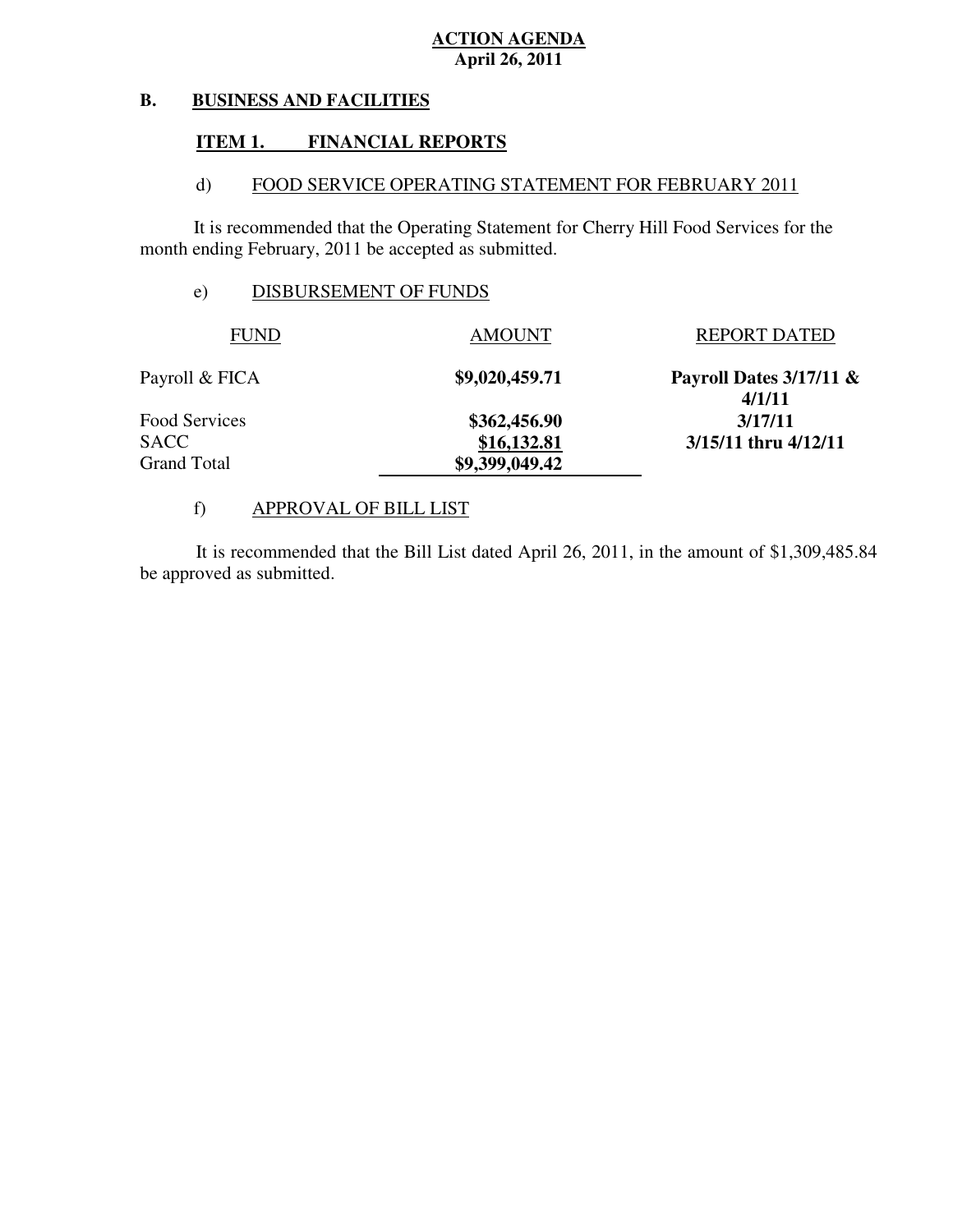#### **B. BUSINESS AND FACILITIES**

#### **ITEM 2. RESOLUTIONS**

### a) RESOLUTION AUTHORIZING CONTRACTS WITH APPROVED STATE CONTRACT VENDORS

 WHEREAS, the Cherry Hill Board of Education, pursuant to N.J.S.A. 18A:18A-10a and N.J.A.C. 5:34-7.29(c), may by resolution and without advertising for bids, purchase any goods or services under the State of New Jersey Cooperative Purchasing Program for any State Contracts entered into on behalf of the State by the Division of Purchase and Property in the Department of the Treasury; and

 WHEREAS, the Cherry Hill Board of Education has the need on a timely basis to purchase goods and services utilizing State Contracts; and

 WHEREAS, the Cherry Hill Board of Education may enter into contracts with the referenced State Contract Vendors through this resolution and properly executed contracts, which shall be subject to all the conditions applicable to the current State Contracts.

 NOW, THEREFORE, BE IT RESOLVED, the Cherry Hill Board of Education authorizes the Purchasing Agent to purchase certain goods or services from those approved New Jersey State Contract Vendors as listed below for the 2010/2011 school year pursuant to all conditions of the individual State Contracts; and

 the availability of sufficient funds prior to the expenditure of funds for such goods or services; and BE IT FURTHER RESOLVED, that James J. Devereaux, Board Secretary shall certify to

 Cherry Hill Board of Education and the referenced State Contract Vendors not to exceed the amounts stated shall be as follows: BE IT FURTHER RESOLVED, that the expiration date of the contracts between the

| Contract<br>Number | Vendor        | Commodity/Service                                                        | New Jersey State<br>Contract<br><b>Expiration Date</b> | Amount Not to<br>Exceed |
|--------------------|---------------|--------------------------------------------------------------------------|--------------------------------------------------------|-------------------------|
| A70967             | Govdeals Inc. | Auctioneering services;<br>internet auctions to sell<br>surplus property | $1 - 28 - 12$                                          | \$5,000                 |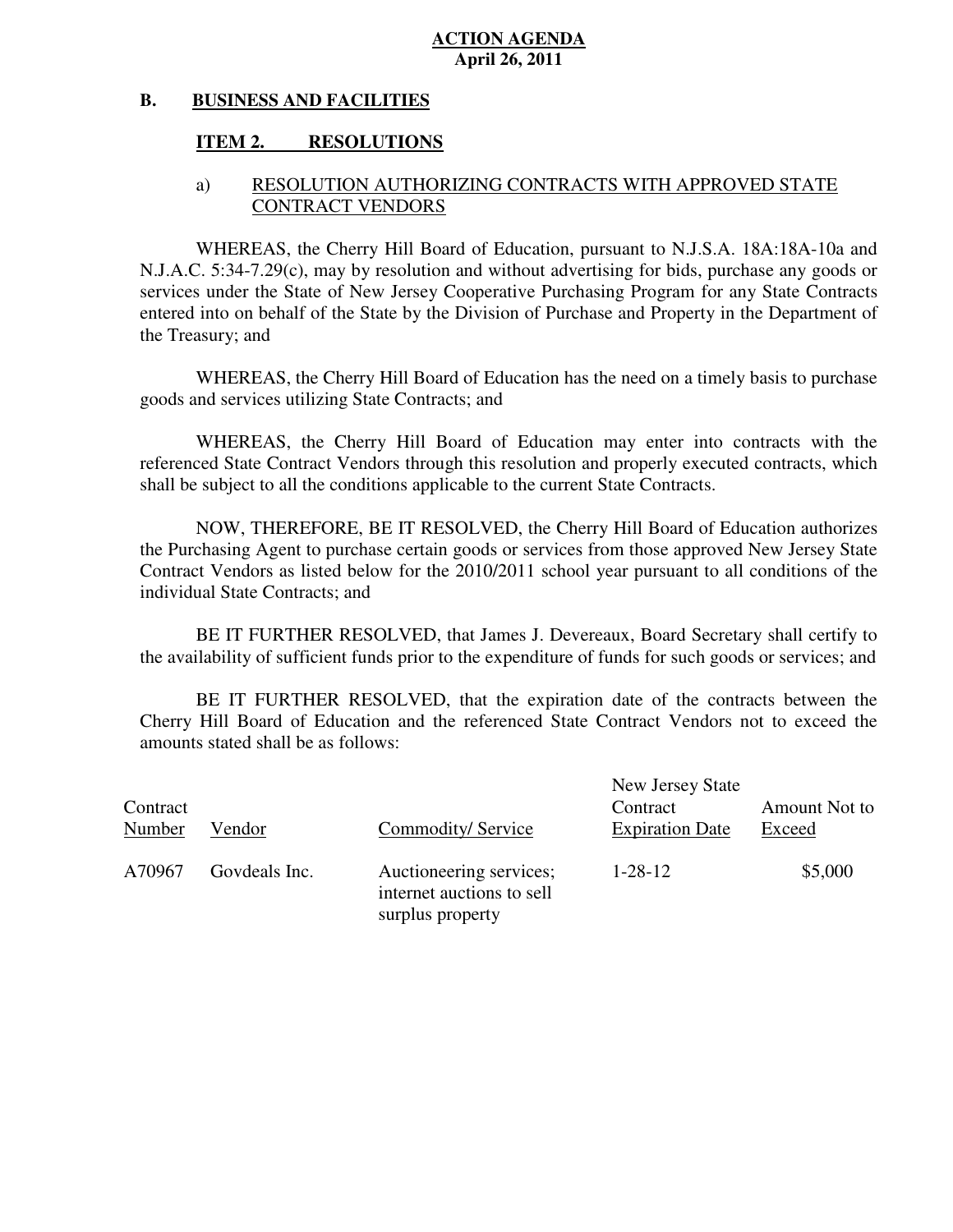#### **B. BUSINESS AND FACILITIES**

#### **ITEM 2. RESOLUTIONS**

### b) RESOLUTION AUTHORIZING THE USE OF AWARDED VENDORS THROUGH EDUCATION DATA SERVICES

 WHEREAS, the State of New Jersey has encouraged school districts to cooperatively purchase supplies and/or services; and

 WHEREAS, Educational Data Services provides a list of vendors who have been awarded bids through their open bid process; and

 WHEREAS, the Cherry Hill Board of Education in an effort to save taxpayers money through efficient and cost effective purchasing has entered into an agreement with Educational Data Services to participate in the cooperative bids for supplies and services;

 NOW, THEREFORE BE IT FURTHER RESOLVED that the Cherry Hill Board of Education approve the following vendors who have been awarded bids through the Educational Data Services, not to exceed amounts stated, said bids expire on March 31, 2012.

#### TIME AND MATERIALS MAINTENANCE BIDS

| PACKAGE #1                               | Not to<br>exceed | <b>AIR CONDITIONING</b><br>UNITS SERVICE AND<br><b>REPAIR</b>          | Not to<br>exceed |
|------------------------------------------|------------------|------------------------------------------------------------------------|------------------|
| Primary                                  |                  | Secondary                                                              |                  |
| Northeast Mechanical<br>Services         | \$450,000        | Peterson Service Co.                                                   | \$50,000         |
| PACKAGE #2<br>Primary                    |                  | AIR DUCT CLEANING                                                      |                  |
| Design Build Construction<br>Corporation | 50,000           | Induct Industries, Inc.                                                | 50,000           |
| PACKAGE #3                               |                  | <b>AUTOMATIC</b><br><b>TEMPERATURE</b><br>CONTROLS SERVICE &<br>REPAIR |                  |
| Primary                                  |                  | Secondary                                                              |                  |
| <b>Peterson Service Company</b>          | 100,000          | Northeast Mechanical                                                   | 100,000          |
| PACKAGE #4                               |                  | <b>BOILER INSPECTION</b><br><b>CLEANING &amp; REPAIR</b><br>(ANNUAL)   |                  |
| Primary                                  |                  | Secondary                                                              |                  |
| <b>Mack Industries</b>                   |                  | <b>Peterson Service Company</b>                                        |                  |
|                                          |                  |                                                                        |                  |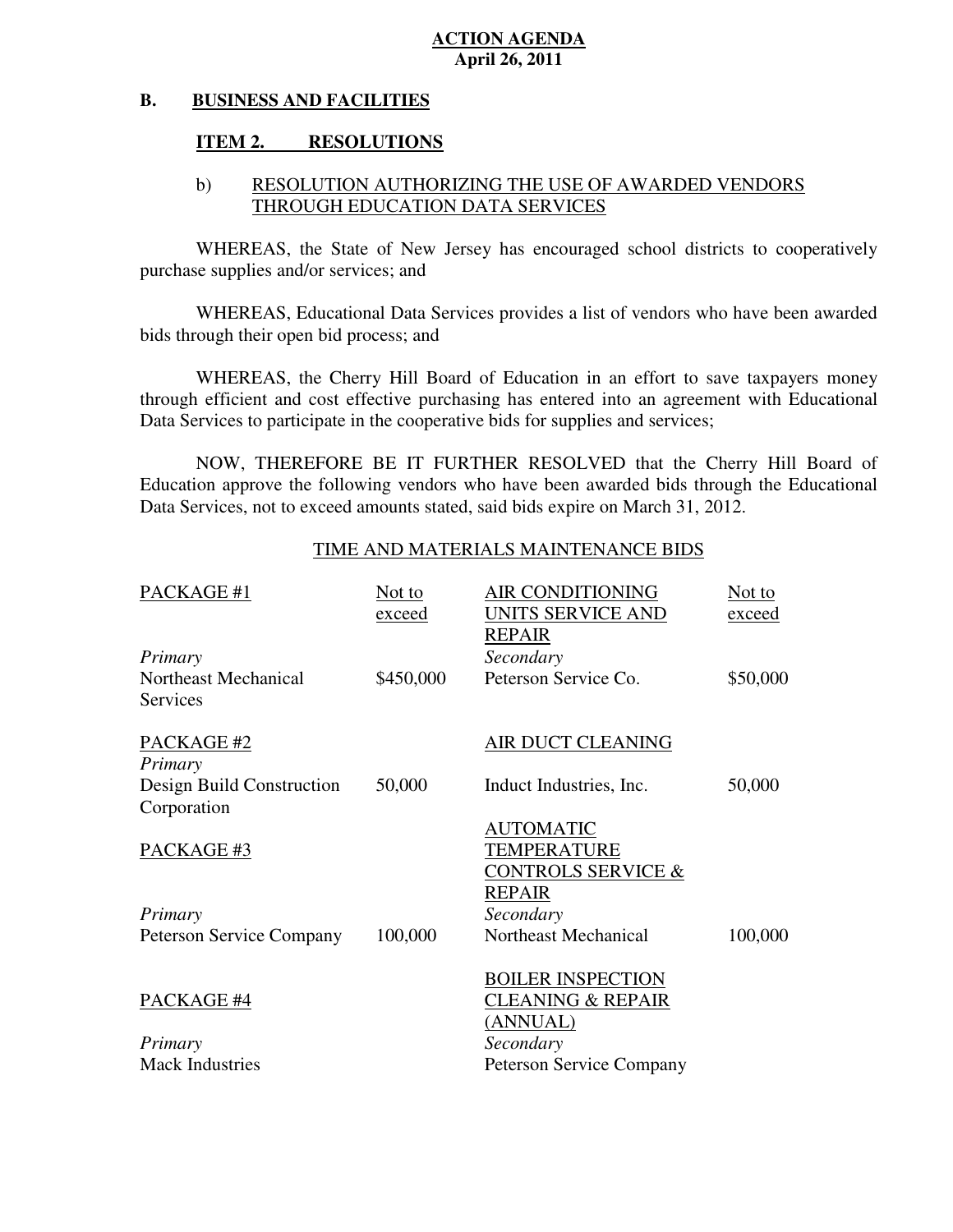#### **B. BUSINESS AND FACILITIES**

#### **ITEM 2. RESOLUTIONS**

#### b) RESOLUTION AUTHORIZING THE USE OF AWARDED VENDORS THROUGH EDUCATIONAL DATA SERVICES continued

 TIME AND MATERIALS MAINTENANCE BIDS Expiration date March 31, 2012

| PACKAGE #5                 | Not to<br>exceed | <b>BOILER REPAIR</b>                               | Not to<br>exceed |
|----------------------------|------------------|----------------------------------------------------|------------------|
| Primary                    |                  |                                                    |                  |
| <b>Mack Industries</b>     | \$22,000         |                                                    |                  |
| PACKAGE #6                 |                  | <b>CARPET CLEANING</b><br>REPAIR & REPLACEMENT     |                  |
| Primary                    |                  | Secondary                                          |                  |
| <b>Flooring Associates</b> | 110,000          | Commercial Interiors Direct,<br>Inc.               | 55,000           |
| PACKAGE #7                 |                  | CESSPOOL, WASTELINE,<br><b>SEWER REPAIR &amp;</b>  |                  |
| <b>NO BID</b>              |                  | <b>REPLACEMENT</b>                                 |                  |
| PACKAGE #8                 |                  | <b>CHALKBOARD</b><br><b>RESURFACING</b>            |                  |
| <b>NO BID</b>              |                  |                                                    |                  |
| PACKAGE #9                 |                  | <b>CLOCK &amp; INTERCOM</b><br><b>SERVICES</b>     |                  |
| Primary                    |                  | Secondary                                          |                  |
| Open Systems Integrators,  | \$27,000         | Alarm and Communication                            | 11,000           |
| Inc.                       |                  | Technologies, Inc.                                 |                  |
| PACKAGE #10                |                  | <b>ELECTRIC MOTOR</b><br><b>REPAIR</b>             |                  |
|                            |                  | Secondary                                          |                  |
| Primary                    |                  |                                                    |                  |
| G.M.H. Associates of       | 22,000           | Motors & Drives, Inc.                              | 11,000           |
| America, Inc.              |                  | T/A Park Electric Motor Co.                        |                  |
| PACKAGE #11                |                  | <b>ELECTRICAL REPAIRS &amp;</b><br><b>SERVICES</b> |                  |
| Primary                    |                  | Secondary                                          |                  |
| Design Build Construction  | 250,000          | Northeast Electrical Services,                     | 250,000          |
|                            |                  | <b>LLC</b>                                         |                  |
| Corp.                      |                  |                                                    |                  |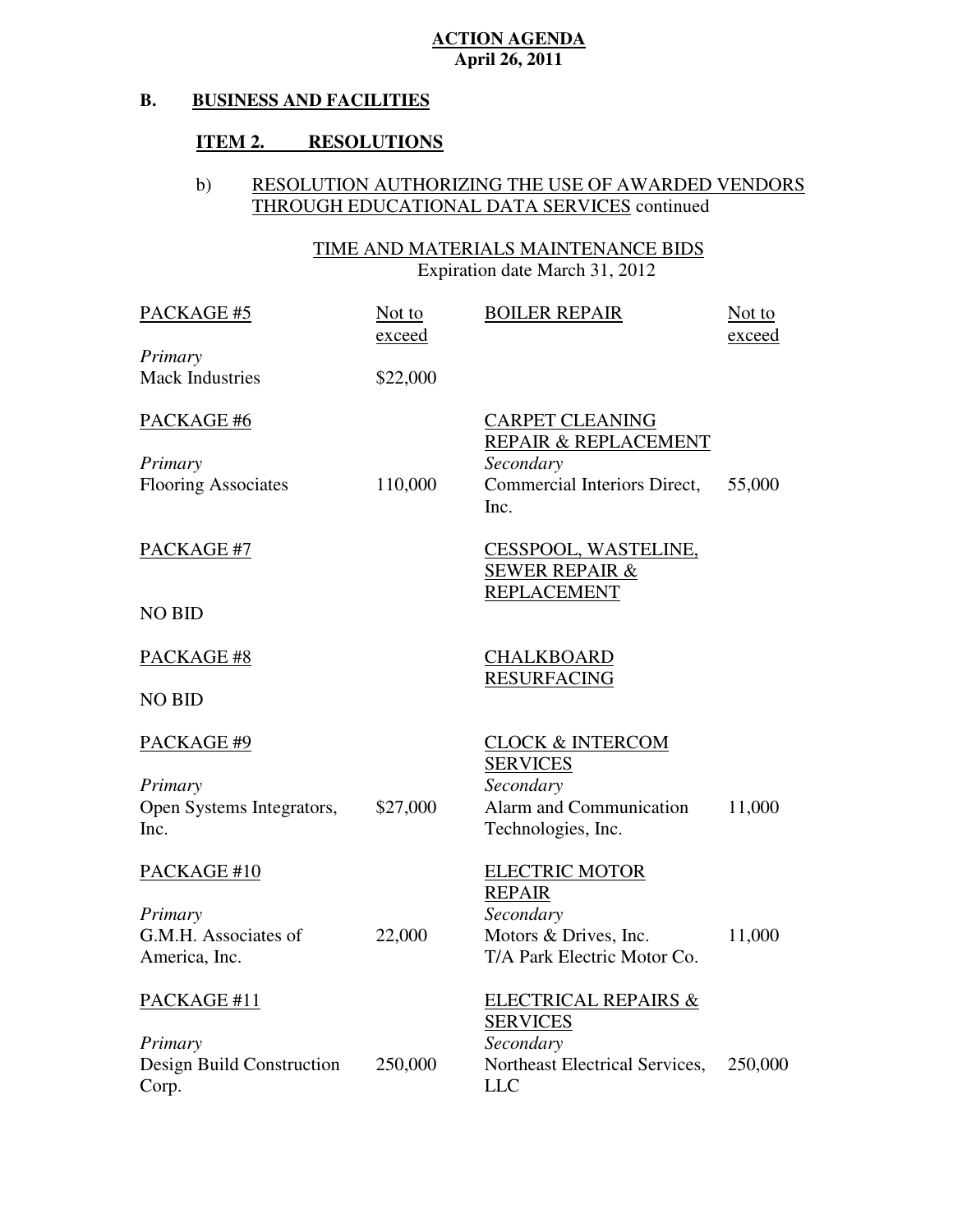#### **B. BUSINESS AND FACILITIES**

#### **ITEM 2. RESOLUTIONS**

#### b) RESOLUTION AUTHORIZING THE USE OF AWARDED VENDORS THROUGH EDUCATIONAL DATA SERVICES continued

#### TIME AND MATERIALS MAINTENANCE BIDS Expiration date March 31, 2012 PACKAGE #12 INSPECTION & REPAIR Not to Kencor, Inc. PACKAGE #13 Design Build Construction PACKAGE #14 INSPECTION & REPAIR Allied Fire & Safety PACKAGE #15 REPAIR & REPLACEMENT Testing only Allied Fire & Safety Equipment Co., Inc. Franklin Alarm Company, Inc. (smoke detectors only) PACKAGE #16 Flooring Associates 100,000 PACKAGE #17 Design Build Construction PACKAGE #18 CONSTRUCTION & *Primary*  Not to exceed \$11,000 ELEVATOR SERVICES *Secondary*  United States Elevator, Inc. exceed \$5,500 *Primary*  Corp. 100,000 FENCING REPAIR *Secondary*  Flooring Associates 50,000 *Primary*  Equipment *Primary*  11,000 11,000 FIRE ALARM SYSTEM FIRE EXTINGUISHER & SMOKE DETECTOR *Secondary*  5,500 *Primary*  FLOOR TILE REPAIR & REPLACEMENT *Secondary*  GPC, Inc. 25,000 *Primary*  Corporation 28,000 FOLDING DOORS REPAIR & REPLACEMENT *Secondary*  Gym Door Repairs 11,000 GENERAL **CARPENTRY**

*Secondary* 

LLC

All Phase Design Contractors, 50,000

 Design Build Construction *Primary*  Corporation 100,000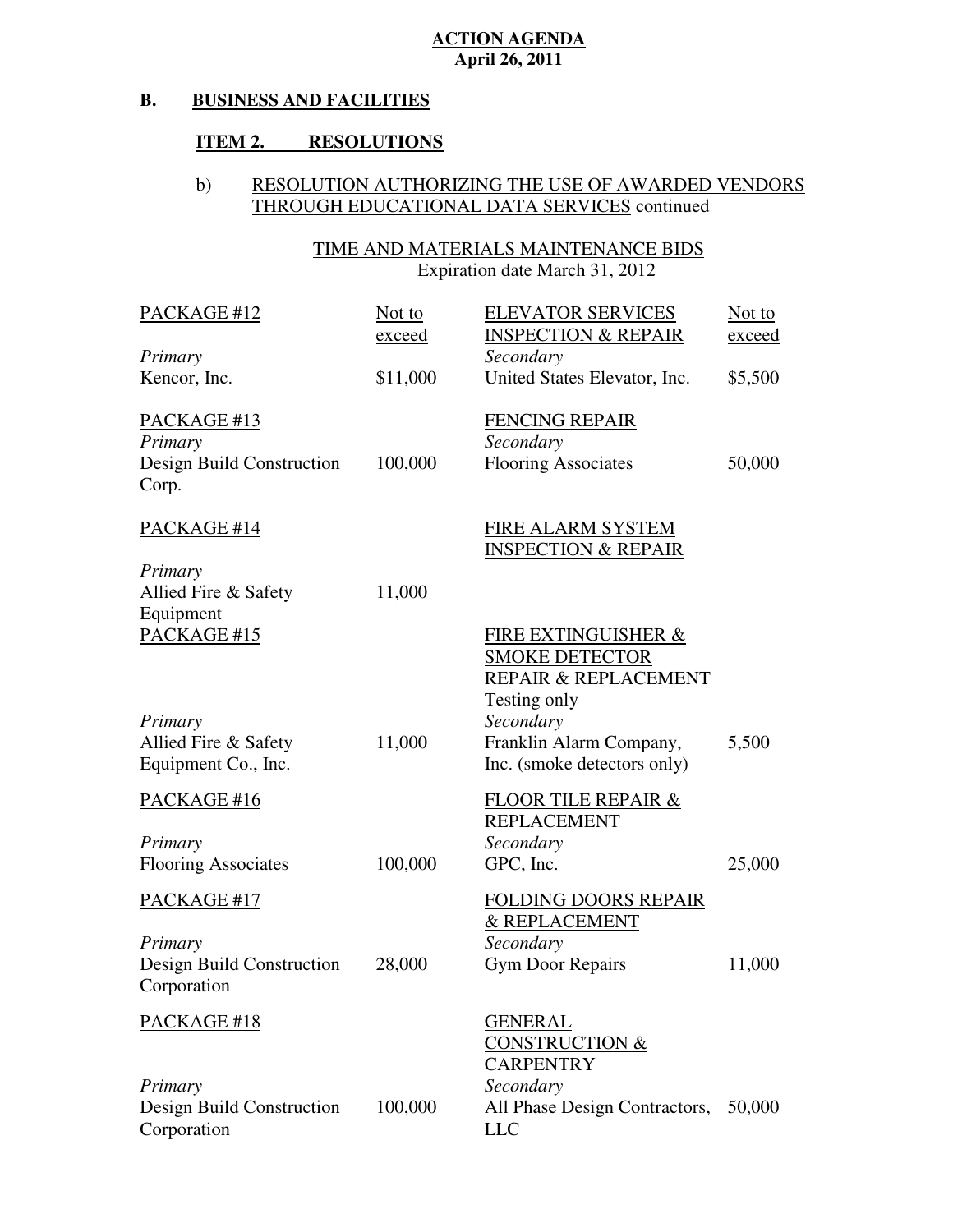#### **B. BUSINESS AND FACILITIES**

#### **ITEM 2. RESOLUTIONS**

#### b) RESOLUTION AUTHORIZING THE USE OF AWARDED VENDORS THROUGH EDUCATIONAL DATA SERVICES continued

#### TIME AND MATERIALS MAINTENANCE BIDS Expiration date March 31, 2012

| PACKAGE #19                                                                                      | Not to<br>exceed | <b>GRAFFITI REMOVAL</b>                                                                          | Not to<br>exceed |
|--------------------------------------------------------------------------------------------------|------------------|--------------------------------------------------------------------------------------------------|------------------|
| Primary<br>Design Build Construction<br>Corporation                                              | \$11,000         | Secondary<br>Scaturro Bros., Inc., T/A<br>Alpine Painting and<br><b>Sandblasting Contractors</b> | \$5,500          |
| PACKAGE #20<br>Primary<br>Northeast Mechanical<br>Services, Inc.<br>PACKAGE #21<br><b>NO BID</b> | 475,000          | <b>HVAC SERVICES</b><br>Secondary<br>Peterson Service Company<br><b>LANDSCAPE SERVICES</b>       | 250,000          |
| PACKAGE #22<br>Primary<br>The Locker Man, Inc.                                                   | 150,000          | <b>LOCKER REPAIR</b>                                                                             |                  |
| PACKAGE #23<br>Primary<br>JC Magee Security<br>Solutions, Inc.                                   | 25,000           | <b>LOCKSMITH SERVICES</b>                                                                        |                  |
| PACKAGE #24<br>Primary                                                                           |                  | <b>MASONRY, CONCRETE</b><br><b>CURBS&amp; SIDEWALKS</b>                                          |                  |
| <b>Diamond Construction</b>                                                                      |                  |                                                                                                  |                  |
| PACKAGE #24<br>Primary<br><b>Diamond Construction</b>                                            |                  | <b>MACADAM (REPAVING)</b><br>Secondary<br><b>Asphalt Solutions, LLC</b>                          |                  |
| PACKAGE #25<br>Primary<br><b>Flooring Associates</b>                                             | 100,000          | <b>PAINTING</b><br>Secondary<br>GPC, Inc.                                                        | 25,000           |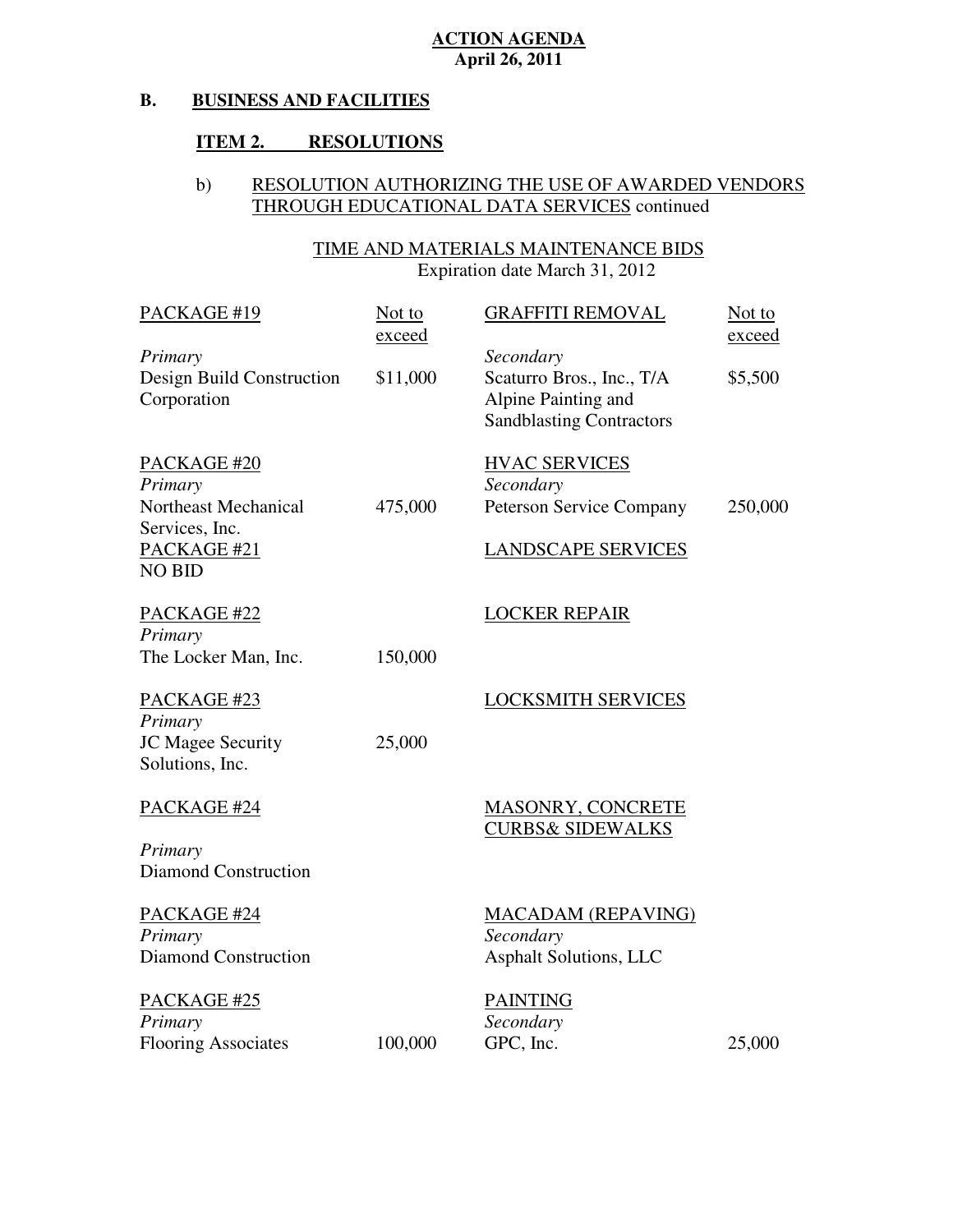#### **B. BUSINESS AND FACILITIES**

#### **ITEM 2. RESOLUTIONS**

#### b) RESOLUTION AUTHORIZING THE USE OF AWARDED VENDORS THROUGH EDUCATIONAL DATA SERVICES continued

#### TIME AND MATERIALS MAINTENANCE BIDS Expiration date March 31, 2012

| PACKAGE #26                                                                                   | Not to<br>exceed | PEST CONTROL                                           | Not to<br>exceed |
|-----------------------------------------------------------------------------------------------|------------------|--------------------------------------------------------|------------------|
| A separate bid pkg. for<br>compliance with NJ School<br>IPM to be awarded at a later<br>date. |                  |                                                        |                  |
| PACKAGE #27                                                                                   |                  | <b>PLUMBING</b>                                        |                  |
| Primary                                                                                       |                  |                                                        |                  |
| G.M.H. Associates of                                                                          | \$50,000         | Design Build Construction                              | \$20,000         |
| America, Inc.                                                                                 |                  | Corporation                                            |                  |
| PACKAGE #28                                                                                   |                  | <b>PUMP REPAIR</b>                                     |                  |
| Primary                                                                                       |                  | Secondary                                              |                  |
| Design Build Construction                                                                     | 50,000           | G.M.H. Associates of                                   | 25,000           |
| Corporation,                                                                                  |                  | America, Inc.                                          |                  |
| PACKAGE #29                                                                                   |                  | <b>REFINISH STAGE &amp; GYM</b>                        |                  |
|                                                                                               |                  | <b>WOOD</b>                                            |                  |
| Primary                                                                                       |                  | Secondary                                              |                  |
| Mathusek, Inc.                                                                                | 110,000          | Classic Floor Finishing, Inc.                          | 27,500           |
| PACKAGE #30                                                                                   |                  | <b>ROOF REPAIR &amp;</b><br><b>REPLACEMENT</b>         |                  |
| Primary                                                                                       |                  | Secondary                                              |                  |
| MK Lions, LLC                                                                                 | 100,000          | Kowalski Roofing Corp.                                 | 50,000           |
|                                                                                               |                  |                                                        |                  |
| PACKAGE #31                                                                                   |                  | <b>SCOREBOARD &amp; GYM</b><br><b>EQUIPMENT REPAIR</b> |                  |
| Primary                                                                                       |                  | Secondary                                              |                  |
| Guardian Gym Gym                                                                              | 55,000           | Tri-State Folding Partitions,                          | 27,000           |
| Equipment                                                                                     |                  | Inc.                                                   |                  |
|                                                                                               |                  |                                                        |                  |
| PACKAGE #32                                                                                   |                  | <b>STAGE CURTAINS &amp;</b><br><b>DRAPERIES</b>        |                  |
| Primary                                                                                       |                  | Secondary                                              |                  |
| Ackerson Drapery &                                                                            | 27,500           | NorthEast Stage, LLC                                   | 14,000           |
| Decorator Services, Inc.                                                                      |                  |                                                        |                  |
|                                                                                               |                  |                                                        |                  |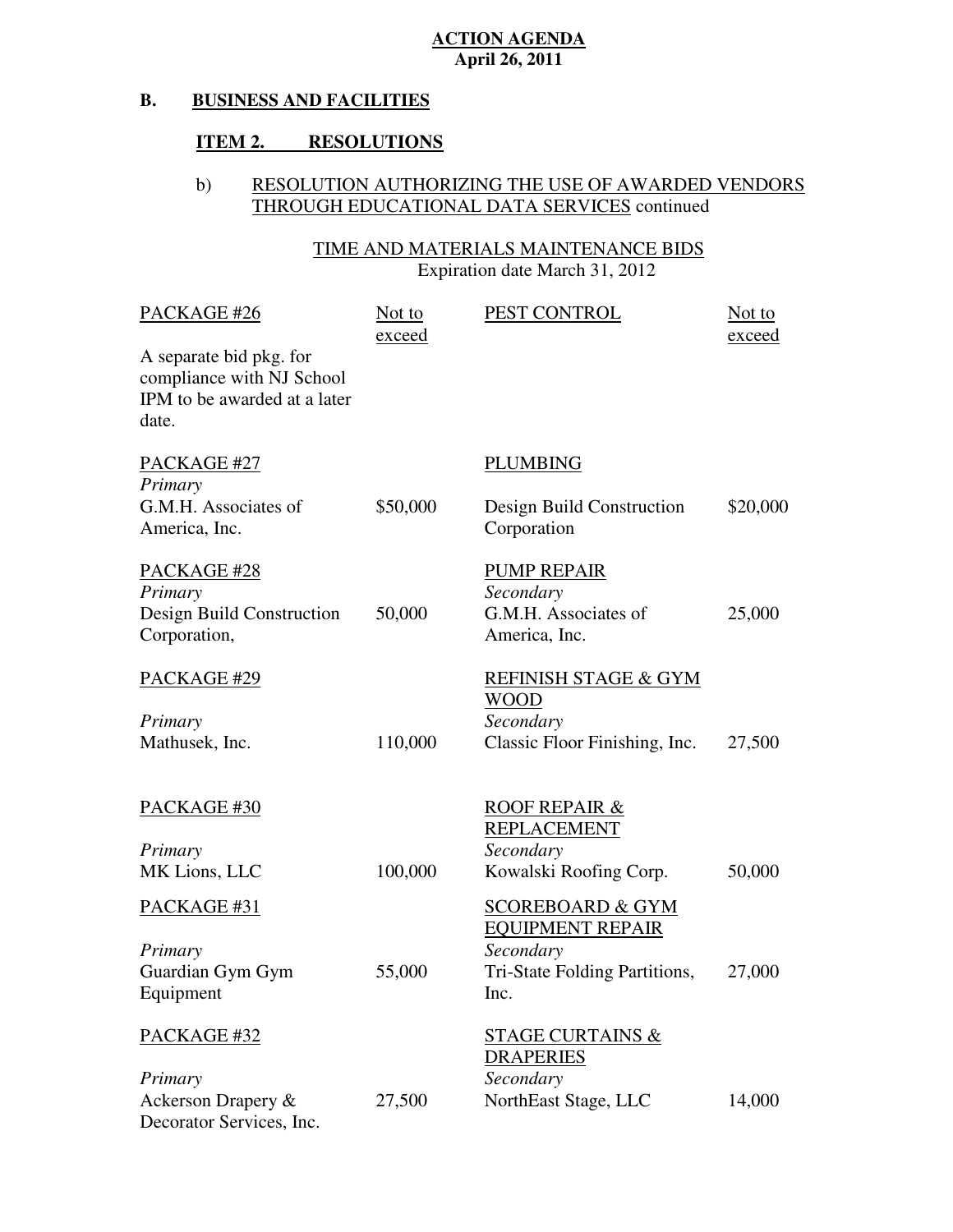#### **B. BUSINESS AND FACILITIES**

#### **ITEM 2. RESOLUTIONS**

#### b) RESOLUTION AUTHORIZING THE USE OF AWARDED VENDORS THROUGH EDUCATIONAL DATA SERVICES continued

### TIME AND MATERIALS MAINTENANCE BIDS Expiration date March 31, 2012

| PACKAGE #33                                                    | Not to<br><u>exceed</u> | <b>VEHICLE REPAIRS</b>                                                                            | Not to<br>exceed |
|----------------------------------------------------------------|-------------------------|---------------------------------------------------------------------------------------------------|------------------|
| <b>NO BID</b>                                                  |                         |                                                                                                   |                  |
| PACKAGE #34                                                    |                         | <b>VENETIAN BLINDS</b><br><b>REPAIR AND</b><br><b>REPLACEMENT</b>                                 |                  |
| Primary<br>Commercial Interiors Direct,<br>Inc.                | \$11,000                | Ackerson Drapery &<br>Decorator Services, Inc.                                                    | \$5,500          |
| PACKAGE #35<br>Primary<br>G.M.H. Associates of<br>America      | 10,000                  | <b>WELDING</b><br>Secondary<br>Northeast Mechanical<br>Services, Inc.                             | 5,000            |
| PACKAGE #36                                                    |                         | <b>WINDOW GLAZING &amp;</b><br><b>GLASS REPLACEMENT</b>                                           |                  |
| Primary<br>Design Build Construction<br>Corporation            | 50,000                  |                                                                                                   |                  |
| PACKAGE #37<br>Primary<br>Commercial Interiors Direct,<br>Inc. | 22,000                  | <b>WINDOW SHADE REPAIR</b><br>& REPLACEMENT<br>Secondary<br>All Phase General<br>Contractors, LLC | 10,000           |
| PACKAGE #38<br>Primary                                         |                         | FIRE SPRINKLER SYSTEM                                                                             |                  |
| Majek Fire Protections, Inc.                                   | 10,000                  | Allied Fire & Safety<br>Equipment Co., Inc.                                                       | 5,000            |
| PACKAGE #39<br>Primary                                         |                         | <b>MOVING &amp; STORAGE</b>                                                                       |                  |
| Brantley Bros. Moving &<br>Storage Co., Inc.                   | 10,000                  | Ace World Wide Moving $&$<br>Storage                                                              | 5,000            |
|                                                                |                         | RECONDITIONING OF ATHLETIC EQUIPMENT                                                              |                  |
| <b>PACKAGE #1 – VENDOR BID #</b>                               |                         | Expiration Bid March 31, 2012<br>Not to exceed                                                    |                  |

Schutt Reconditioning  $$25,000$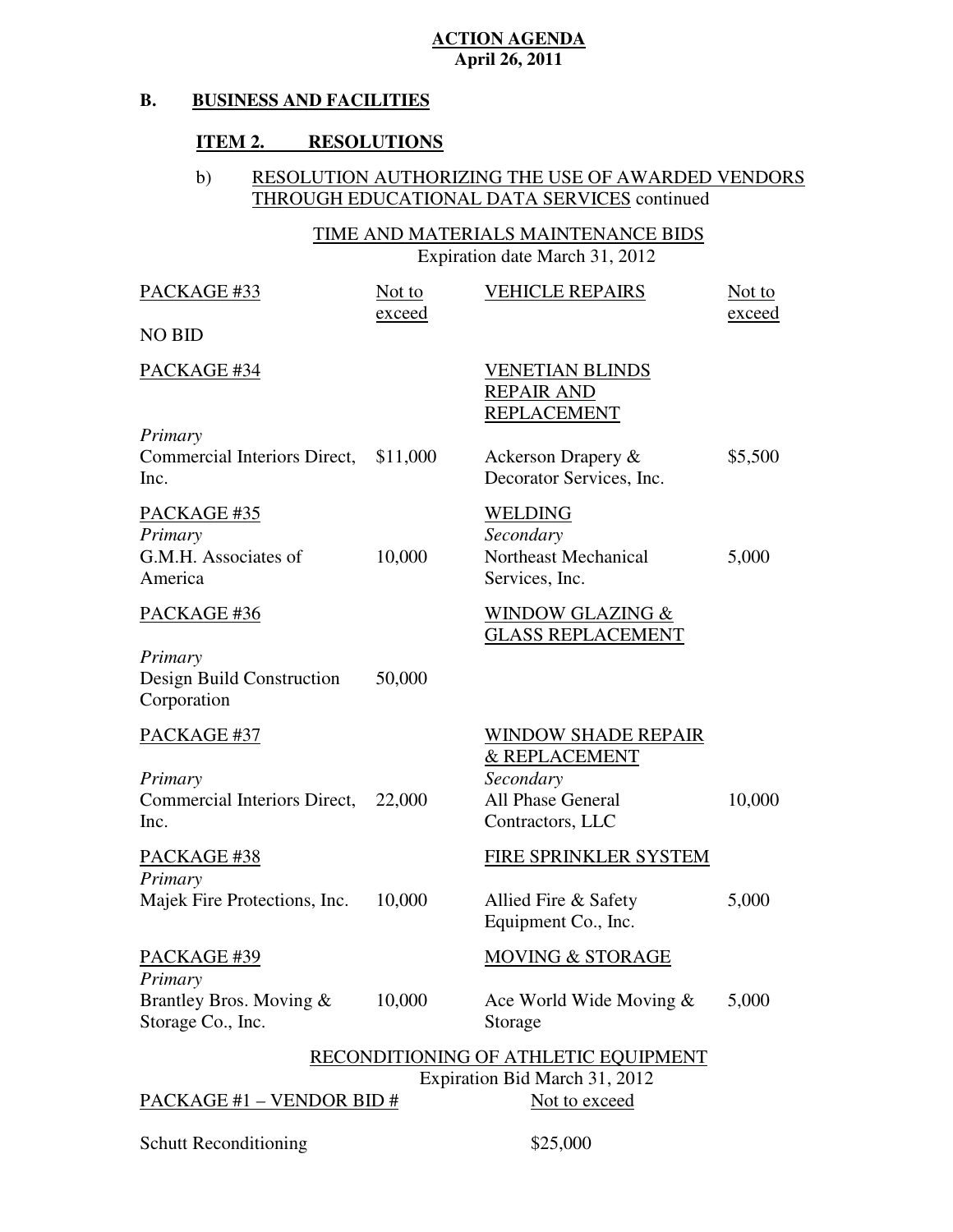#### **B. BUSINESS AND FACILITIES**

#### **ITEM 2. RESOLUTIONS**

#### c) RESOLUTION TO DISPOSE OF DISTRICT ASSETS NO LONGER OF VALUE THROUGH AN ONLINE AUCTION UNDER NEW JERSEY STATE **CONTRACT**

 WHEREAS, the Board of Education has the need to dispose of district assets that are no longer of value to the district, in particular used janitorial equipment, vehicles, and other equipment deemed no longer usable;

 WHEREAS, the district wishes to sell these assets through New Jersey State Contract vendor Gov Deals.com, an authorized on-line auction house for public agencies.

 NOW, THEREFORE BE IT RESOLVED, the Board of Education authorizes the use of New Jersey State contract vendor Gov Deals.com (contract A70967) for the purpose of disposing of surplus assets, in particular used janitorial equipment, vehicles, and other equipment deemed no longer usable, at a cost to the district of 7.5% of total sell price.

#### d) RESOLUTION TO AMEND PREVIOUS MOTION DECEMBER 21, 2010

 WHEREAS, an award for BID #SPMBA-121410 – SPECIAL ED TRANSPORTATION FOR TWO DISTRICT ROUTES was approved at the December 21, 2010 action meeting;

WHEREAS, the need for an aide is now required;

 NOW, THEREFORE, BE IT RESOLVED, that the award to Safety Bus Company, original route #BAW for Barclay Early Childhood Center have an aide added to the route at the per diem rate of \$33.35 for forty (40) days for a total of \$1,334.00 on original PO# 11-05275 (no increase).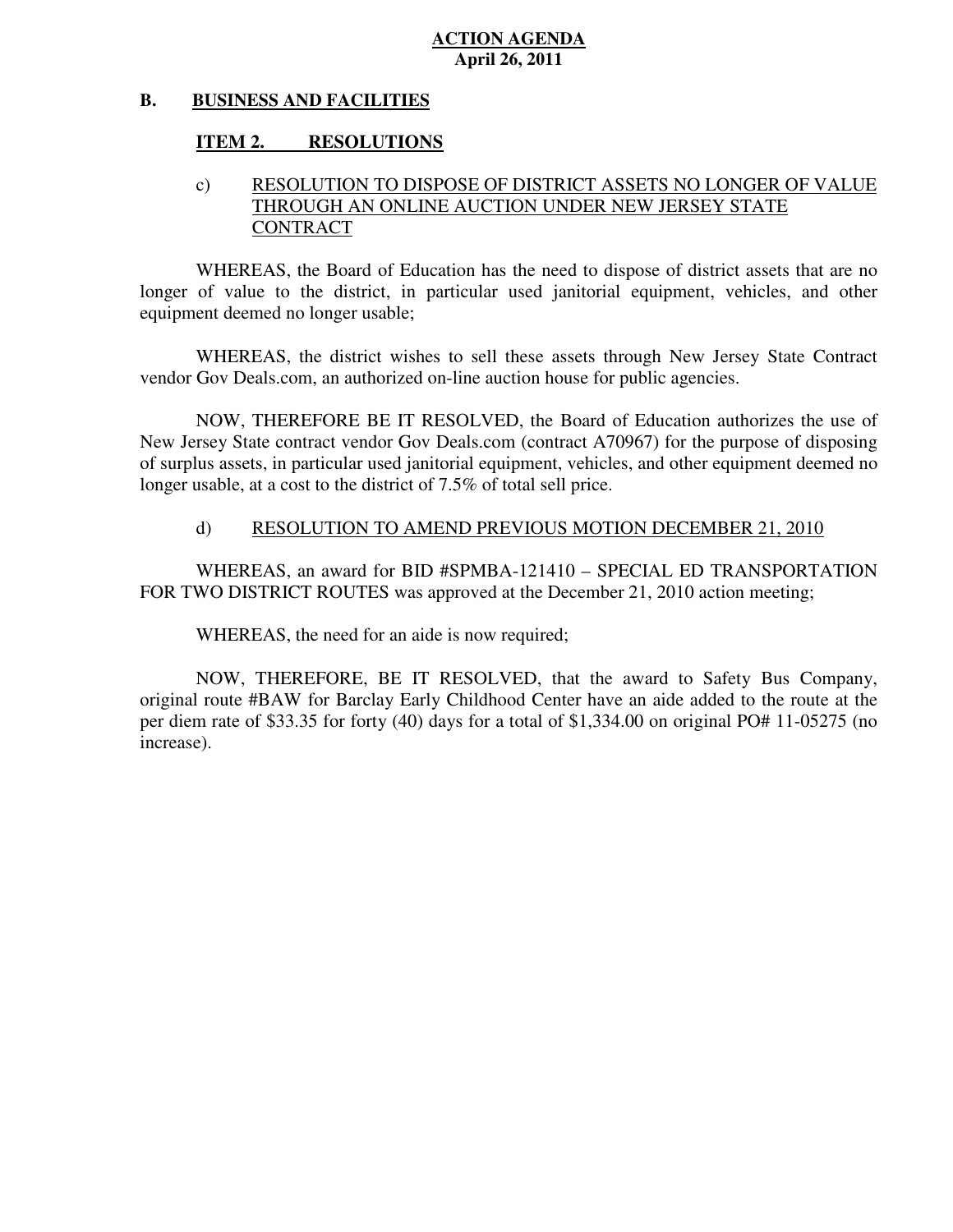#### **B. B. BUSINESS AND FACILITIES**

#### e) RESOLUTION FOR THE AWARD OF ENERGY AUDIT RFP

#### **INFORMATION:**

 Requests for proposals to perform energy audits for nine (9) sites in the district were solicited from the five (5) New Jersey DOE pre-qualified audit firms.

#### **RECOMMENDATION**

 After review of the proposals submitted and approval from the New Jersey Clean Energy Program, it is recommended that the request for proposal to provide an energy audit be awarded to Concord Engineering Group in Voorhees, NJ in the amount of \$76,688. (PO #11-06905)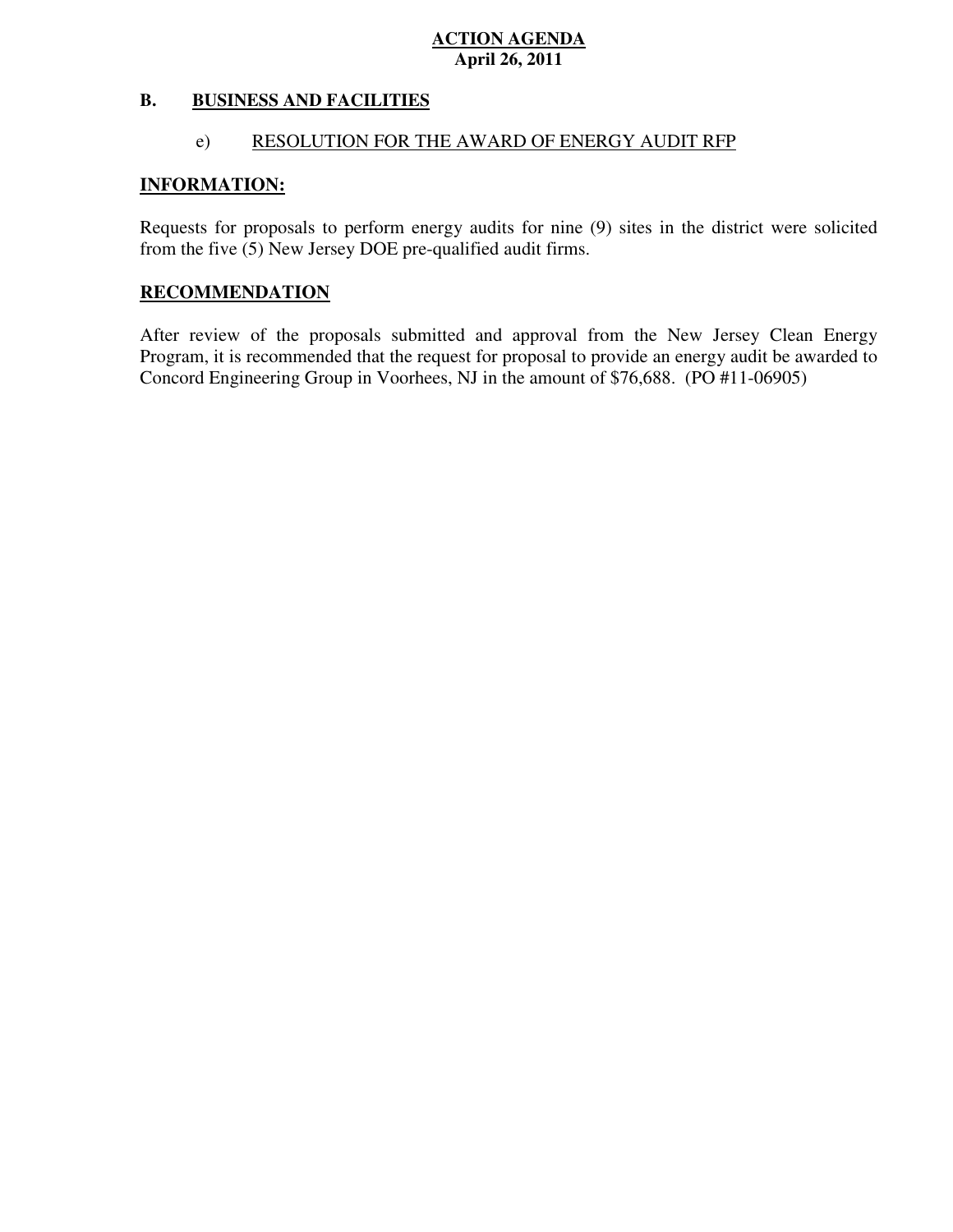#### **B. BUSINESS AND FACILITIES**

#### **ITEM 3. RESOLUTION FOR THE AWARD OF BIDS**

#### a) #SPHD1-032411 – SPECIAL ED TRANSPORTATION FOR ONE DISTRICT ROUTE – 2010/2011 SCHOOL YEAR (3-24-11)

### **INFORMATION:**

 Specifications for the procurement of vendor to provide one (1) line item of transportation for special education were advertised and solicited with the following results.

| <b>BIDDER</b>                             | <b>BID TOTAL</b> |
|-------------------------------------------|------------------|
| Holcomb Bus Service, Bellmawr, NJ         | \$248.00         |
| CT Student Services, Cherry Hill, NJ      | N/R              |
| Eagle Wolfington, Mt. Holly, NJ           | N/R              |
| First Student Trans., Lawnside, NJ        | N/R              |
| Hillman's Bus Service, West Berlin, NJ    | N/R              |
| Laurel Enterprises, Inc., Southampton, NJ | N/R              |
| Rick Bus Co., Ewing, NJ                   | N/R              |
| Safety Bus Service, Pennsauken, NJ        | N/R              |
| T&L Transportation, Gibbsboro, NJ         | N/R              |
|                                           |                  |

#### **RECOMMENDATION:**

 It is recommended that one (1) line of transportation for special education on BID #SPHD1 032411 be awarded as follows based on the lowest responsive and responsible bidder. PO#11-06710

|               |                        | <b>PER</b>  | <b>INC/DEC</b> |                  | <b>PER</b>   |
|---------------|------------------------|-------------|----------------|------------------|--------------|
|               |                        | <b>DIEM</b> | <b>RATE</b>    | <b>AIDE PER</b>  | <b>ANNUM</b> |
| <b>BIDDER</b> | ROUTE#                 | RATE        | PER MILE       | <b>DIEM EACH</b> | <b>RATE</b>  |
| Holcomb Bus   | HOLLYD-1 - Hollydell,  | \$200.00    | \$1.00         | \$48.00          | \$12,648.00  |
| Service,      | Hurfville, NJ, home to |             |                |                  |              |
| Bellmawr, NJ  | school/round trip      |             |                |                  |              |

Account Code: 11 000 270 514 83 0001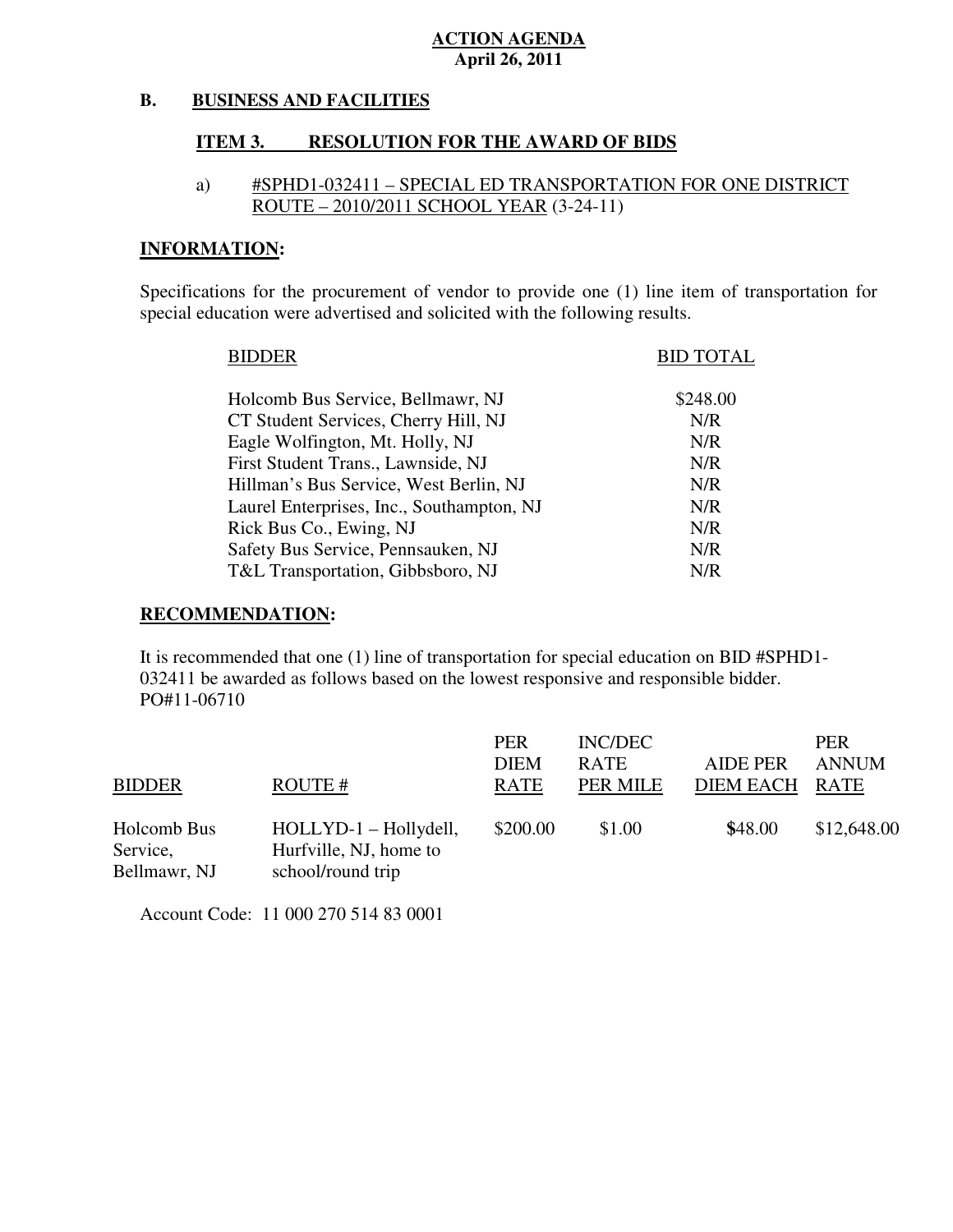#### **B. BUSINESS AND FACILITIES**

#### **ITEM 3. RESOLUTION FOR THE AWARD OF BIDS**

#### b) #HSELT-032911 – EAST GYM LOBBY TOILET ROOM ALTERATIONS AND RELATED WORK AT HIGH SCHOOL EAST (4-12-11)

#### **INFORMATION:**

 **Specifications for the procurement of a vendor to provide toilet room alterations in the gym lobby at High School East were advertised and solicited with the following results.** 

|                                              |                       | <b>ALT. SOC-1A</b>   |                     |
|----------------------------------------------|-----------------------|----------------------|---------------------|
|                                              | <b>BASE BID</b>       | <b>EXPANSION OF</b>  |                     |
|                                              | <b>CONTRACT SOC-1</b> | <b>TOILET ROOM</b>   |                     |
|                                              | <b>EAST GYM LOBBY</b> | <b>TO</b>            | <b>TOTAL BASE</b>   |
|                                              | <b>TOILET ROOM</b>    | <b>ACCOMMODATE</b>   | <b>BID PLUS ALL</b> |
| <b>BIDDERS</b>                               | <b>ALTERATIONS</b>    | <b>ACCESSIBILITY</b> | <b>ALTERNATES</b>   |
| <b>Art Anderson Inc.,</b>                    | \$146,800.00          | \$17,000.00          | \$163,800.00        |
| Vineland, NJ                                 |                       |                      |                     |
| <b>Coastal Land</b>                          | 137,320.00            | 38,600.00            | 175,920.00          |
| <b>Contractors, Pittsgrove,</b><br><b>NJ</b> |                       |                      |                     |
| W. J. Gross, Inc., Sewell,                   | 138,000.00            | 5,750.00             | 143,750.00          |
| NJ                                           |                       |                      |                     |
| Levy Construction Co.,<br><b>Audubon, NJ</b> | 123,600.00            | 25,000.00            | 148,600.00          |
| <b>Martel Construction Co.,</b>              | 161,900.00            | 12,000.00            | 173,900.00          |
| Inc.,                                        |                       |                      |                     |
| Penns Grove, NJ                              |                       |                      |                     |
| <b>Joseph Porretta,</b>                      | 141,750.00            | 19,500.00            | 161,250.00          |
| <b>Hammonton</b> , NJ                        |                       |                      |                     |
| J. H. Williams                               | 123,997.00            | 17,000.00            | 140,997.00          |
| <b>Enterprises,</b>                          |                       |                      |                     |
| Moorestown, NJ                               |                       |                      |                     |
| <b>DDL</b> Enterprises, Inc.,                | 154,400.00            | 38,700.00            | 193,100.00          |
| <b>Tuckerton, NJ</b>                         |                       |                      |                     |
| <b>MJJ Construction, LLC,</b>                | N/B                   | N/B                  |                     |
| Atco, NJ                                     |                       |                      |                     |
| <b>TCI Construction &amp;</b>                | N/B                   | N/B                  |                     |
| Mgmt., Co., Inc.,<br><b>Farmingdale, NJ</b>  |                       |                      |                     |
|                                              |                       |                      |                     |

#### **RECOMMENDATION:**

 **It is recommended that BID #HSELT-032911 – EAST GYM LOBBY TOILET ROOM ALTERATIONS AND RELATED WORK AT HIGH SCHOOL EAST be awarded as follows based on the lowest responsive and responsible bidder.** 

 **Account Code: 30 000 450 450 50 4008**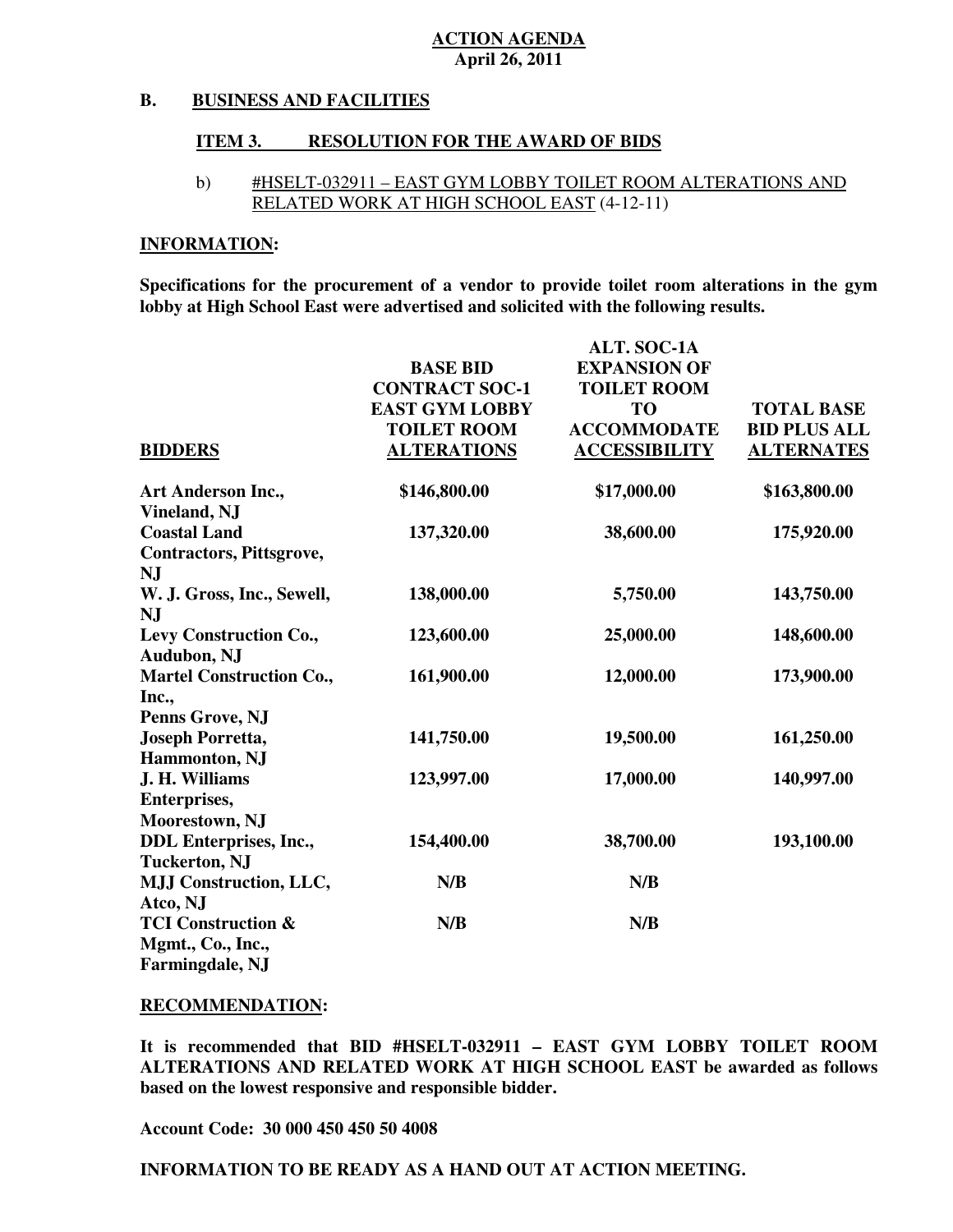#### **B. BUSINESS AND FACILITIES**

#### **ITEM 3. RESOLUTION FOR THE AWARD OF BIDS**

c) #HSEAT-032911 – STAFF TOILET ROOM ALTERATIONS IN A-WING AT HIGH SCHOOL EAST (4-12-11)

#### **INFORMATION:**

 **Specifications for the procurement of a vendor to provide staff toilet room alterations in the A-Wing at High School East were advertised and solicited with the following results.** 

|                                                      | <b>BASE BID</b>             |
|------------------------------------------------------|-----------------------------|
|                                                      | <b>CONTRACT SOC-1</b>       |
|                                                      | <b>STAFF TOILET ROOM</b>    |
| <b>BIDDERS</b>                                       | <b>ALTERATIONS (A-WING)</b> |
| W. J. Gross Inc., Sewell, NJ                         | \$75,400.00                 |
| J. H. Williams Enterprises, Inc., Moorestown,        | 78,997.00                   |
| NJ                                                   |                             |
| Levy Construction Co., Audubon, NJ                   | 80,600.00                   |
| <b>Joseph Porretta Builders, Hammonton, NJ</b>       | 81,500.00                   |
| <b>Coastal Land Contractors, Pittsgrove, NJ</b>      | 90,567.00                   |
| Art Anderson Inc., Vineland, NJ                      | 106,200.00                  |
| <b>Martell Construction Co. Inc., Pennsgrove, NJ</b> | 108,600.00                  |
| <b>DDL Enterprises, Inc., Tuckerton, NJ</b>          | 112,400.00                  |
| <b>MJJ Construction LLC, Atco, NJ</b>                | N/R                         |

#### **RECOMMENDATION:**

 **It is recommended that BID #HSEAT-032911 – STAFF TOILET ROOM ALTERATIONS IN A-WING AT HIGH SCHOOL EAST be awarded as follows based on the lowest responsive and responsible bidder.** 

### **BASE BID CONTRACT SOC-1 STAFF TOILET ROOM BIDDERS** ALTERATIONS (A-WING)

 **Account Code: 30 000 450 450 50 5025**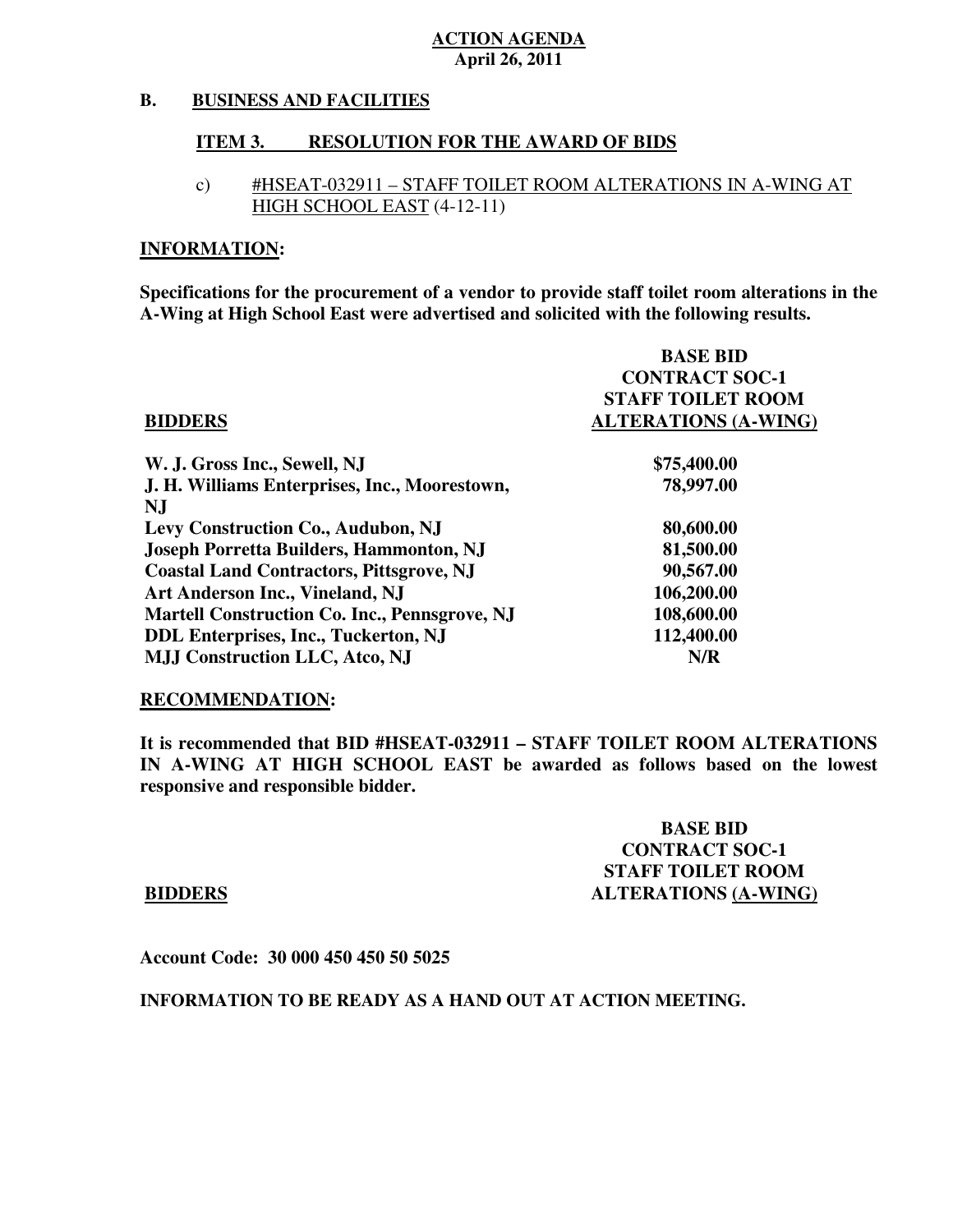#### **B. BUSINESS AND FACILITIES**

#### **ITEM 3. RESOLUTION FOR THE AWARD OF BIDS**

#### d) #HSWGT-032911 – E-WING SANITARY LIFT STATION AND THE G-WING LOBBY TOILET ROOM ALTERATIONS AT HIGH SCHOOL WEST (4-12-11)

#### **INFORMATION:**

 **Specifications for the procurement of a vendor to provide** 

|                                   | <b>BASE BID</b>           |                    |                    |                    |
|-----------------------------------|---------------------------|--------------------|--------------------|--------------------|
|                                   | <b>CONTRACT SOC-1</b>     |                    | $SOC-1B$           |                    |
|                                   | <b>E-WING SANITARY</b>    |                    | <b>EPOXY COAT</b>  |                    |
|                                   | <b>LIFT STATION &amp;</b> | <b>ALT. SOC-1A</b> | <b>ALL</b>         |                    |
|                                   | <b>G-WING LOBBY</b>       | <b>FLUSH</b>       | <b>INTERIOR</b>    | <b>TOTAL BASE</b>  |
|                                   | <b>TOILET ROOM</b>        | <b>EXISTING</b>    | <b>SURFACES OF</b> | <b>BID AND ALL</b> |
| <b>BIDDER</b>                     | <b>ALTERATIONS</b>        | <b>FORCE MAIN</b>  | <b>SUMP BASIN</b>  | <b>ALTERNATES</b>  |
| <b>Coastal Land</b>               | \$243,200.00              | \$2,850.00         | \$2,650.00         | \$248,700.00       |
| Contractors,                      |                           |                    |                    |                    |
| <b>Pitts Grove, NJ</b>            |                           |                    |                    |                    |
| W.J. Gross Inc.,<br>Sewell, NJ    | 222,000.00                | 2,300.00           | 1,000.00           | 225,300.00         |
| Levy Construction,<br>Audubon, NJ | 228,600.00                | Non responsive     | Non responsive     | Non responsive     |
| <b>Martell</b>                    | 266,300.00                | 2,000.00           | 2,100.00           | 270,400.00         |
| <b>Construction, Penns</b>        |                           |                    |                    |                    |
| Grove, NJ                         |                           |                    |                    |                    |
| <b>Joseph Porretta</b>            | 236,500.00                | 2,000.00           | 885.00             | 239,385.00         |
| Builders,                         |                           |                    |                    |                    |
| Hammonton, NJ                     |                           |                    |                    |                    |
| J. H. Williams                    | 202,997.00                | 4,000.00           | 1,000.00           | 207,997.00         |
| Enterprises, Inc.,                |                           |                    |                    |                    |
| Moorestown, NJ                    |                           |                    |                    |                    |
| <b>DDL</b> Enterprises            | 244,400.00                | Non responsive     | Non responsive     | Non responsive     |
| Inc., Tuckerton, NJ               |                           |                    |                    |                    |
| <b>TCI Construction &amp;</b>     | N/R                       | N/R                | N/R                |                    |
| Mgmt Co., Inc.,                   |                           |                    |                    |                    |
| Farmingdale, NJ                   |                           |                    |                    |                    |
| <b>MJJ Construction,</b>          | N/R                       | N/R                | N/R                |                    |
| Atco, NJ                          |                           |                    |                    |                    |
| A & J Construction                | N/R                       | N/R                | N/R                |                    |
| Company,                          |                           |                    |                    |                    |
| Farmingdale, NJ                   |                           |                    |                    |                    |

#### **RECOMMENDATION:**

 **It is recommended that BID #HSWGT-032911 – E-WING SANITARY LIFT STATION AND THE G-WING LOBBY TOILET ROOM ALTERATIONS AT HIGH SCHOOL WEST be awarded as follows based on the lowest responsive and responsible bidder.** 

 **Account Code: 30 000 450 450 55 5027**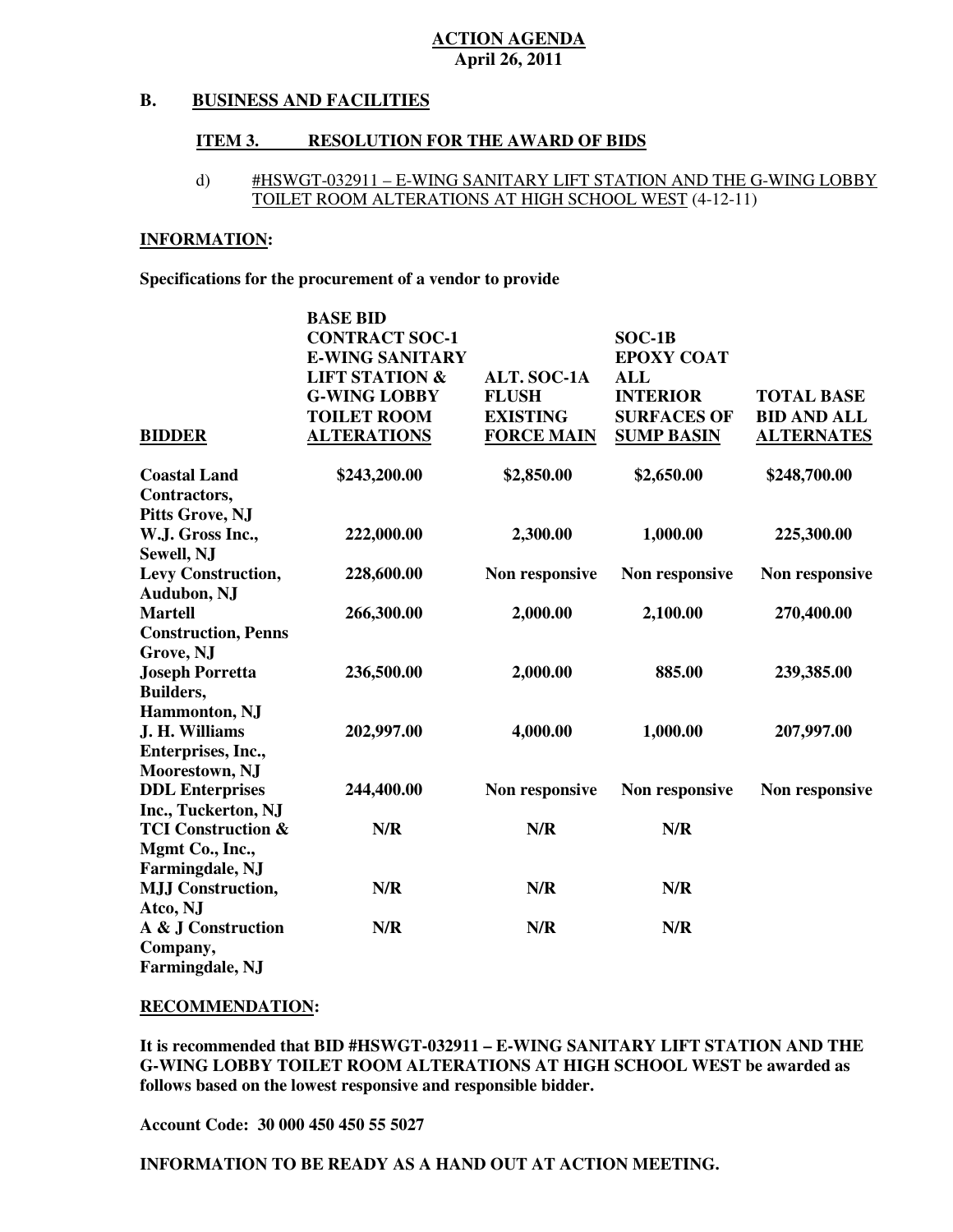#### **B. B. BUSINESS AND FACILITIES**

#### **ITEM 3. INCOLUTION FOR THE AWARD OF BIDS**

e) #WSCPB-032911 – PRESS BOX REPLACEMENT AT THE HIGH SCHOOL WEST SPORTS COMPLEX (4-12-11)

#### **INFORMATION:**

 **Specifications for the procurement of a vendor to replace the press box at the High School West sports complex were advertised and solicited with the following results.** 

|                                                | <b>CONTRACT SOC-1</b> |
|------------------------------------------------|-----------------------|
| <b>BIDDERS</b>                                 | PRESS BOX REPLACEMENT |
| <b>Levy Construction, Audubon, NJ</b>          | 139,600.00            |
| J. H. Williams Enterprises, Moorestown, NJ     | 139,997.00            |
| <b>Martell Construction, Penns Grove, NJ</b>   | 175,000.00            |
| <b>Joseph Porretta Builders, Hammonton, NJ</b> | 220,000.00            |

#### **RECOMMENDATION:**

 **It is recommended that BID #WSCPB-032911 – PRESS BOX REPLACEMENT AT THE HIGH SCHOOL WEST SPORTS COMPLEX be awarded as follows based on the lowest responsive and responsible bidder.** 

### **CONTRACT SOC-1 BIDDERS** PRESS BOX REPLACEMENT

 **Account Code: 12 000 400 450 55 8027**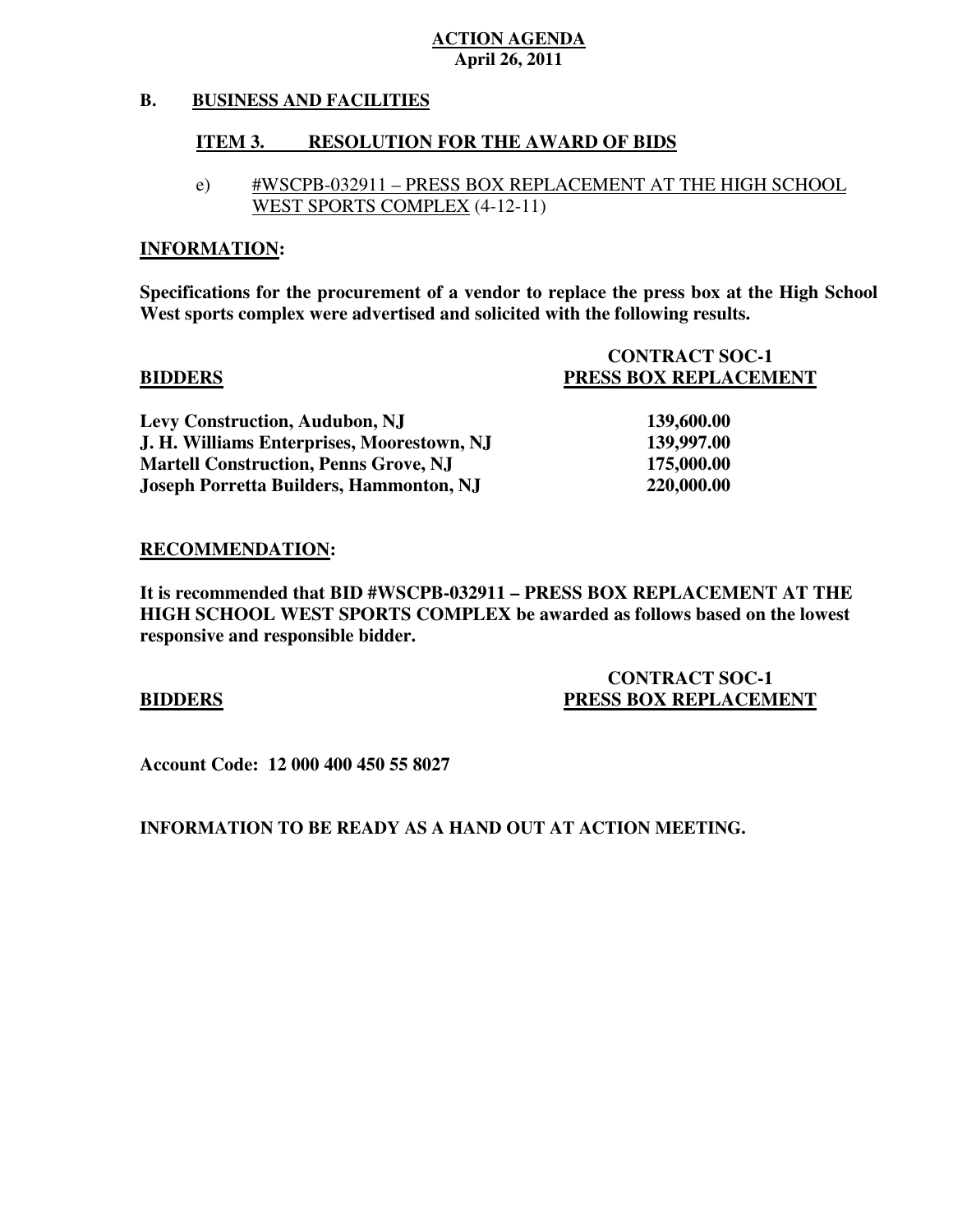#### **B. B. BUSINESS AND FACILITIES**

#### **ITEM 3. RESOLUTION FOR THE AWARD OF BIDS**

#### f) #CMSFS-041211 – FASCIA, SOFFIT AND MASONRY REPAIR AT CARUSI MIDDLE SCHOOL (4-12-11)

#### **INFORMATION:**

 **Specifications for the procurement of a vendor to provide fascia, soffit and masonry repair at Carusi Middle School were advertised and solicited with the following results**.

| <b>BIDDERS</b>                                        | <b>CONTRACT SOC-1</b><br>FASCIA, SOFFIT,<br><b>AND MASONRY</b><br><b>REPAIR</b> | <b>ALT. SOC-1A</b><br><b>REMOVE</b><br><b>AND</b><br><b>REINSTALL</b><br><b>WINDOW</b> | ALT. SOC-1B<br><b>REPOINT</b><br><b>EXISTING</b><br><b>BRICK</b><br><b>MASONRY</b> | <b>ALT. SOC-1C</b><br><b>REMOVE</b><br><b>DROP TUBES</b><br><b>&amp; REPLACE</b><br><b>WITH ROOF</b><br><b>DRAINS</b> | <b>TOTAL BASE</b><br><b>BID AND ALL</b><br><b>ALTERNATES</b> |
|-------------------------------------------------------|---------------------------------------------------------------------------------|----------------------------------------------------------------------------------------|------------------------------------------------------------------------------------|-----------------------------------------------------------------------------------------------------------------------|--------------------------------------------------------------|
| Levy<br>Construction,                                 | \$555,600.00                                                                    | \$4,500.00                                                                             | \$11,000.00                                                                        | \$62,000.00                                                                                                           | \$633,100.00                                                 |
| Audubon, NJ<br><b>Coastal Land</b><br>Contractors,    | 749,500.00                                                                      | 9,100.00                                                                               | 16,300.00                                                                          | 81,600.00                                                                                                             | 856,500.00                                                   |
| Pittsgrove, NJ<br>D. A. Nolt,<br>Berlin, NJ           | 1,148,434.00                                                                    | 9,380.00                                                                               | 180,559.00                                                                         | 160,994.00                                                                                                            | 1,499,367.00                                                 |
| <b>J.P.S.</b><br>Construction,<br><b>Glenside, PA</b> | N/R                                                                             | N/R                                                                                    | N/R                                                                                | N/R                                                                                                                   |                                                              |
| <b>Martell</b><br>Construction,<br>Penns Grove,       | N/R                                                                             | N/R                                                                                    | N/R                                                                                | N/R                                                                                                                   |                                                              |
| NJ<br><b>RVT</b><br>Construction,<br>Passaic, NJ      | N/R                                                                             | N/R                                                                                    | N/R                                                                                | N/R                                                                                                                   |                                                              |

#### **RECOMMENDATION:**

 **It is recommended that BID #CMSFS-041211 – FASCIA, SOFFIT AND MASONRY REPAIR AT CARUSI MIDDLE SCHOOL be awarded as follows based on the lowest responsive and responsible bidder.** 

|                |                                       |                  |                 | ALT. SOC-1C       |                    |
|----------------|---------------------------------------|------------------|-----------------|-------------------|--------------------|
|                | CONTRACT SOC- ALT. SOC-1A ALT. SOC-1B |                  |                 | <b>REMOVE</b>     |                    |
|                |                                       | REMOVE           | <b>REPOINT</b>  | <b>DROP TUBES</b> | <b>TOTAL BASE</b>  |
|                | <b>FASCIA, SOFFIT,</b>                | <b>AND</b>       | <b>EXISTING</b> | & REPLACE         | <b>BID AND ALL</b> |
|                | <b>AND MASONRY</b>                    | <b>REINSTALL</b> | <b>BRICK</b>    | WITH ROOF         | AWARDED            |
| <b>BIDDERS</b> | <b>REPAIR</b>                         | <b>WINDOW</b>    | <b>MASONRY</b>  | <b>DRAINS</b>     | <b>ALTERNATES</b>  |

 **Account Code: 30 000 450 450 45 8013**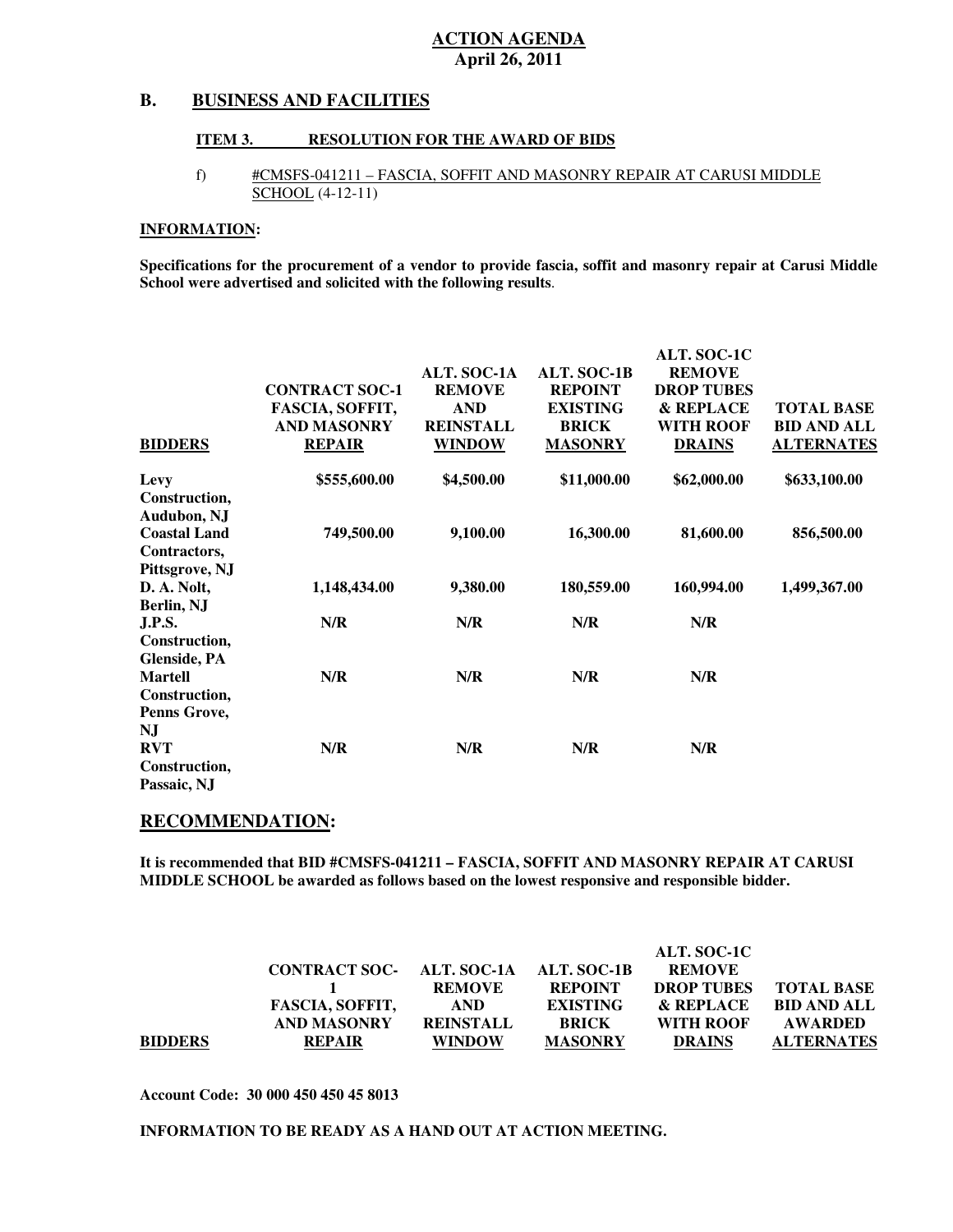#### **B. B. BUSINESS AND FACILITIES**

#### **ITEM 3. RESOLUTION FOR THE AWARD OF BIDS**

 g) #SESRH-041211 – ROOFTOP HVAC EQUIPMENT REPLACEMENT AND RELATED WORK AT STOCKTON ELEMENTARY SCHOOL (4-12-11)

#### **INFORMATION:**

 **Specifications for the procurement of a vendor to provide rooftop HVAC equipment replacement and related work at Stockton Elementary School were advertised and solicited with the following results.** 

#### **RECOMMENDATION:**

 **It is recommended that BID** #**SESRH-041211 – ROOFTOP HVAC EQUIPMENT REPLACEMENT AND RELATED WORK AT STOCKTON ELEMENTARY SCHOOL be awarded as follows based on the lowest responsive and responsible bidder.** 

 **Account Code: 30 000 450 450 33 8014** 

#### **INFORMATION TO BE READY AS A HAND OUT AT ACTION MEETING.**

h) #KESBR-041211 – BOILER REPLACEMENT AND RELATED WORK AT KINGSTON ELEMENTARY SCHOOL (4-12-11)

#### **INFORMATION:**

 **Specifications for the procurement of a vendor to provide boiler replacement and related work at Kingston Elementary School were advertised and solicited with the following results.** 

#### **RECOMMENDATION:**

 **It is recommended that BID #KESBR-041211 – BOILER REPLACEMENT AND RELATED WORK AT KINGSTON ELEMENTARY SCHOOL be awarded as follows based on the lowest responsive and responsible bidder.** 

 **Account Code: 30 000 450 450 18 8015**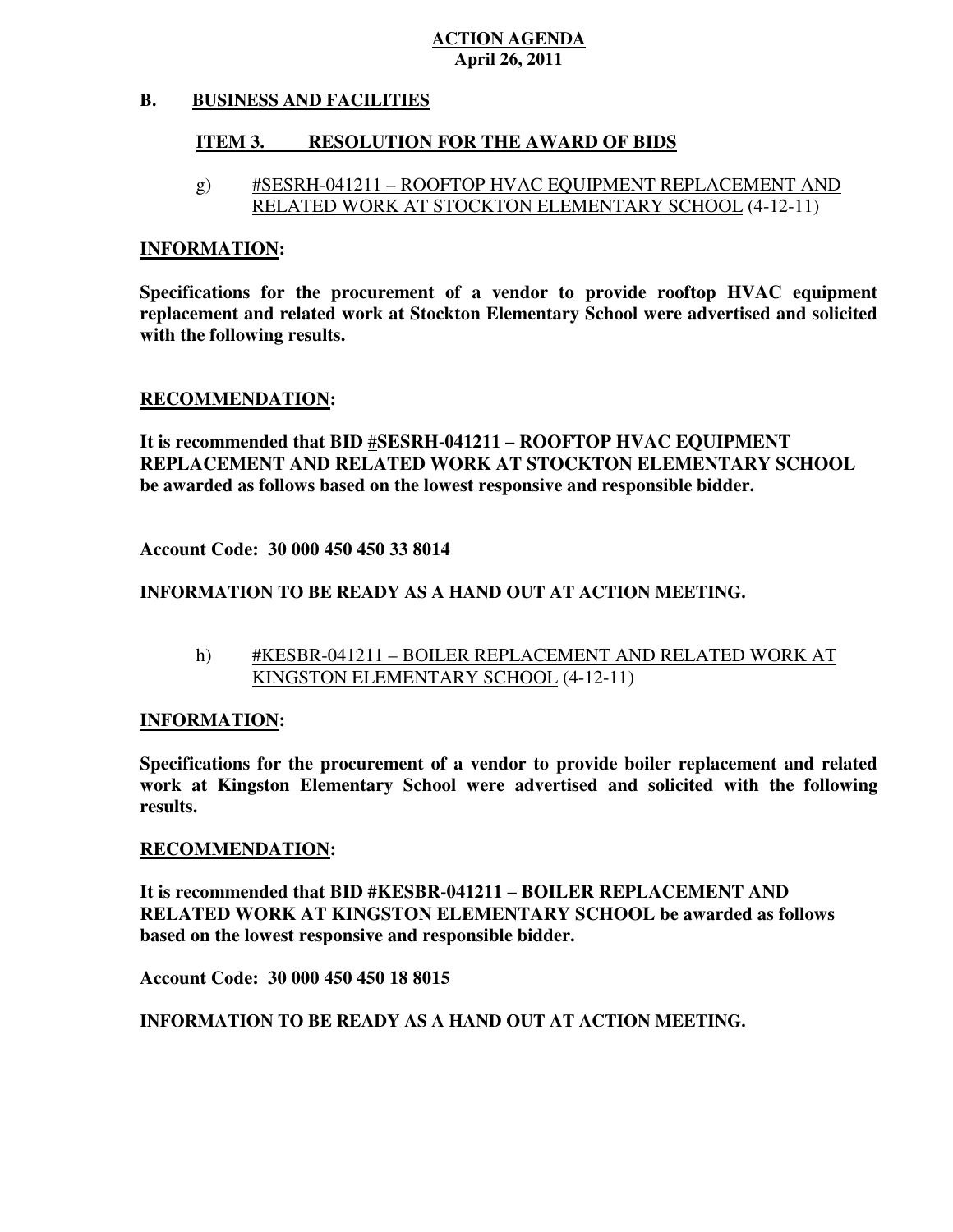#### **B. BUSINESS AND FACILITIES**

#### **ITEM 3. RESOLUTION FOR THE AWARD OF BIDS**

# i) #WCRLM-041211 – WIDE CUT ROTARY LAWN MOWER (4-26-11)

#### **INFORMATION:**

 **Specifications for the procurement of a vendor to provide wide cut rotary lawn mower(s) for use throughout the district were advertised and solicited with the following results.** 

### **BIDDER BID TOTAL**

#### **RECOMMENDATION:**

 **It is recommended that BID #WCRLM-041211 for wide cut rotary lawn mower(s) be awarded as follows based on the lowest responsive and responsible bidder.** 

#### **BIDDER BID AWARD**

 **Account Code: 11 000 263 610 86 0001**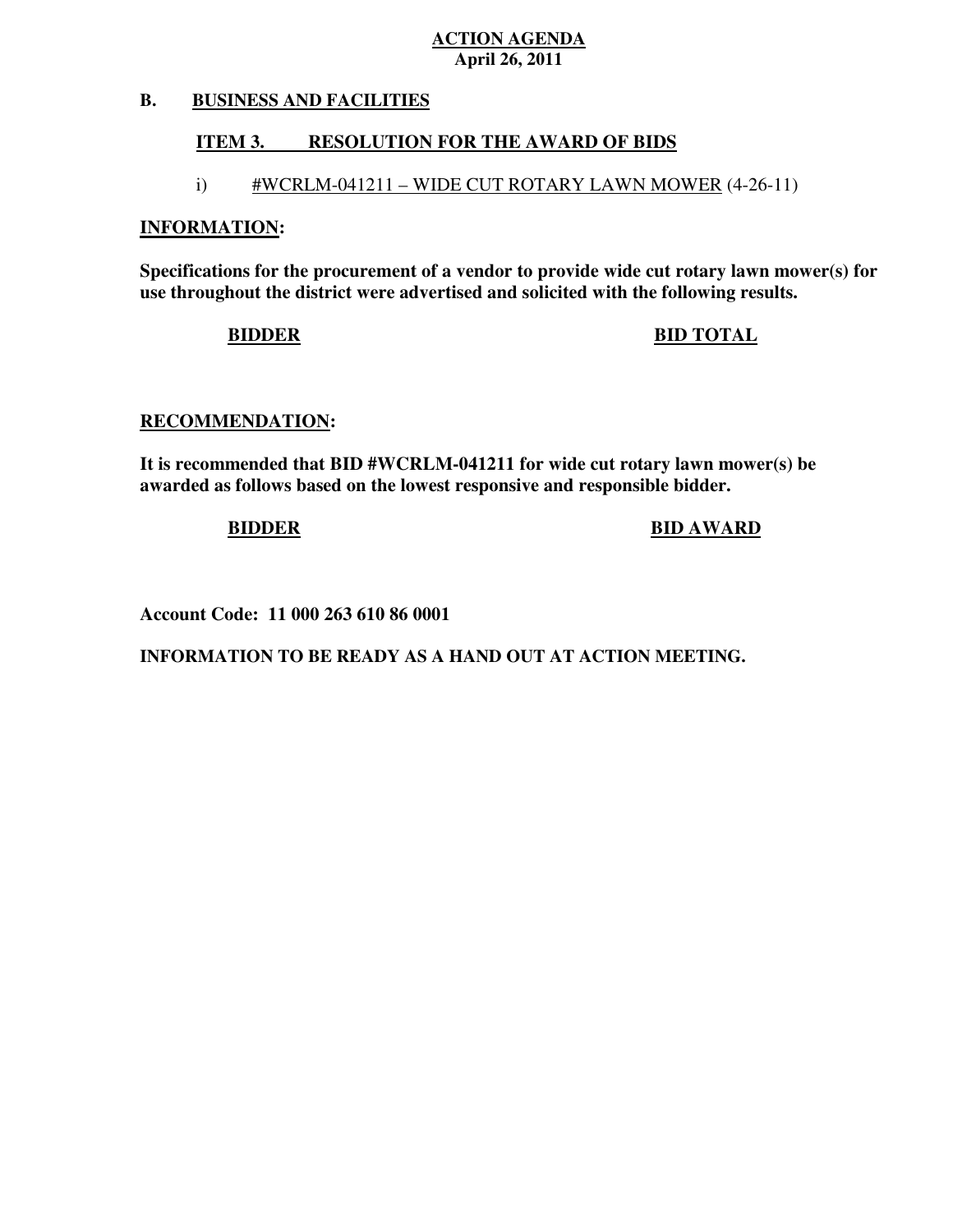#### **B. BUSINESS AND FACILITIES**

#### **ITEM 4. RESOLUTION FOR THE AWARD OF TRANSPORTATION**

#### a) ROUTE #EASHU-1- COLES (ALTERNATIVE HIGH SCHOOL)

#### **INFORMATION:**

 The Cherry Hill Public Schools Transportation Department has the request to provide an additional shuttle on original bid# 5224 with Hillman Bus Service, Inc. on route EASHU-1, for classified students from Coles to home at 10:00am from 2/28/11-3/25/11, 19 days at \$27.94 totaling \$530.86

#### **RECOMMENDATION:**

 It is recommended that prior administrative approval be ratified to grant Hillman Bus Service, Inc. to provide an additional shuttle on original bid# 5224 on route EASHU-1, for classified students from Coles to home at 10:00am from 2/28/11-3/25/11, 19 days at \$27.94 totaling \$530.86. PO #11-06808

Account Code: 11-000-270-514-83-0001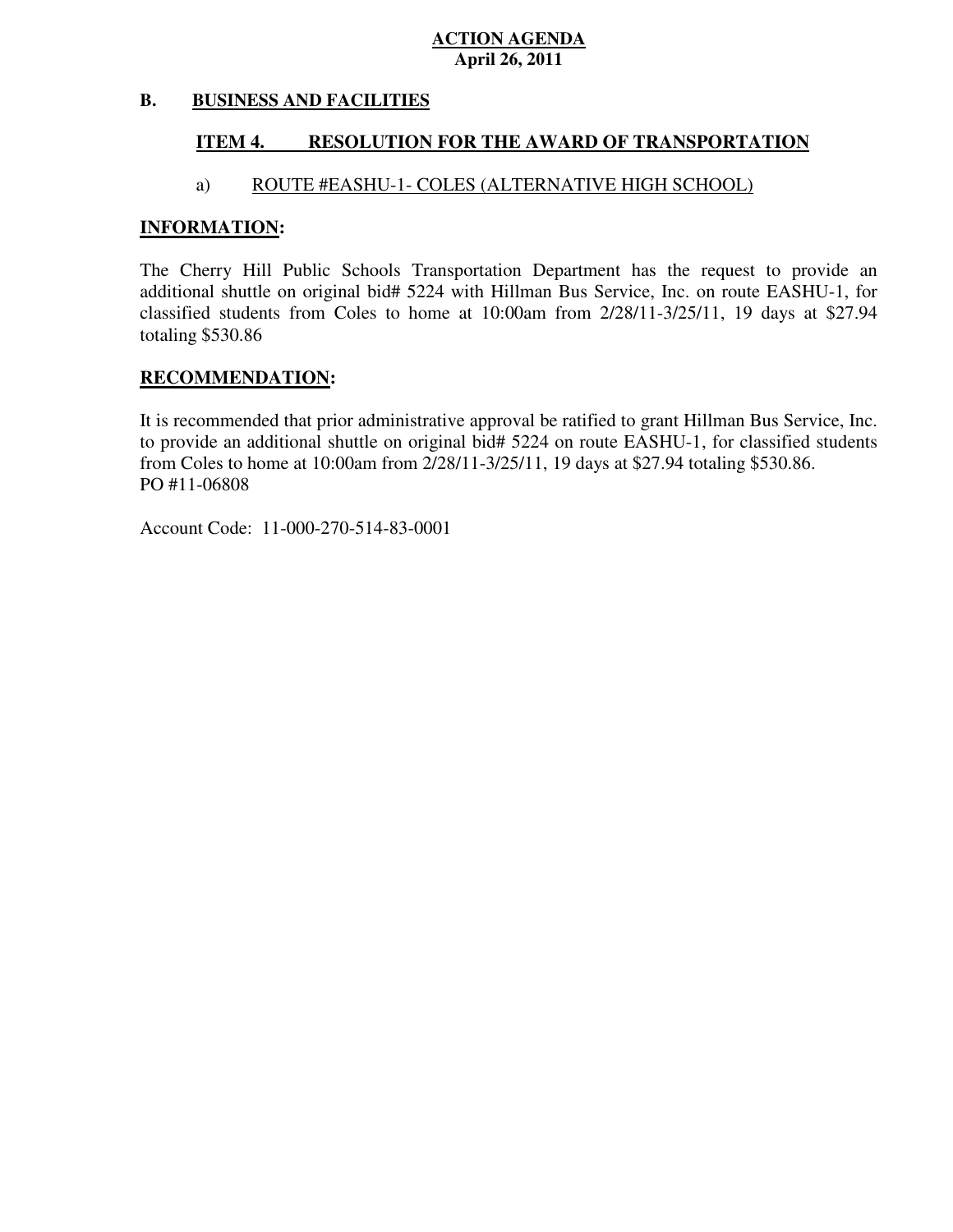#### **B. B. BUSINESS AND FACILITIES**

#### **ITEM 5. ITEM 5. ACCEPTANCE OF DONATIONS**

|     |                    |                                                                 | <b>GROUP OFFERING</b>                         |              |
|-----|--------------------|-----------------------------------------------------------------|-----------------------------------------------|--------------|
|     | <b>SCHOOL</b>      | <b>DONATION</b>                                                 | <b>DONATION</b>                               | <b>VALUE</b> |
|     |                    |                                                                 |                                               |              |
| 1.  | Mann ES            | 4 Seat Swing Set in conjunction with                            | <b>PTA</b>                                    | \$2,000      |
|     |                    | previous donation by CHEF                                       |                                               |              |
| 2.  | <b>Stockton ES</b> | 10 Computer Monitors                                            | Sky Rota                                      | \$1,120      |
|     |                    |                                                                 |                                               |              |
| 3.  | East HS            | Accept Services of Michael Beach                                | East Baseball Boosters / M.                   | \$17,000     |
|     |                    | P.E. for preparing construction specs                           | Beach, Engineer                               |              |
|     |                    | for erection of new Backstop for East<br>Varsity Baseball Field |                                               |              |
| 4.  | <b>Beck MS</b>     | Greenhouse and Fence for Garden -                               | Information previously                        |              |
|     |                    | <b>Tentative</b>                                                | provided                                      |              |
|     |                    |                                                                 |                                               |              |
| 5.  | West HS            | Baseball Scoreboard - Tentative                                 | Information previously                        |              |
|     |                    |                                                                 | provided                                      |              |
|     | East HS            |                                                                 |                                               |              |
| 6.  |                    | 6 Marching Band Snare Drums*                                    | <b>Cherry Hill Education</b><br>Foundation ** | \$4,980      |
|     |                    |                                                                 |                                               |              |
| 7.  | <b>Beck MS</b>     | 36 Kindles with Warranty*                                       | <b>Cherry Hill Education</b>                  | \$\$6,200    |
|     |                    |                                                                 | Foundation **                                 |              |
|     |                    |                                                                 |                                               |              |
| 8.  | Carusi MS          | iPod Touches, Docking Station,                                  | Cherry Hill Education                         | \$4,079      |
|     |                    | License - Tentative                                             | Foundation **                                 |              |
| 9.  | Rosa MS            | iPads/iPods                                                     | <b>Cherry Hill Education</b>                  | \$5.365      |
|     |                    |                                                                 | Foundation **                                 |              |
|     |                    |                                                                 |                                               |              |
| 10. | Sharp ES           | <b>Teaching Books Data Base</b>                                 | <b>Cherry Hill Education</b>                  | \$2,000      |
|     |                    |                                                                 | Foundation **                                 |              |

 \*The Cherry Hill Education Foundation will consider these two grant applications as a multi year donation – this year they are committing to the amount shown on the donation form.

\*\* Unexpended funds will be returned to Cherry Hill Education Foundation.

| M | $- -$ |       |
|---|-------|-------|
|   | .     | . 10F |
|   |       |       |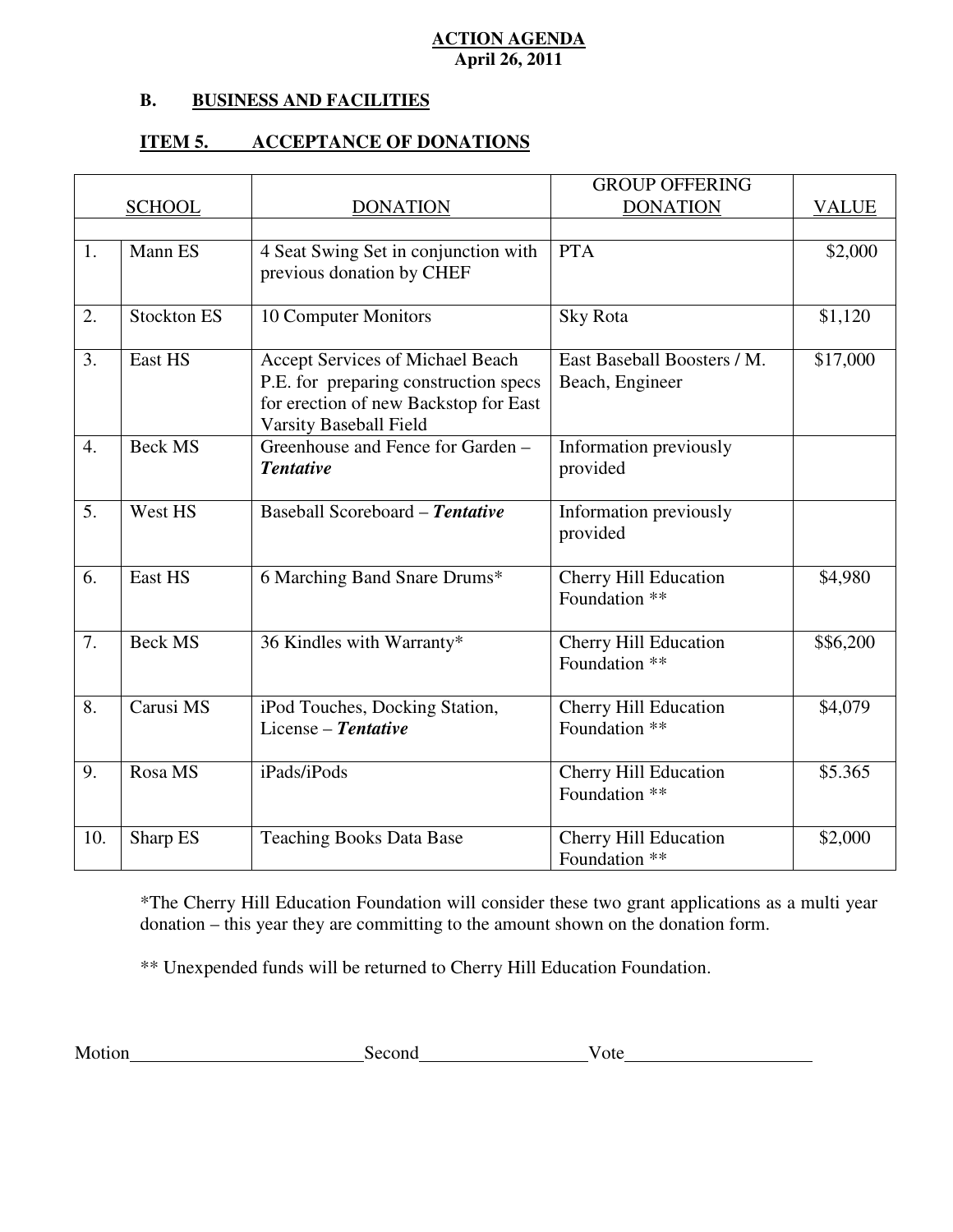### **C. HUMAN RESOURCES/NEGOTIATIONS**

 *Long Range Plan Goal:* 

**•** "Optimize Human Resource function to meet changing instructional and organizational *program requirements."* 

The Superintendent recommends the following:

- 1. Termination of Employment—Certificated<br>2. Termination of Employment—Non-Certific
- 2. Termination of Employment—Non-Certificated
- 3. Appointments—Certificated
- 4. Appointments—Non-Certificated
- 5. Leaves of Absence—Certificated
- 6. Leaves of Absence—Non-Certificated
- 7. Assignment/Salary Change—Non-Certificated
- 8. Other Compensation—Certificated<br>9. Other Compensation—Non-Certific
- Other Compensation—Non-Certificated

### **ITEM 1. TERMINATION OF EMPLOYMENT-CERTIFICATED**

#### (a) Resignations

#### **RECOMMENDATION:**

 It is recommended that the following resignations be accepted on the dates listed for the reasons indicated:

| Name                       | Assignment                                         | <b>Effective Date</b> | Reason            |
|----------------------------|----------------------------------------------------|-----------------------|-------------------|
| Lorraine Conklin           | Sharp/Mann-Art (\$90,093)                          | 7/01/11               | Retirement        |
| Nancy Lewis                | Barton-Kindergarten (\$88,948)                     | 7/01/11               | Retirement        |
| Desiree Schools            | Johnson-Title I $(\$25,199)$                       | 4/01/11               | Personal          |
| <b>Hope Jenkins</b>        | Harte-Grade 5 (\$96,960)                           | 7/01/11               | <b>Retirement</b> |
| <b>Rosemary Yates</b>      | Paine-Kindergarten (\$90,093)                      | 7/01/11               | <b>Retirement</b> |
| <b>Brooke Keller Tocci</b> | Stockton-Grade 4 (\$51,923)                        | 7/01/11               | <b>Personal</b>   |
| <b>Charles Saenz</b>       | <b>CHHS East-Special Education</b><br>$(\$51,581)$ | 7/01/11               | <b>Personal</b>   |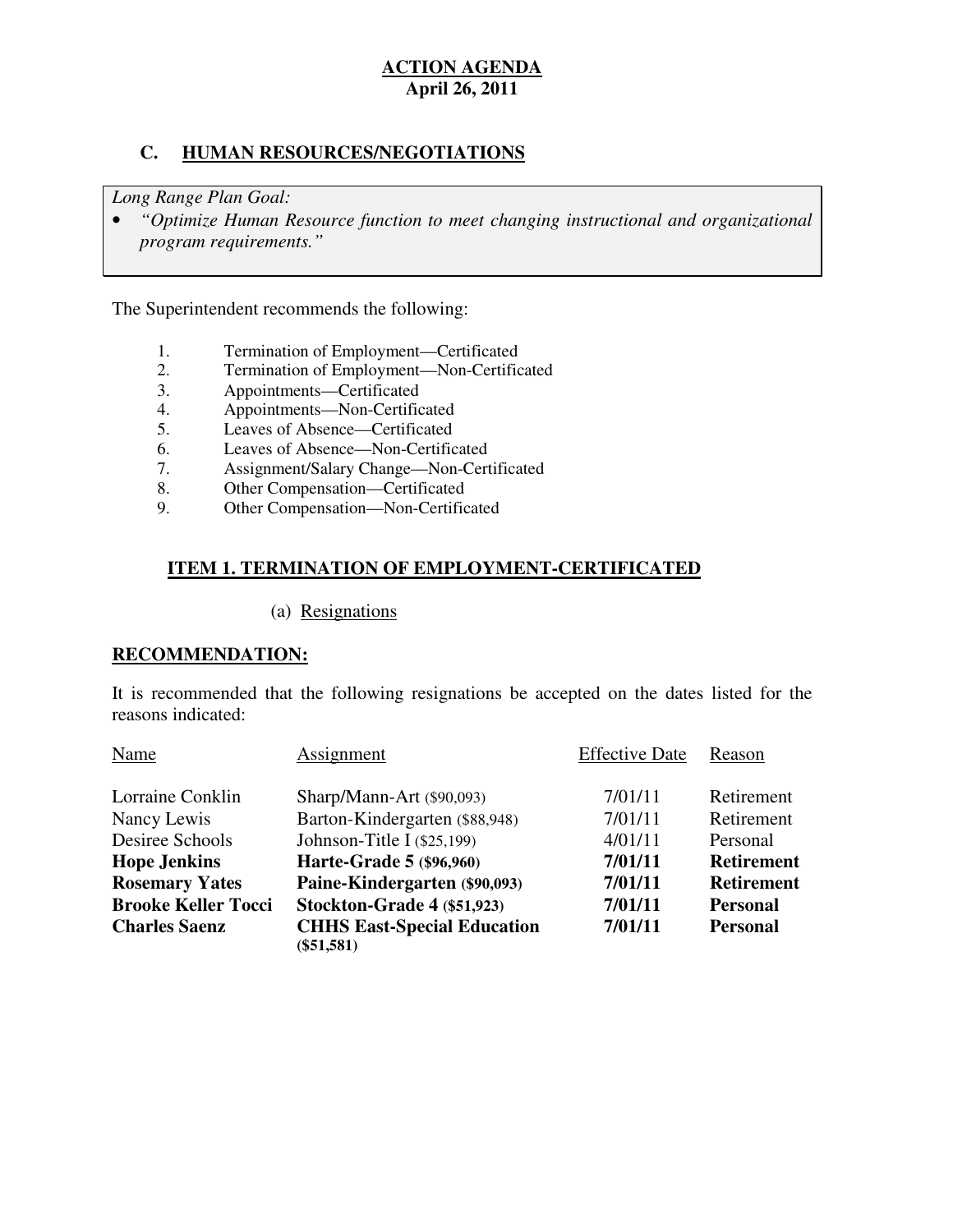#### **C. HUMAN RESOURCES/NEGOTIATIONS**

#### **ITEM 2. TERMINATION OF EMPLOYMENT-NON-CERTIFICATED**

(a) Resignations

#### **RECOMMENDATION:**

 It is recommended that the following resignations be accepted on the dates listed for the reasons indicated:

| <b>Barbara Mello</b>   | <b>Sharp-Educational Assistant (\$6704)</b> | 7/01/11               | <b>Retirement</b> |
|------------------------|---------------------------------------------|-----------------------|-------------------|
| <b>Guillermo Lopez</b> | Paine-Cleaner (\$25,891)                    | 3/28/11               | <b>Personal</b>   |
|                        | $($ \$9984)                                 |                       |                   |
| Danielle Tkacz         | Cooper/Sharp-Teacher II, SACC               | 3/30/11               | Personal          |
| Carol Galasso          | Mann-Teacher II, SACC (\$5536)              | 7/01/11               | Retirement        |
| <b>Faith Desher</b>    | Paine-Educational Assistant (\$17,188)      | 7/01/11               | Retirement        |
| Name                   | Assignment                                  | <b>Effective Date</b> | Reason            |

#### **ITEM 3. APPOINTMENTS—CERTIFICATED**

#### **(a) Regular**

#### **RECOMMENDATION:**

 **It is recommended that the persons listed be appointed to the positions indicated for the 2010-11 school year in accord with the data presented:** 

| <b>Name</b>            | <b>Assignment</b>                                                                                                                              | <b>Effective Date</b>                      | Salary                                |
|------------------------|------------------------------------------------------------------------------------------------------------------------------------------------|--------------------------------------------|---------------------------------------|
| Gabriela               | <b>Barclay-Special</b>                                                                                                                         | 4/18/11-5/16/11                            | \$46,277 prorated                     |
| <b>Strifler</b>        | <b>Education</b> (Long term<br>substitute for A. Belkin on<br>leave of absence-budget #11-<br>213-100-101-61-0100)                             | (contract extended)                        | (Bachelors-step 1)                    |
| <b>Stephanie Sullo</b> | <b>Woodcrest-Special</b><br><b>Education</b> (Long term<br>substitute for C. Madden on<br>leave of absence-budget #11-<br>213-100-101-36-0100) | $6/02/11 - 6/30/11$<br>(contract extended) | \$51,008 prorated<br>(Masters-step 4) |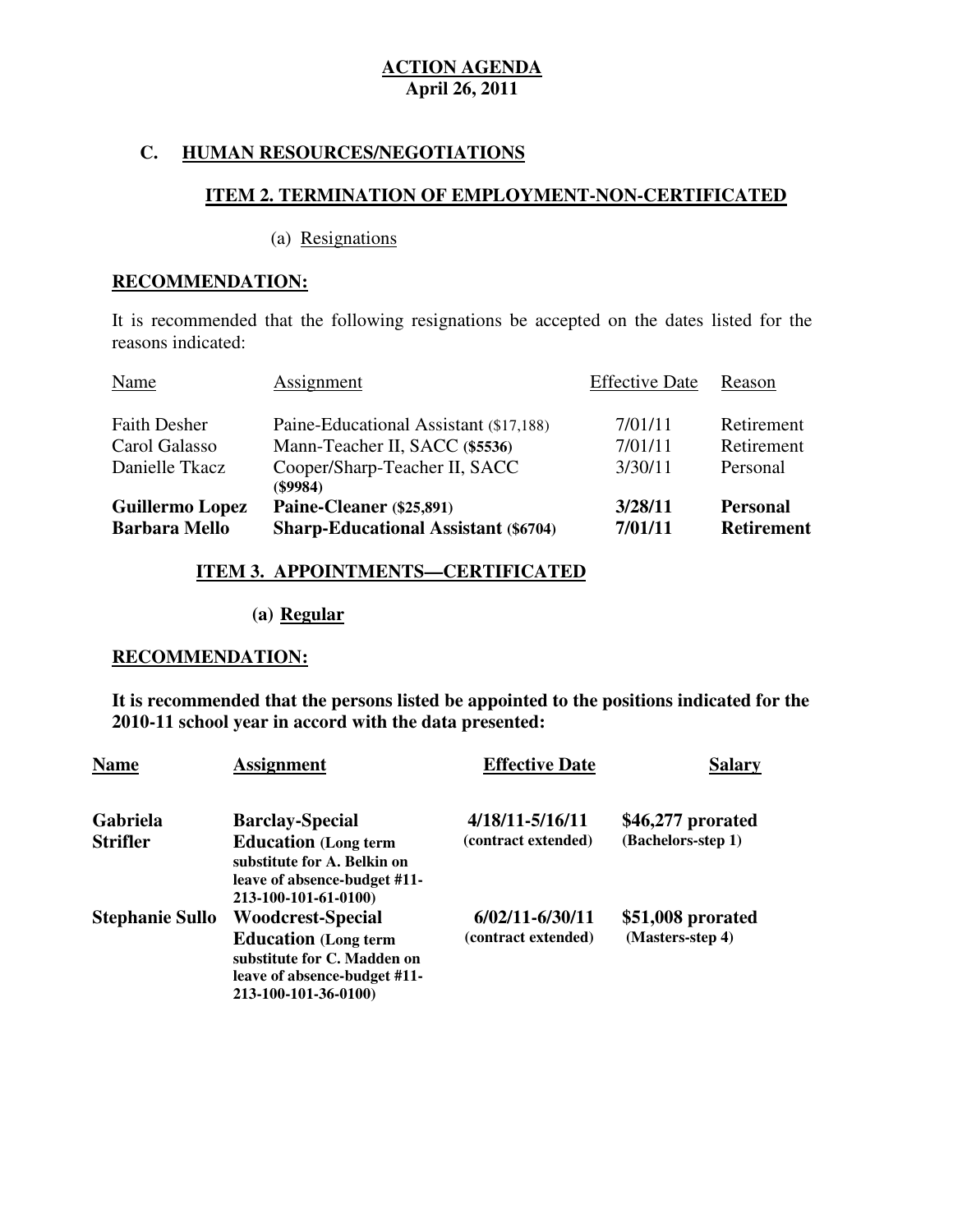#### **C. HUMAN RESOURCES/NEGOTIATIONS**

#### **ITEM 3. APPOINTMENTS—CERTIFICATED** - continued

#### **(a) Regular** - continued

| <b>Name</b>               | <b>Assignment</b>                                                                                                             | <b>Effective Date</b>                      | <b>Salary</b>                              |
|---------------------------|-------------------------------------------------------------------------------------------------------------------------------|--------------------------------------------|--------------------------------------------|
| <b>Leslie Williams</b>    | <b>Knight-Grade 2 (Long</b><br>term substitute for K.<br>Redfearn on leave of absence-<br>budget #11-120-100-101-21-<br>0100) | 4/26/11-6/30/11<br>(contract extended)     | \$51,008 prorated<br>(Masters-step 4)      |
| <b>Theresa</b><br>Klawunn | Paine-Grade 3 (Long term<br>substitute for M. Santiago on<br>leave of absence-budget #11-<br>120-100-101-27-0100)             | $6/01/11 - 6/30/11$<br>(contract extended) | \$51,581 prorated<br>(Masters-step 5)      |
| <b>Andrew</b><br>Weinberg | <b>Barton-Grade 2 (Long</b><br>term substitute for J. Taylor<br>on leave of absence (budget<br>#11-120-100-101-03-0100)       | $6/03/11 - 6/14/11$<br>(contract extended) | \$47,622 prorated<br>(Bachelors+15-step 2) |

# **(b) Right To Know—Retraining**

# **RECOMMENDATION:**

 **It is recommended that Stanley Krantz be approved to present state mandated Right To Know Retraining in May 2011 at the rate of \$50/hour (not to exceed 18 hours). Monies budgeted from account #11-000-223-320-72-0001.**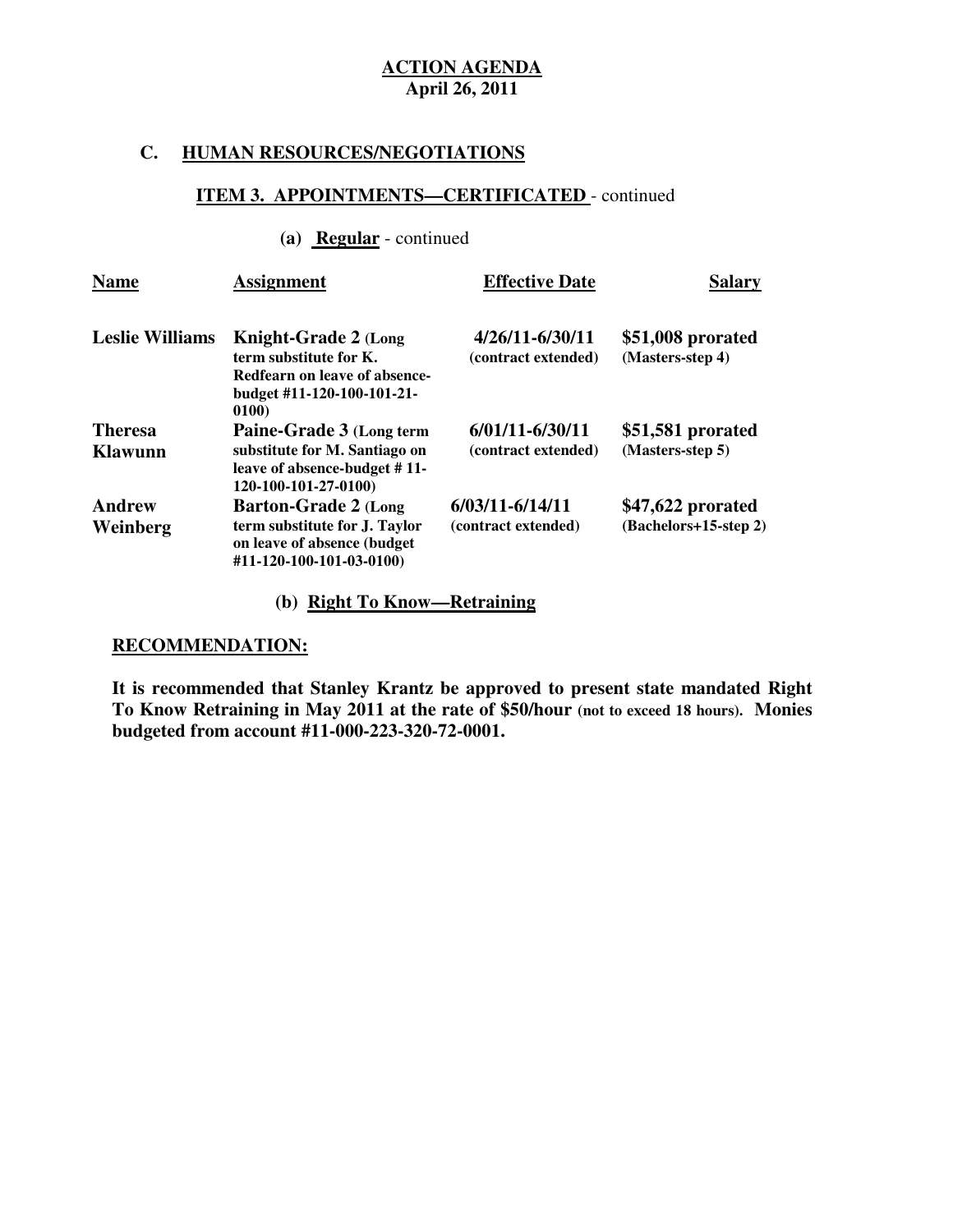#### **C. HUMAN RESOURCES/NEGOTIATIONS**

# **ITEM 3. APPOINTMENTS—CERTIFICATED**

## (c) Cultural Competence CARE Training

#### **RECOMMENDATION:**

 It is recommended that the person listed be approved as a member of the Cultural Competence CARE Training on 3/07/11 at the rate of \$35.71/hour (total of 2 hrs-total not to exceed \$72). Monies budgeted from account #11-000-223-110-72-0101.

Name School

Keith Swaney

**Teacher Coach** 

(d) Student Teaching

#### **RECOMMENDATION:**

 It is recommended that the persons listed be approved for student teaching in accord with the data presented.

| Name                 | College/University | <b>Effective Date</b> | Cooperating School/Teacher    |
|----------------------|--------------------|-----------------------|-------------------------------|
| Stephanie Weiss      | Rowan              | $4/11/11 - 6/30/11$   | Christine Lind/Rosa           |
| Elizabeth Arnot      | Rider              | 1/03/12-4/30/12       | Kenneth McCall/Carusi         |
| Courtney Munyon      | Rider              | 1/03/12-4/30/12       | Marc Pierlott/Carusi          |
| Georgianna Myers     | Rider              | 1/03/12-4/30/12       | Anthony Musumeci/Carusi       |
| Alexander Hager      | Rowan              | 10/24/11-12/20/11     | David Gurst/CHHS West         |
| Andrea Dunlap        | Rowan              | 9/01/11-12/20/11      | <b>Christopher Bova-Nancy</b> |
|                      |                    |                       | Schmarak/CHHS West            |
| Lora Shinault        | Rowan              | 9/01/11-12/20/11      | Kimberly Redfearn-Renee       |
|                      |                    |                       | Johnson/Knight                |
| Stephanie Rogers     | Rowan              | $6/27/11 - 8/12/11$   | Melissa Santiago-Summer       |
|                      |                    |                       | <b>ESY</b>                    |
| <b>Heather Jones</b> | Rider              | $9/07/11 - 12/12/11$  | Laurie Lausi/CHHS East        |
| <b>Justin James</b>  | Wilmington         | 9/01/11-12/31/11      | Gail Trocola/Rosa             |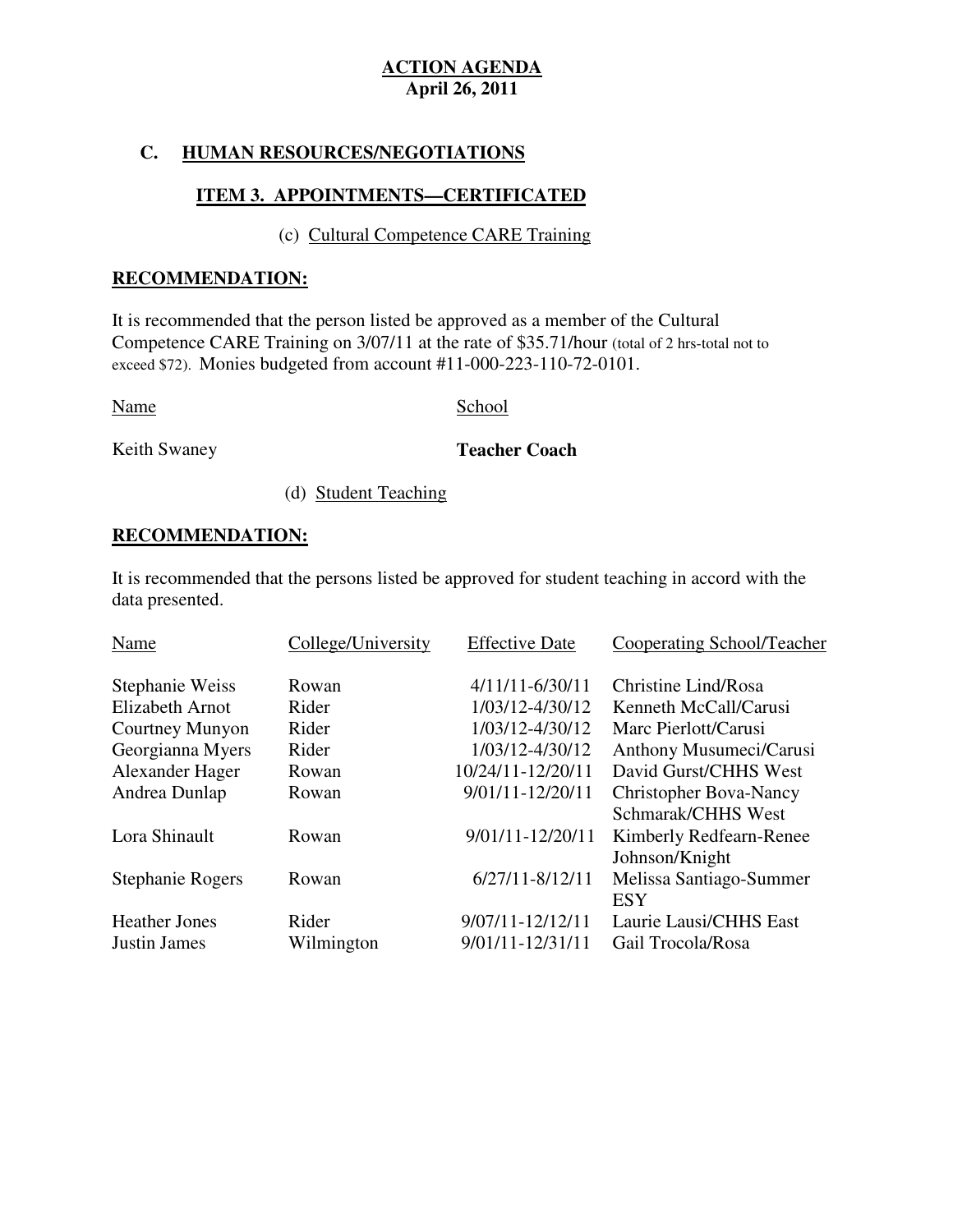### **C. HUMAN RESOURCES/NEGOTIATIONS**

### **ITEM 3. APPOINTMENTS—CERTIFICATED** – continued

#### (e) Field Experience

#### **RECOMMENDATION:**

 It is recommended that the person listed be approved for a field experience in accord with the data presented:

| Name          | College/University        | <b>Effective Date</b> | Cooperating<br>Teacher/School |
|---------------|---------------------------|-----------------------|-------------------------------|
| Dori Gizinski | Philadelphia Biblical     | $4/27/11 - 6/30/11$   | Jacqueline Sleeth/Sharp       |
|               | (f) Classroom Observation |                       |                               |

### **RECOMMENDATION:**

 It is recommended that the persons listed be approved for a classroom observation in accord with the data presented:

| <b>Name</b>                      | College/University                    | <b>Effective Date</b>                  | Cooperating Teacher/<br>School                  |
|----------------------------------|---------------------------------------|----------------------------------------|-------------------------------------------------|
| Amanda Antonelli<br>Joanna Drake | Temple<br>University of<br>California | 4/26/11-6/30/11<br>$3/28/11 - 6/05/11$ | Lindsay Amoroso/Carusi<br>Carolyn Porretta/Rosa |

### (g) Title I Summer Academy- Curriculum Committee

#### **RECOMMENDATION:**

 It is recommended that the persons listed approved as members of the curriculum writing committee effective 4/01/11-6/15/11 at the rate of \$35.71/hour (not to exceed \$285.68 per person) for a total of 8 hours. Monies budgeted from Title I ARRA account #20-235-200-100-55 0102:

| Name                                                                                                          | Name                                                                             | Name                                                                                 |
|---------------------------------------------------------------------------------------------------------------|----------------------------------------------------------------------------------|--------------------------------------------------------------------------------------|
| Nicholas Caputi<br><b>Anthony Malatesta</b><br>Paul McNally<br><b>Heather Esposito</b><br><b>Shelby Smith</b> | Lauren Curry<br>Nicole Marks<br>Jessica Naumann<br>Maria Mintz<br>Andrea Tierney | Paul Howe<br>Daniel McMaster<br>Michael Rickert<br>Carole Roskoph<br>Kristin Wallace |
|                                                                                                               |                                                                                  |                                                                                      |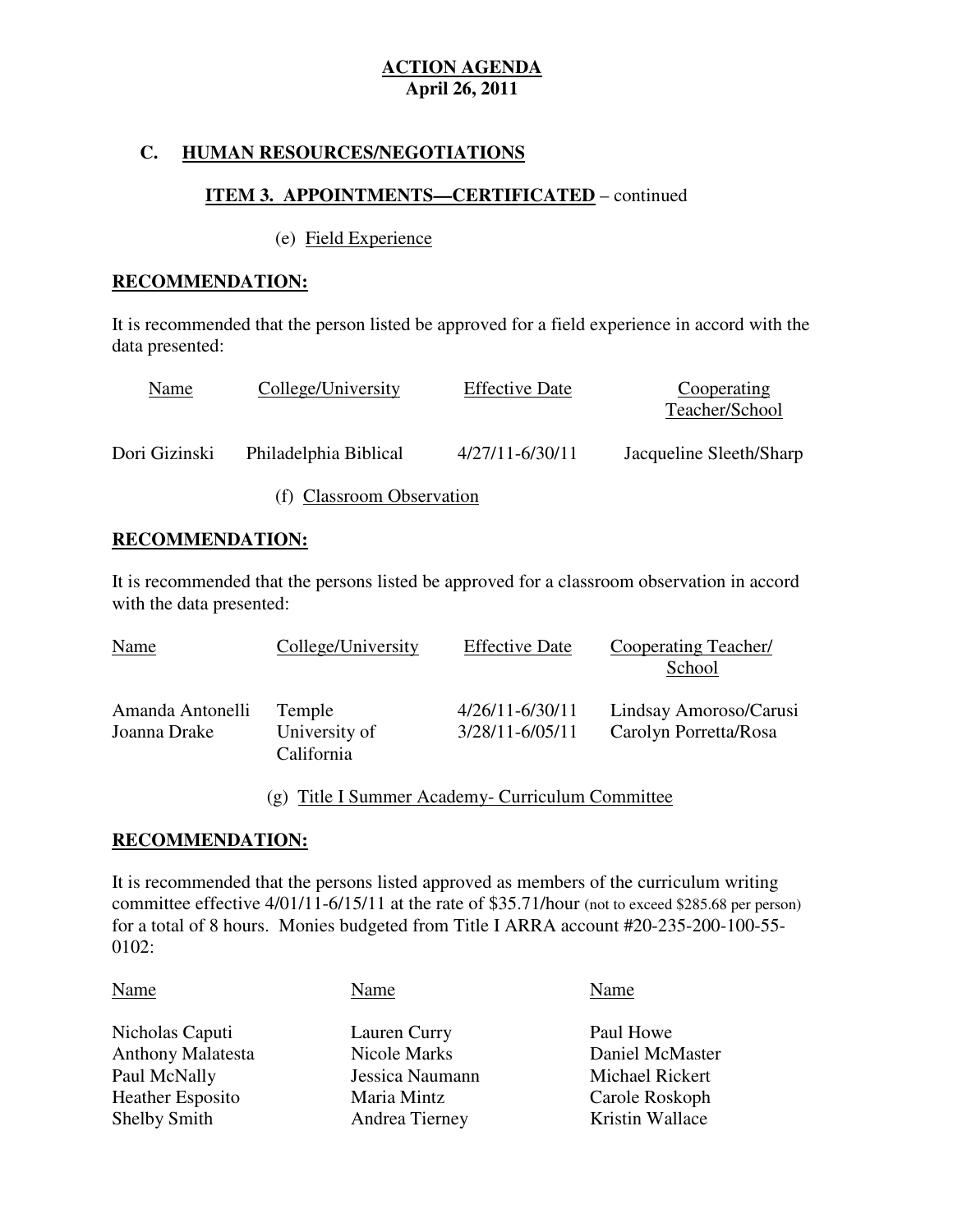# **C. HUMAN RESOURCES/NEGOTIATIONS**

## **ITEM 3. APPOINTMENTS—CERTIFICATED** – continued

#### (h) Mentor Teachers

#### **RECOMMENDATION:**

 It is recommended that the persons listed be approved as mentor teachers for the 2010-11 school year in accord with the data presented. Monies budgeted from account #11-120-100 101-98-0101/11-130-100-101-98-0101-11-140-100-101-98-0101.

| <b>Name</b>     | <b>Protégé</b> | School | <b>Effective Date</b>          | <b>Stipend</b> |
|-----------------|----------------|--------|--------------------------------|----------------|
| Kristina Weigel | Tara Kuroda    | Rosa   | $3/02/11 - 6/02/11$            | \$550 prorated |
| Nina Bart       | Karla Smith    | Paine  | 3/24/11-6/30/11 \$550 prorated |                |

(i) Title I Summer Academy

#### **RECOMMENDATION:**

 It is recommended that the following persons be approved to provide classroom instruction for the Title I Summer Academy effective 6/27/11-8/01/11 for a total of 20 days (not to exceed 100 hours/person) at the rate of \$42.50/hour (cost not to exceed \$4250/person). Monies budgeted from Title I ARRA account #20-235-100-101-55-0103.

| Name                     | Name                | Name            |
|--------------------------|---------------------|-----------------|
| Nicholas Caputi          | Lauren Curry        | Paul Howe       |
| <b>Anthony Malatesta</b> | Nicole Marks        | Daniel McMaster |
| Paul McNally             | Jessica Naumann     | Michael Rickert |
| Maria Mintz              | <b>Shelby Smith</b> | Andrea Tierney  |
| Kristin Wallace          |                     |                 |

(j) Title I Summer Academy Co-Coordinators

#### **RECOMMENDATION:**

 It is recommended that Carole Roskoph and Heather Esposito be approved as Title I Summer Academy Co-Coordinators effective 4/01/11-6/24/11 at a stipend of \$500 each for program oversight.

oversight.<br>It is further recommended that they be paid an additional \$42.50/hour during the summer academy effective 6/27/11-8/01/11 (not to exceed 120 hours per coordinator-not to exceed \$5100 each). Monies budgeted from Title I ARRA account #20-235-200-100-55-0104.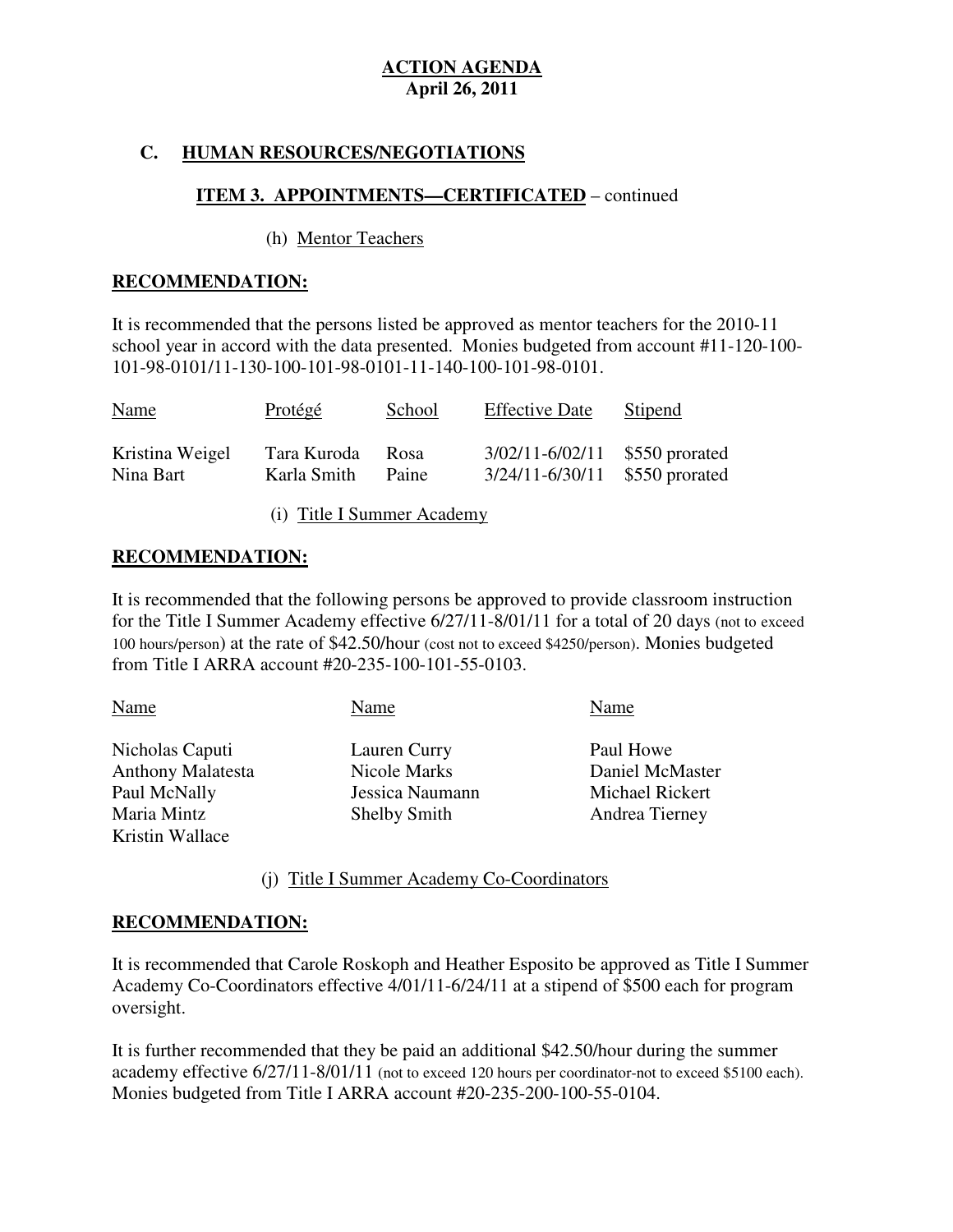## **C. HUMAN RESOURCES/NEGOTIATIONS**

### **ITEM 3. APPOINTMENTS—CERTIFICATED** – continued

#### (k) Practicum Experience

#### **RECOMMENDATION:**

 It is recommended that the person listed be approved for a practicum in accord with the data presented:

| Name             | College/University | <b>Effective Date</b> | Cooperating School/Teacher              |
|------------------|--------------------|-----------------------|-----------------------------------------|
| Heather Kelleher | Rutgers            |                       | $5/16/11 - 5/26/11$ Kelly Toscano/Harte |

(l) Internship/Practicum

#### **RECOMMENDATION:**

 It is recommended Nicole Pappas, student at Holy Family University be approved for a 100 hour practicum and a 600 hour internship on 9/01/11-12/31/11 at CHHS East with Laurie Grossman as the cooperating teacher.

#### (m) Curriculum Committee

#### **RECOMMENDATION:**

 It is recommended that the persons listed be approved as members of the TAG curriculum committee effective 6/27/11-6/29/11 at the rate of \$35.71/hour (not to exceed 5 hrs/person). Monies budgeted from account Title IIA #20-275-200-100-99-0103.

| Name                  | School        | Name                  | School        |
|-----------------------|---------------|-----------------------|---------------|
| Mary Jeanne Bellino   | <b>Barton</b> | Carrie Skey           | <b>Barton</b> |
| Amy Devine            | Barton        | Athena Langi          | <b>Barton</b> |
| Wendy Sullivan        | Barton        | Nancy Paley           | <b>Barton</b> |
| <b>Hilary Daniels</b> | Barton        | Lynne Kipolski        | <b>Barton</b> |
| Joyce James           | Barton        | <b>Jared Peltzman</b> | <b>Barton</b> |
| Violeta Katsikis      | <b>Barton</b> | Jaclyn DiRenzo        | <b>Barton</b> |
| Anita Balabon         | Cooper        | Marie Curry deSuarez  | Cooper        |
| Kerry Floyd           | Cooper        | Eileen Steidle        | Cooper        |
| Jennifer Sedlock      | Cooper        | Nicole Overbey        | Harte         |
| Elizabeth Stern       | Harte         | Carol Chambers        | Johnson       |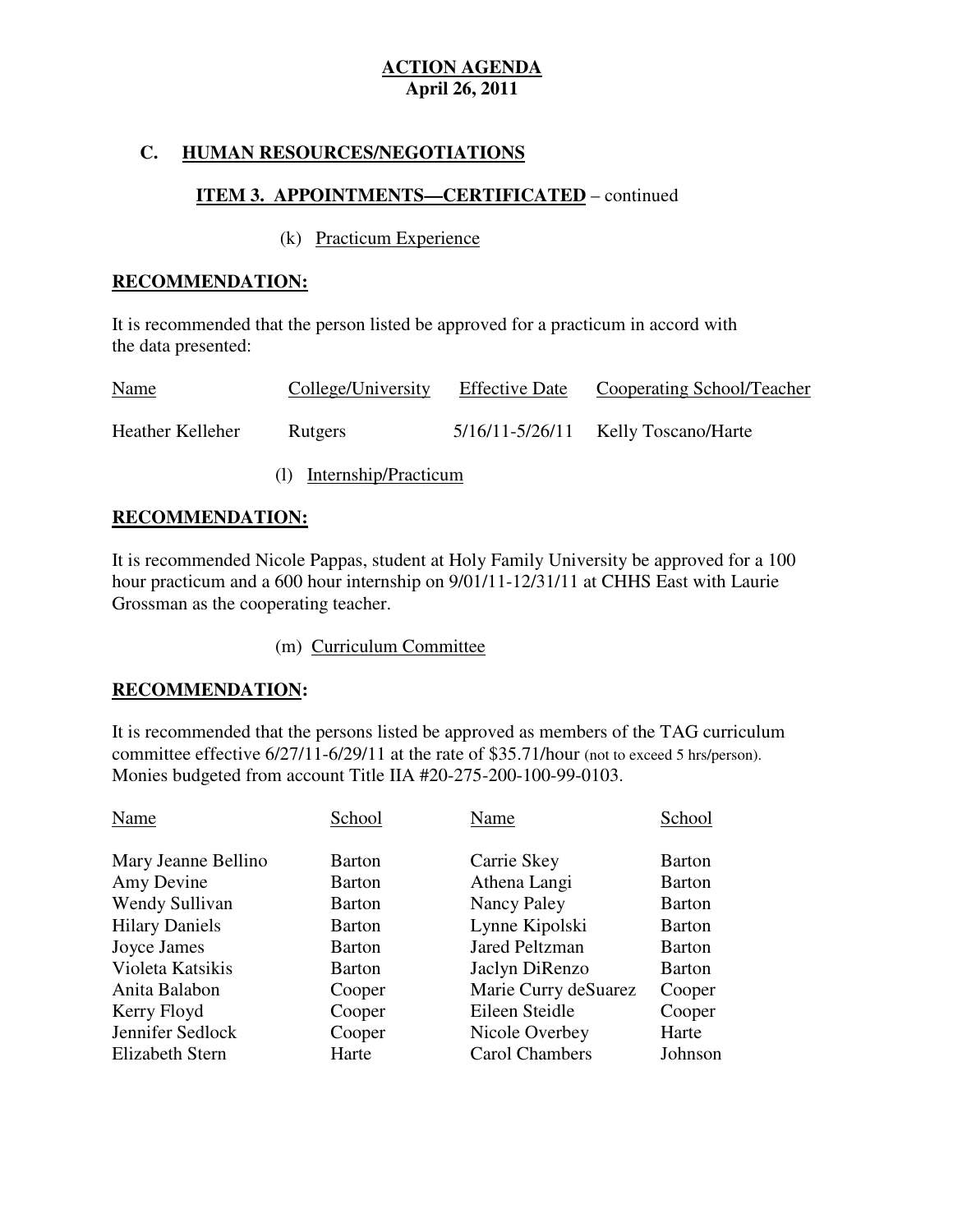# **C. HUMAN RESOURCES/NEGOTIATIONS**

#### **ITEM 3. APPOINTMENTS—CERTIFICATED** – continued

### (m) Curriculum Committee - continued

| School    | Name                       | School    |
|-----------|----------------------------|-----------|
| Johnson   | Darlene Newsom             | Johnson   |
| Johnson   | <b>Karen Potter</b>        | Johnson   |
| Kilmer    | Caryn Cutler               | Kilmer    |
| Kilmer    | Marcella Nazzario          | Kilmer    |
| Kilmer    | <b>Steve Redfearn</b>      | Kilmer    |
| Kilmer    | Erin Creek                 | Kingston  |
| Kingston  | Marlene DiGrosso           | Kingston  |
| Kingston  | Kelly Grille               | Kingston  |
| Kingston  | <b>Joy Patterson-Gross</b> | Kingston  |
| Kingston  | <b>Susan Tosti</b>         | Kingston  |
| Knight    | Sarah Guy                  | Knight    |
| Knight    | Alan Kritz                 | Knight    |
| Knight    | David Helgeson             | Knight    |
| Knight    | <b>Wanda Cousins</b>       | Knight    |
| Knight    | <b>Kimberly Stout</b>      | Mann      |
| Mann      | Melissa Santiago           | Paine     |
| Mann      | Diane Oesau                | Mann      |
| Paine     | Nicole Procacci            | Paine     |
| Paine     | <b>Kimberly Laskey</b>     | Sharp     |
| Sharp     | Olivia Spence              | Sharp     |
| Sharp     | Jacqueline Sleeth          | Sharp     |
| Sharp     | Joan Pierson               | Sharp     |
| Stockton  | Jacqueline Kamison         | Stockton  |
| Stockton  | Kathryn Pendleton          | Stockton  |
| Stockton  | <b>Erica Winters</b>       | Stockton  |
| Stockton  | <b>Shirley Perkins</b>     | Stockton  |
| Stockton  | Jamie Kleiner              | Woodcrest |
| Woodcrest | Linda Pezzella             | Woodcrest |
| Woodcrest | <b>Susan Rousshilhes</b>   | Woodcrest |
|           |                            |           |

#### (n) Counseling Internship

#### **RECOMMENDATION:**

 It is recommended that Traun Brodhead, student at Rowan University be approved for a guidance counselor internship effective 9/01/11-5/04/12 at CHHS West with Lisa Saffici as the cooperating teacher.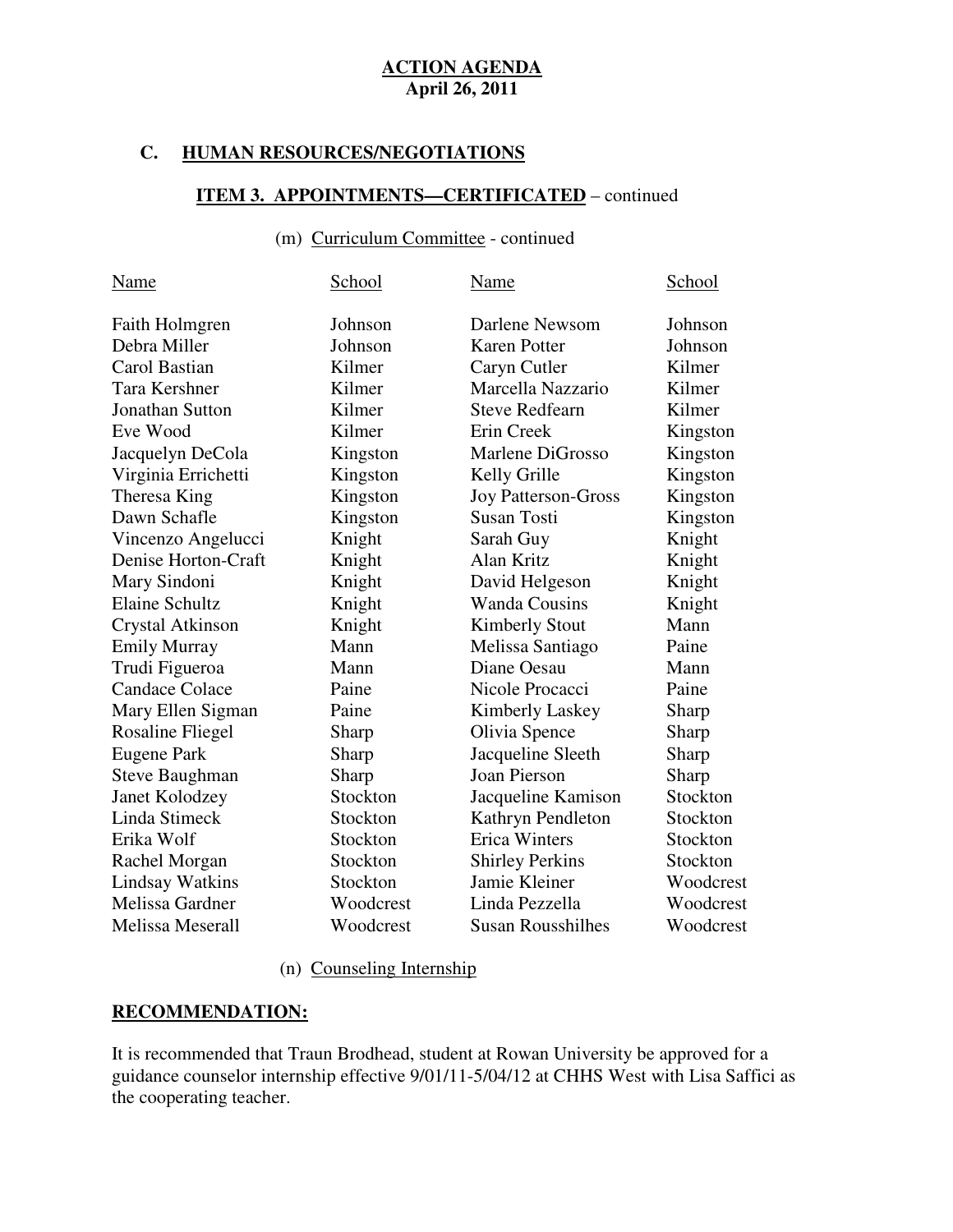# **C. HUMAN RESOURCES/NEGOTIATIONS**

# **ITEM 3. APPOINTMENTS—CERTIFICATED** – continued

### (o) Environmental Residency Program

### **RECOMMENDATION:**

 It is recommended that Michael Sherman be approved for the Environmental Residency Program effective 4/12/11-4/15/11 at the rate of \$190.98 per diem for overnight (not to exceed 3 nights at a cost of \$4572.94). Monies budgeted from account #11-130-111-101-66-0101.

(p) Computer Aided Drafting

# **RECOMMENDATION:**

 It is recommended that the persons listed be approved to review and redesign the CAD (Computer Aided Drafting) course not to exceed 28 hours each at the rate of \$35.71/hour. Monies budgeted from Perkins Funds #20-367-200-100-99-0000.

| Name                     | School | Name                                         | School |  |
|--------------------------|--------|----------------------------------------------|--------|--|
|                          |        | Louis Marano CHHS East Kevin Frost CHHS West |        |  |
| (q) Curriculum Committee |        |                                              |        |  |

# **RECOMMENDATION:**

 It is recommended that the person listed be approved as a member of the PreK-12 Mathematics Curriculum Committee to meet during the school year 2010-11 for a total not to exceed 5 hours each at the rate of \$35.71/hour. Monies budgeted from account #11-000-221 110-72-0101.

Name School

Carol Pletcher Cooper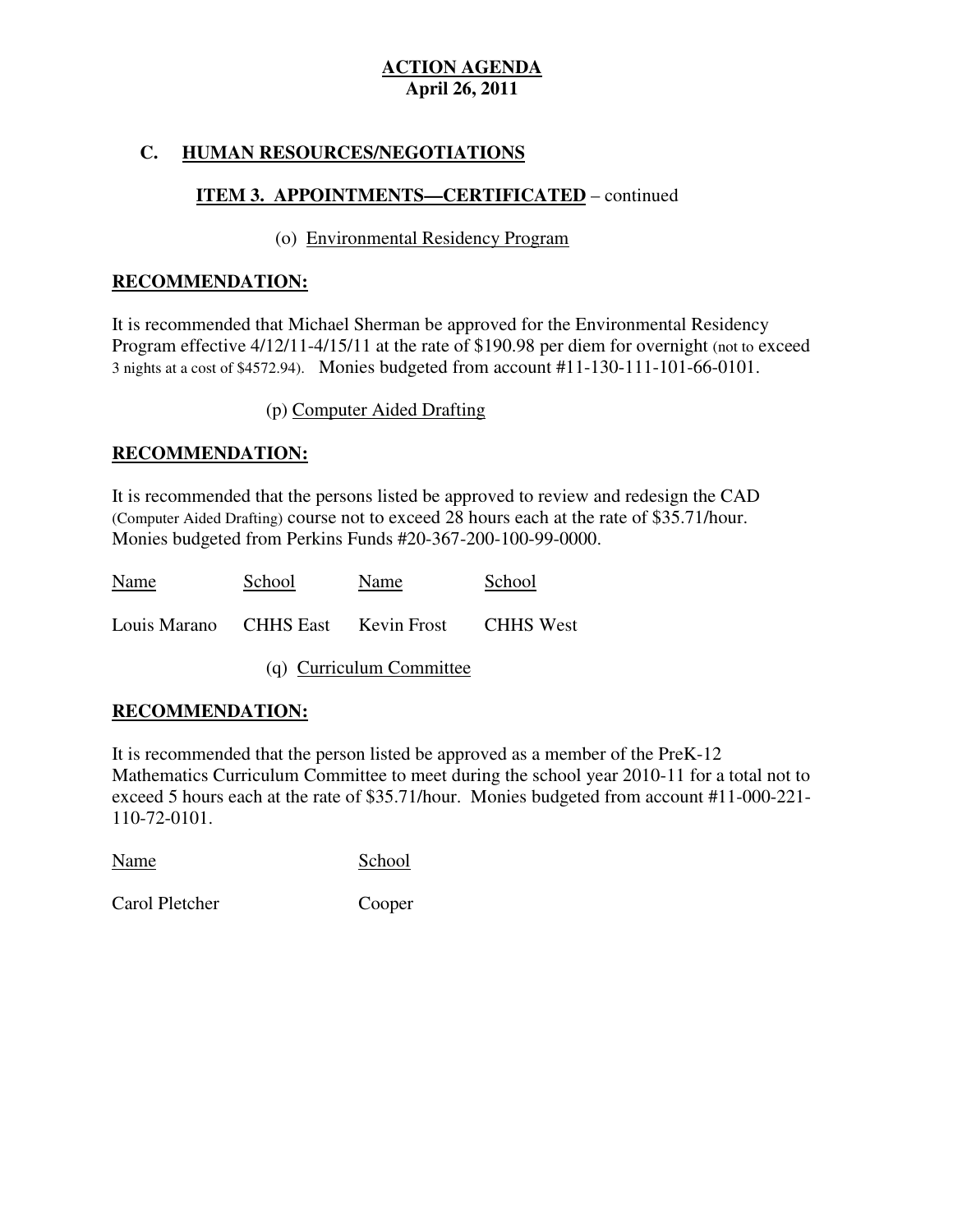#### **C. HUMAN RESOURCES/NEGOTIATIONS**

### **ITEM 3. APPOINTMENTS—CERTIFICATED** – continued

#### **(r) Substitute Teachers**

#### **RECOMMENDATION:**

 **It is recommended that the persons listed be approved as substitute teachers for the 2010-11 school year effective on the dates indicated. Monies budgeted from account #11-120-100-101-98-0101/11-130-100-101-98-0101/11-140-100-101-98-0101.** 

| <b>Name</b> |  | <b>Name</b> |  |   |              |  |  |                          |
|-------------|--|-------------|--|---|--------------|--|--|--------------------------|
| .           |  | $\sim$      |  | . | $\mathbf{r}$ |  |  | $\overline{\phantom{a}}$ |

 **Linda Stimeck (9/01/11) Nancy Lewis (7/01/11)** 

#### **(s) Right to Know Training**

#### **RECOMMENDATION:**

It is recommended that the persons listed be approved to attend State mandated Right- **to-Know re-training for 2 hours each at the hourly rate of \$35.71. Monies budgeted from account #20-275-200-100-99-0103.** 

| <b>Name</b>                     | <b>Name</b>               | <b>Name</b>              |
|---------------------------------|---------------------------|--------------------------|
| <b>Lauren Arno</b>              | <b>Linda Day-Strutz</b>   | <b>Kristen Ennis</b>     |
| <b>Cathryn Gaul</b>             | Carmella Buono-Tomasetti  | <b>Joseph Meola</b>      |
| <b>Bernadette Calnon-Buote</b>  | William Kovnat            | <b>Cathleen Morgan</b>   |
| <b>Christine Schultz-Miller</b> | <b>Sandra Sharp</b>       | <b>Lisa Novelli</b>      |
| Cynthia Lanni                   | <b>Michael Robinson</b>   | <b>Arthur Johnston</b>   |
| <b>Lorraine Conklin</b>         | <b>Sara Gilgore</b>       | <b>Melissa McNab</b>     |
| <b>Andrea Devitt-Tierney</b>    | <b>Steven Ferenzi</b>     | <b>Andrea Savidge</b>    |
| <b>Cecil Leonard</b>            | <b>Louis Marano</b>       | <b>Kevin Frost</b>       |
| <b>Michael Russo</b>            | <b>Beverly Thomas</b>     | <b>Carolyn Gorman</b>    |
| <b>Lillian Barna</b>            | <b>Barbara Kase-Avner</b> | <b>Michele Taylor</b>    |
| <b>Robin Olin</b>               | <b>Therese McLaughlin</b> | <b>Cheryl Osnayo</b>     |
| <b>Therese DiMedio</b>          | <b>Lee Anne Kessal</b>    | <b>Patricia Michael</b>  |
| <b>Jacquelyn Naddeo</b>         | <b>Amy Hawthorne</b>      | <b>Lee-Ann Halbert</b>   |
| <b>Susan Merrill</b>            | <b>Mary Elaine Lack</b>   | <b>Linda Makris</b>      |
| <b>Eileen Reilly</b>            | <b>Sandra Kowal</b>       | <b>Marie Smith</b>       |
| <b>Lynn Richter</b>             | <b>Karen Block</b>        | <b>Christopher Corey</b> |
| <b>Joseph DiCarlo</b>           | <b>Jennifer Foltz</b>     | <b>Gary Haaf</b>         |
|                                 |                           |                          |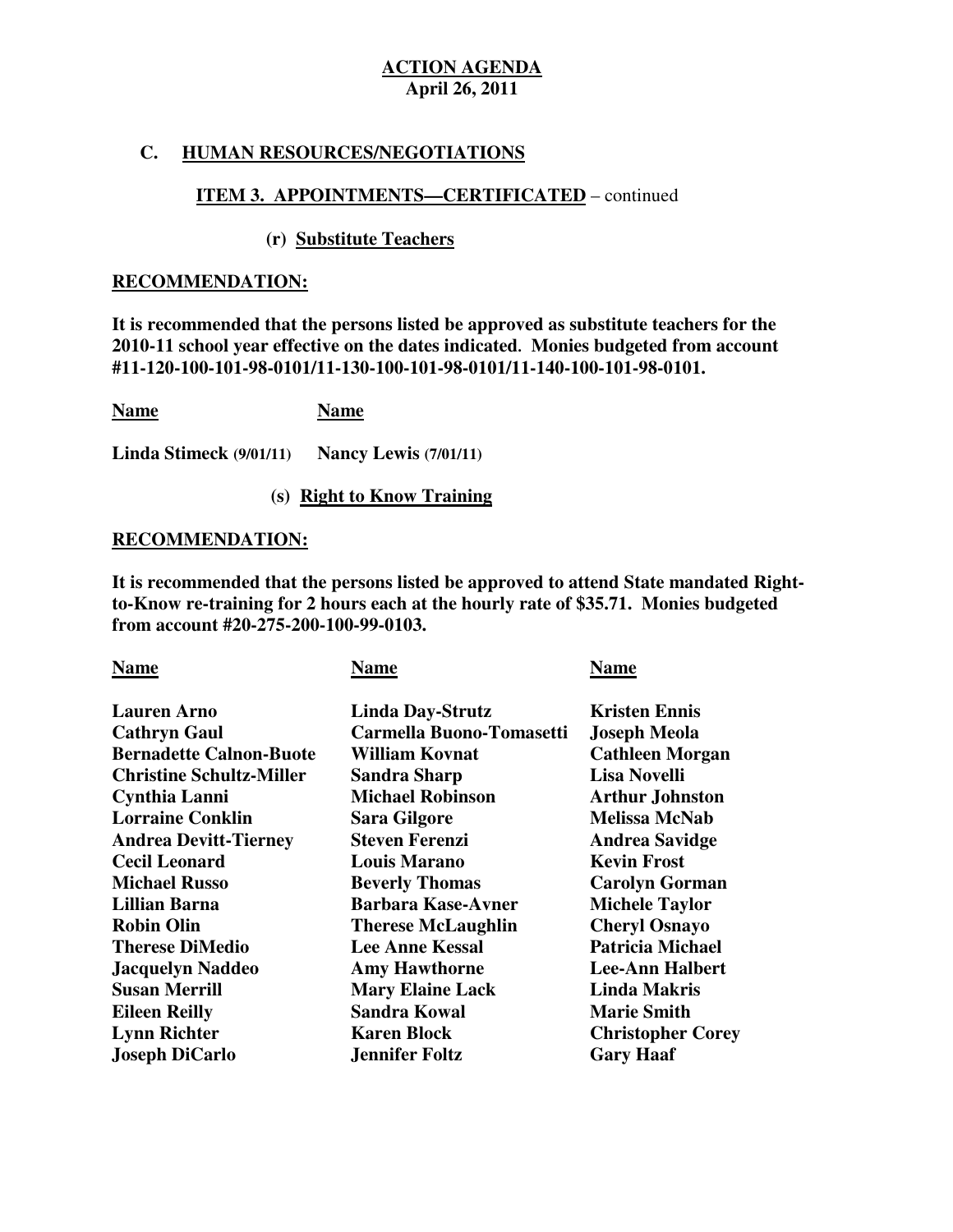#### **C. HUMAN RESOURCES/NEGOTIATIONS**

#### **ITEM 3. APPOINTMENTS—CERTIFICATED** – continued

#### **(t) Right to Know Training** - continued

| <b>Name</b>                 | Name                         | <b>Name</b>               |
|-----------------------------|------------------------------|---------------------------|
| <b>Marlene Ann Houlihan</b> | <b>Kimberly Keyack</b>       | <b>Deborah Nemerofsky</b> |
| <b>Jerry Tritt</b>          | <b>Luke Alvarez</b>          | <b>Robert Bonnet</b>      |
| <b>Alyanna Boxley</b>       | <b>Jacqueline Frockowiak</b> | Lydia Krupa               |
| <b>Michele Ann Martino</b>  | <b>Kenneth McCall</b>        | <b>Daniel Sloane</b>      |
| Patricia Tirado             | <b>Angela Warrington</b>     | <b>Katie Boyle</b>        |
| <b>William Troutman</b>     | <b>Kim Achilly</b>           | <b>Erica DeMichele</b>    |
| <b>Lawrence Frockowiak</b>  | <b>Marie Mackley</b>         | <b>Elizabeth Scharff</b>  |
| <b>Michael Dappolone</b>    | <b>Terrance Regan</b>        | <b>John Barski</b>        |
| <b>Elizabeth Endres</b>     | <b>Alexander Falat</b>       | Daria Hall                |
| Francis Lodge, Jr.          | Gina Oh                      | <b>Mark Brandreth</b>     |
| <b>Michael Hischak</b>      | <b>William Segrest</b>       | <b>Susanne Casey</b>      |
| <b>Nancy Hinrichsen</b>     | <b>Gregory Rouen</b>         | <b>Matthew Cieslik</b>    |
| <b>Stacie Dykes</b>         | <b>Bruce Krohn</b>           | <b>Caryn Mazol</b>        |
| <b>Kristina Weigel</b>      | <b>Jennifer Wojs-Robbins</b> | <b>Susan Young</b>        |
| Sondra Castellani           | <b>Michelle Freundlich</b>   | <b>Edward Hart</b>        |
| <b>Luke Semar</b>           | <b>James Price</b>           | <b>Michelle Prough</b>    |
| <b>Angela Sablich</b>       | <b>Maureen Smith</b>         | <b>Sean Wolosin</b>       |
| Portia Fudala               | <b>Mary Powelson</b>         | <b>Laura Campbell</b>     |
| <b>Robin Schwartz</b>       | <b>Brian Grillo</b>          | Patricia Millili          |
| <b>Scott Sweeten</b>        | <b>Alexander Gargas</b>      | <b>Kevin Skelly</b>       |
| <b>Robert Adelizzi</b>      |                              |                           |

#### **(u) Environmental Residency Program**

### **RECOMMENDATION:**

 **It is recommended that Clifford Ireland, teacher at Beck Middle School be approved for the Environmental Residency Program at Mt. Misery during the week of 4/12/11 4/15/11 at the rate of \$190.98 per diem for overnight (not to exceed three nights at a cost of \$572.94) Monies budgeted from account #11-130-100-101-66-0101.**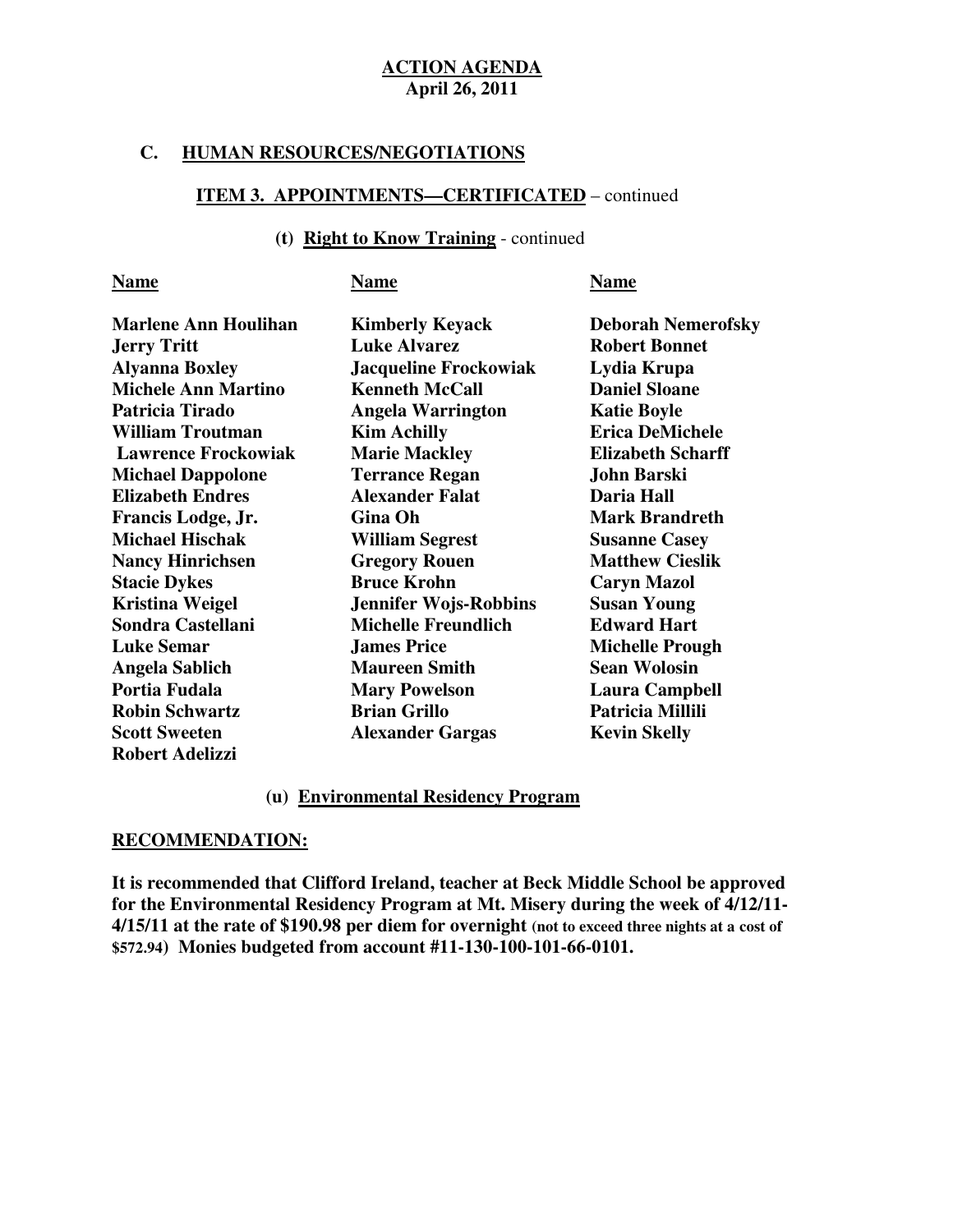#### **C. HUMAN RESOURCES/NEGOTIATIONS**

# **ITEM 4. APPOINTMENTS—NON-CERTIFICATED**

(a) Regular

#### **RECOMMENDATION:**

 It is recommended that the persons listed be approved for 2010-11 school year in accord with the data presented:

| Name                    | <b>Assignment</b>                                                             | <b>Effective Date</b> | <b>Hourly Rate/Salary</b> |
|-------------------------|-------------------------------------------------------------------------------|-----------------------|---------------------------|
| Danielle Tkacz          | District-Substitute Teacher II,<br>SACC (budget #60-990-320-101-<br>$58-0001$ | 3/31/11-6/30/11       | \$11.00                   |
| Nadine Paul-<br>Krasner | District-STEP Monitor (budget<br>#60-990-320-100-58-0005)                     | $4/13/11 - 6/17/11$   | \$12.65                   |
| Nadine Paul-<br>Krasner | Rosa-Holiday, SACC (budget<br>#60-990-320-101-58-0005)                        | $4/13/11 - 6/17/11$   | \$12.65                   |
| Toby Snider             | Paine-Family Friendly Teacher<br>$(budget #60-990-320-107-58-0000)$           | $4/13/11 - 6/17/11$   | \$22.46                   |

(b) Title I Program Support Specialist

### **RECOMMENDATION:**

 It is recommended that Kathleen Ricchezza be appointed to the position of facilitator for various technology based intervention programs for a Title I Program Support Specialist before/after school. This is effective 3/23/11-6/14/11 at a rate of \$10.65 (not to exceed \$641.50) for a maximum of 60 hours. Monies budgeted from Title I-account #20-239-100-101-15 0101.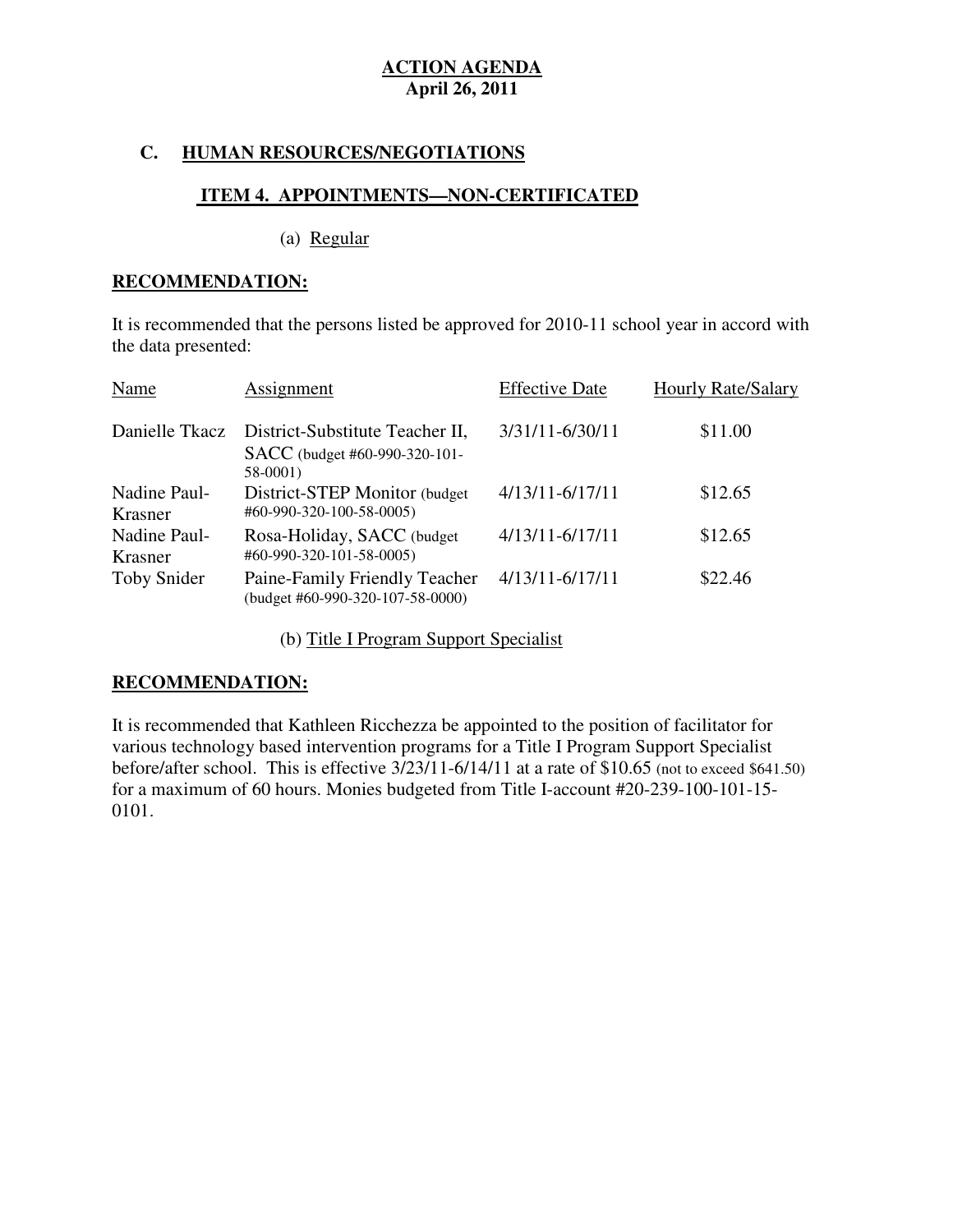## **C. HUMAN RESOURCES/NEGOTIATIONS**

### **ITEM 5. LEAVES OF ABSENCE—CERTIFICATED**

(a) Leave of Absence, With/Without Pay

### **RECOMMENDATION:**

 It is recommended that the persons listed be approved for a leave of absence, with/without pay in accord with the data presented:

| <b>Melissa Santiago</b> | Paine-Grade 3                            | Leave with pay 3/21/11-5/19/11;<br>without pay 5/20/11-6/30/11                                                               |
|-------------------------|------------------------------------------|------------------------------------------------------------------------------------------------------------------------------|
| <b>Suzann Clarke</b>    | <b>CHHS West-English</b>                 | without pay 4/04/11-until a<br>determination is made regarding a<br>return to work date<br>Leave without pay 9/01/11-6/30/12 |
| <b>Shonna Hunter</b>    | <b>CHHS West-Title I</b>                 | Leave with pay 3/30/11-4/01/11;                                                                                              |
| <b>Simone Nadav</b>     | <b>CHHS East-Resource</b><br><b>Room</b> | Leave without pay $9/01/11 - 1/02/12$                                                                                        |
| <b>Robbins</b>          |                                          | (leave extended)                                                                                                             |
| Jennifer Wojs-          | Rosa-Science                             | Leave without pay 4/12/11-6/30/11                                                                                            |
| Susan Murawczyk         | Johnson-Grade 1                          | determination is made regarding a<br>return to work date<br>Leave with pay 3/17/11 p.m.-3/24/11                              |
| Alison Young            | Johnson-Grade 5                          | Leave with pay 3/22/11-4/01/11;<br>without pay 4/04/11-until a                                                               |
| Jennifer Foltz          | Beck-Science                             | Leave with pay 3/28/11-5/13/11;<br>without pay 5/16/11-6/30/11                                                               |
| Diana Polito            | <b>Barclay-Special Education</b>         | Leave with pay 5/23/11-6/20/11;<br>without pay 9/01/11-2/24/12                                                               |
| <b>Christine Bass</b>   | <b>CHHS West-Music</b>                   | Leave with pay 1/03/11-4/29/11 (leave<br>extended)                                                                           |
| Jamie Grayson           | Paine-Special Education                  | without pay 4/07/11-6/30/11<br>Leave without pay 3/14/11-3/29/11<br>(leave extended)                                         |
| Susanna Esposito        | Johnson-Grade 4                          | Leave with pay 2/07/11-4/06/11;                                                                                              |
| Farrah Mahan            | Barton-Principal                         | Leave without pay 6/16/11-7/29/11<br>(leave extended)                                                                        |
| Julia O'Connor          | Cooper-Special Education                 | Leave with pay 3/21/11-3/25/11                                                                                               |
| Name                    | Assignment                               | <b>Effective Date</b>                                                                                                        |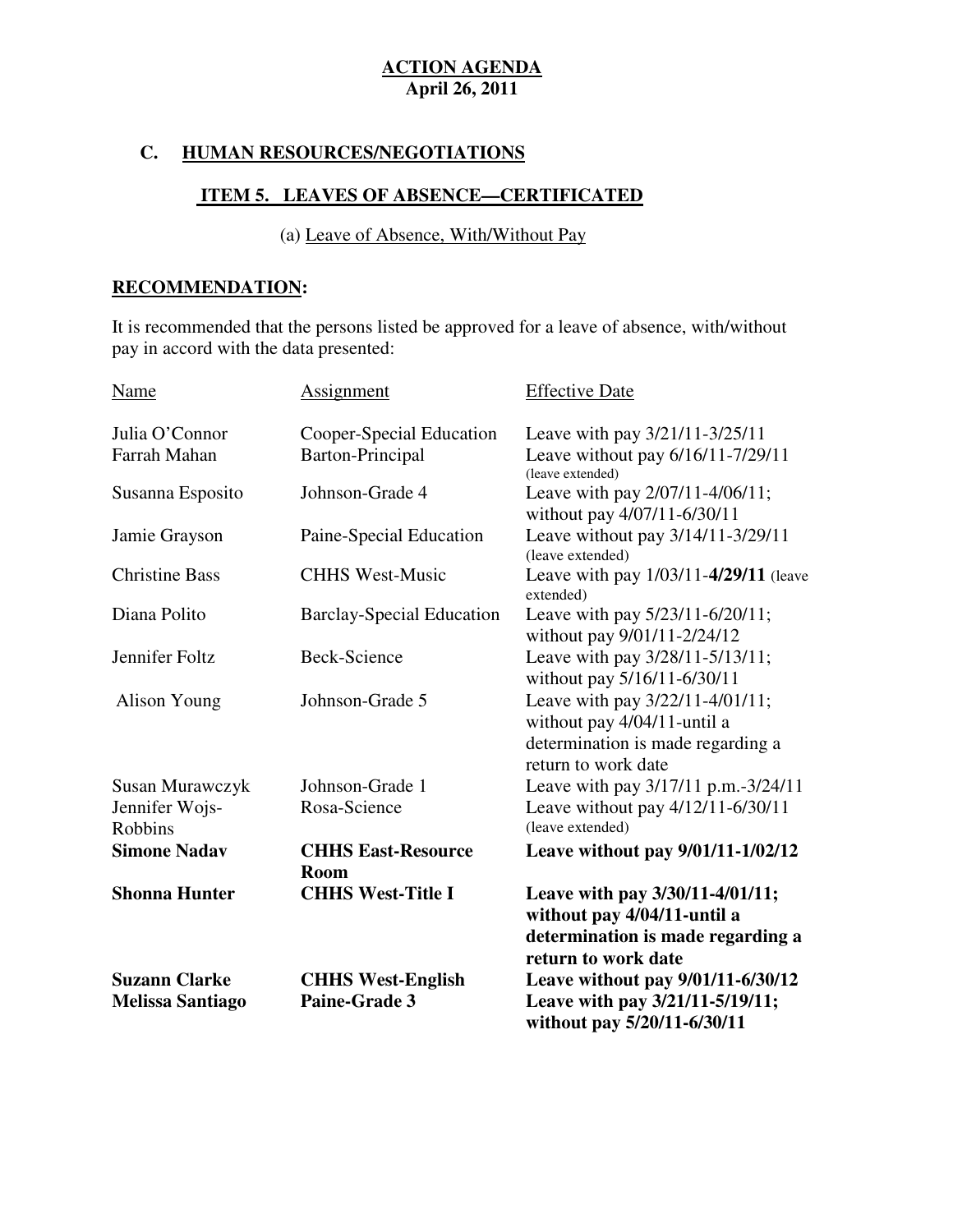# **C. HUMAN RESOURCES/NEGOTIATIONS**

# **ITEM 5. LEAVES OF ABSENCE—CERTIFICATED**

(a) Leave of Absence, With/Without Pay

| Name                     | Assignment                                   | <b>Effective Date</b>                                  |
|--------------------------|----------------------------------------------|--------------------------------------------------------|
| <b>Lynne Catarro</b>     | <b>CHHS West-Resource</b><br><b>Room</b>     | Leave with pay 3/21/11-3/25/11                         |
| <b>Christa Madden</b>    | <b>Woodcrest-Special</b><br><b>Education</b> | Leave without pay 5/30/11-6/30/11                      |
| <b>Amy Walsh</b>         | <b>Mann-Resource Room</b>                    | Leave without pay 9/01/11-11/18/11<br>(leave extended) |
| Lori Lampart             | <b>Woodcrest-Grade 3</b>                     | Leave without pay 5/30/11-6/30/11;<br>9/01/11-12/31/11 |
| <b>Jennifer Ritter</b>   | <b>Beck-Language Arts</b>                    | Leave without pay 9/01/11-6/30/12                      |
| <b>Charles Belinsky</b>  | Sharp/Woodcrest-Health<br>& P.E.             | Leave without pay 4/07/11-4/13/11                      |
| <b>Kimberly Redfearn</b> | <b>Knight-Grade 2</b>                        | Leave without pay 3/04/11-6/30/11<br>(leave extended)  |
| <b>Jennifer Poli</b>     | <b>Mann-Grade 5</b>                          | Leave without pay 9/01/11-6/30/12                      |
| <b>Jennifer Taylor</b>   | <b>Barton-Grade 2</b>                        | Leave without pay 6/02/11-6/10/11<br>(leave extended)  |
| <b>Cheryl Osnayo</b>     | <b>CHHS East-Nurse</b>                       | Leave with pay 4/07/11-4/15/11                         |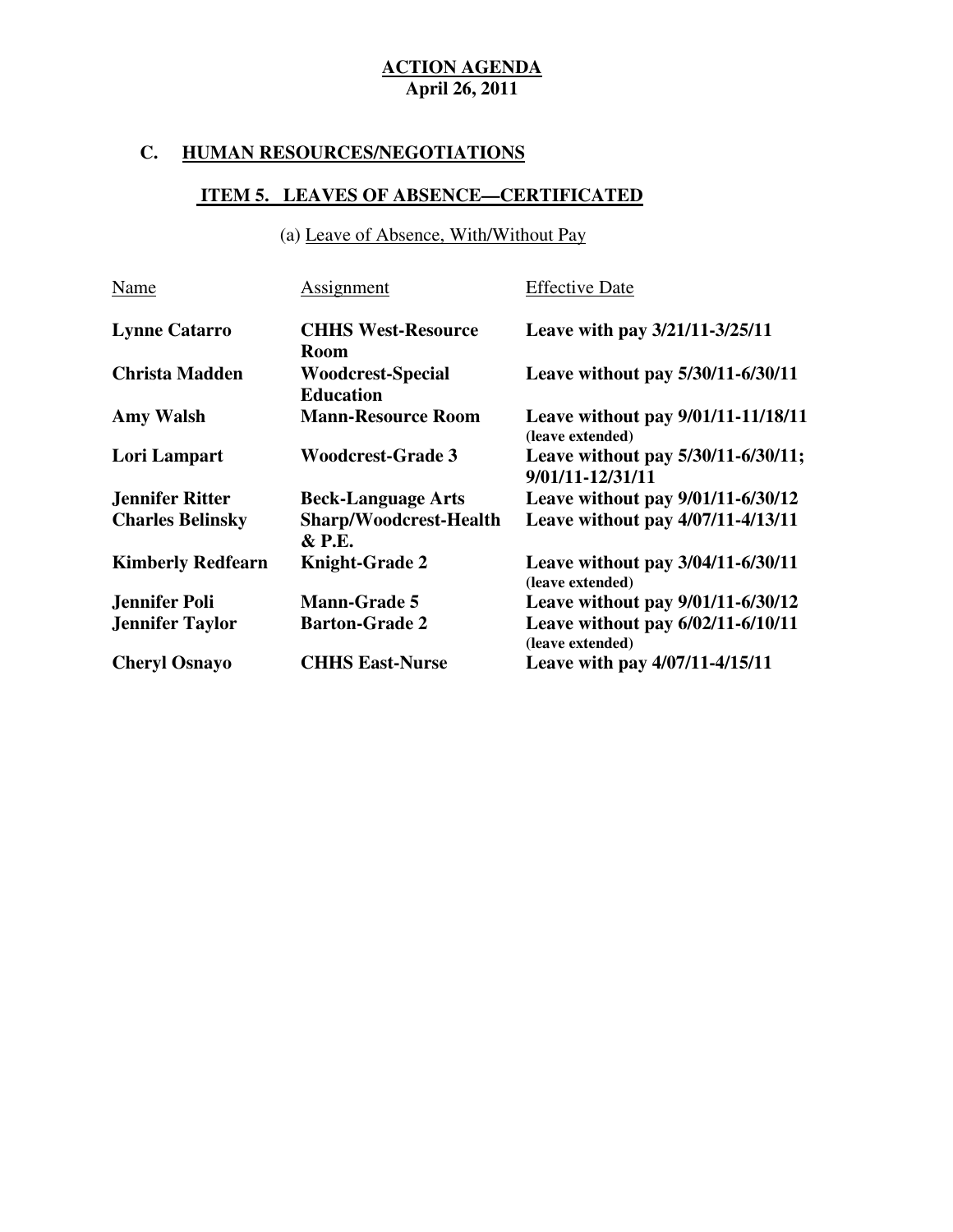# **C. HUMAN RESOURCES/NEGOTIATIONS**

### **ITEM 6. LEAVES OF ABSENCE—NON-CERTIFICATED**

(a) Leave of Absence, With/Without Pay

# **RECOMMENDATION:**

 It is recommended that the persons listed be approved for leave of absence, with/without pay in accord with the data presented:

| <b>Name</b>                                    | <b>Assignment</b>                                                            | <b>Effective Date</b>                                                                                                           |
|------------------------------------------------|------------------------------------------------------------------------------|---------------------------------------------------------------------------------------------------------------------------------|
| <b>Hector Gonzalez</b>                         | <b>CHHS East-Cleaner</b>                                                     | Leave without pay 3/22/11-until a<br>determination is made regarding a work<br>date                                             |
| Julia Hampshire                                | <b>CHHS West-Educational</b><br>Assistant                                    | Leave with pay 3/11/11-3/25/11                                                                                                  |
| Sen-Bayir<br>Kutinow                           | <b>CHHS West-Cleaner</b>                                                     | Leave without pay 3/21/11-4/15/11                                                                                               |
| Guillermo Lopez                                | Paine-Cleaner                                                                | Leave with pay 11/29/10-12/15/10;<br>without pay 12/16/10-until a<br>determination is made regarding a return<br>to work date   |
| <b>Audrey Leibowitz</b><br><b>Wandy Carley</b> | Harte-Teacher II, SACC<br><b>CHHS West-Educational</b><br>Assistant          | Leave without pay 5/23/11-5/25/11<br>Leave with pay 3/11/11-until a<br>determination is made regarding a return<br>to work date |
| Nelida Suarez<br>Rivera                        | Woodcrest-Cleaner                                                            | Leave with pay $5/18/11 - 5/31/11$ ; without<br>pay 6/01/11-6/15/11                                                             |
| <b>Edward Hall</b>                             | <b>CHHS East-Student</b><br><b>Support</b>                                   | Leave with pay 3/23/11-3/29/11                                                                                                  |
| Patricia Tigre<br><b>Timika Smalls</b>         | <b>Johnson-Lead Cleaner</b><br><b>Kilmer-Educational</b><br><b>Assistant</b> | Leave with pay 4/18/11-5/06/11<br>Leave without pay 4/07/11-6/06/11<br>(revised for dates)                                      |
| <b>Kimberly Phillips</b>                       | <b>Stockton-Educational</b><br><b>Assistant</b>                              | Leave with pay $4/07/11-4/12/11$ ; without<br>pay 4/13/11-4/15/11                                                               |
| <b>Amanda Stueven</b>                          | <b>Barton-Educational</b><br><b>Assistant</b>                                | Intermittent leave without pay 1/15/11-<br>$6/30/11$ (revised for dates)                                                        |
| <b>Emily Schultz</b>                           | Cooper-Program Aide, II                                                      | Leave without pay 4/27/11-5/13/11                                                                                               |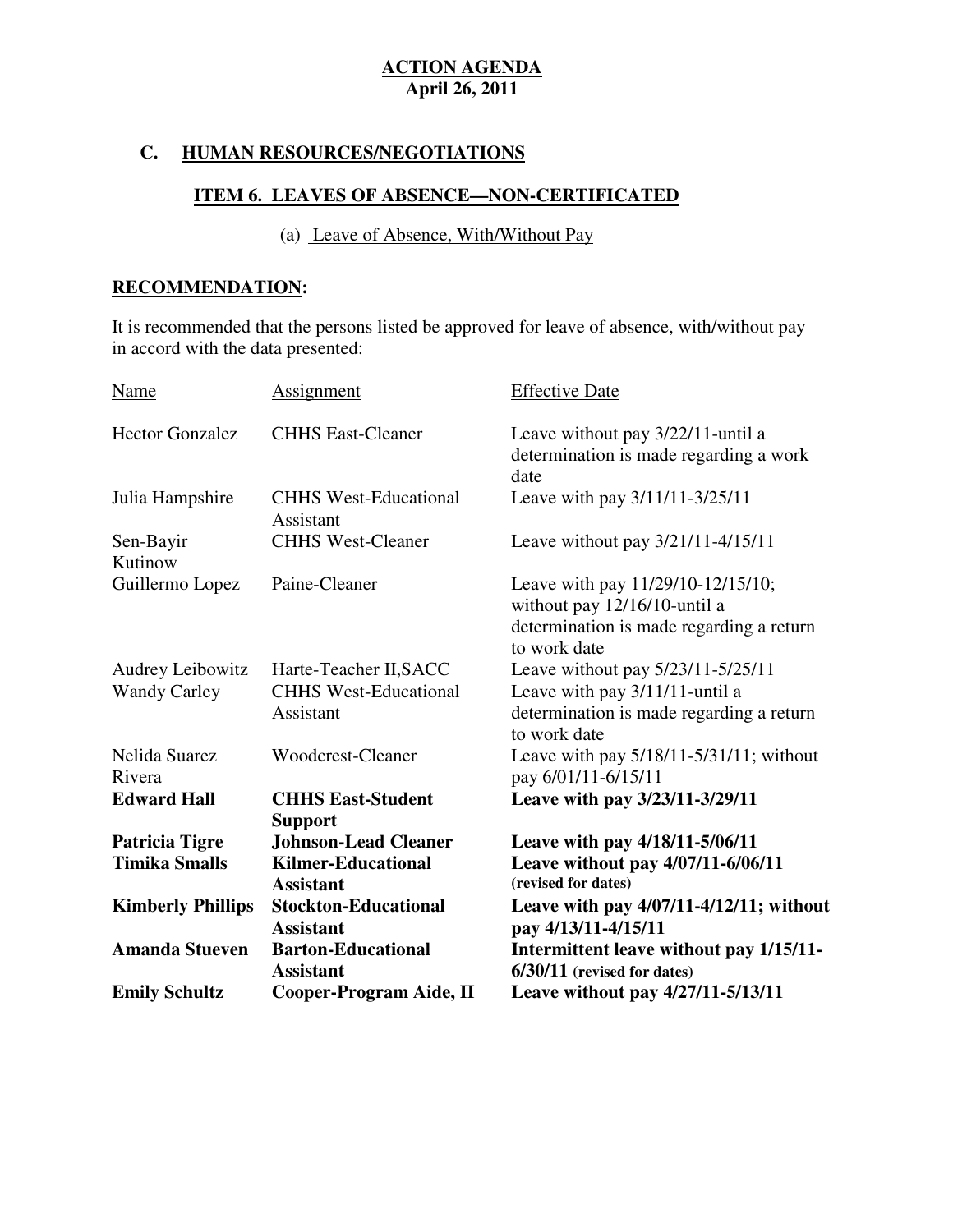#### **C. HUMAN RESOURCES/NEGOTIATIONS**

### **ITEM 7. ASSIGNMENT/SALARY CHANGE—NON-CERTIFICATED**

#### (a) Reassignment

#### **RECOMMENDATION:**

 It is recommended that the persons listed be reassigned to the positions indicated for the 2010-11 school year and in accord with the data presented:

| Name                     | From                                                                                                    | <b>To</b>                                                                    | <b>Effective Date</b> | <b>Hourly Rate</b> |
|--------------------------|---------------------------------------------------------------------------------------------------------|------------------------------------------------------------------------------|-----------------------|--------------------|
| <b>Barbara</b><br>Wilson | Cooper-Exceptional<br>Educational<br>Assistant $($11.19/hr$<br>budget #11-204-100-<br>$106 - 06 - 0100$ | Cooper-<br>Educational<br>Assistant<br>(budget #11-204-<br>$100-106-06-0100$ | 3/23/11-6/30/11       | \$9.84             |
| Pamela Lam               | Cooper-Exceptional<br>Educational<br>Assistant $($11.74/hr$<br>budget #11-204-100-<br>$106 - 06 - 0100$ | Cooper-<br>Educational<br>Assistant<br>(budget #11-204-<br>100-106-06-0100)  | 3/23/11-6/30/11       | \$10.65            |

#### **(b) Change in Effective Date of Reassignment**

#### **RECOMMENDATION:**

 **It is recommended that the effective dates of the reassignment of Darryl McCarthy, from lead cleaner at Stockton Elementary School to lead cleaner at CHHS East be changed from 10/13/10-6/30/11 to 7/01/10-6/30/11 at a salary of \$28,501 (includes \$992 for boiler license). Monies budgeted from account #11-000-262-100-50-0100.**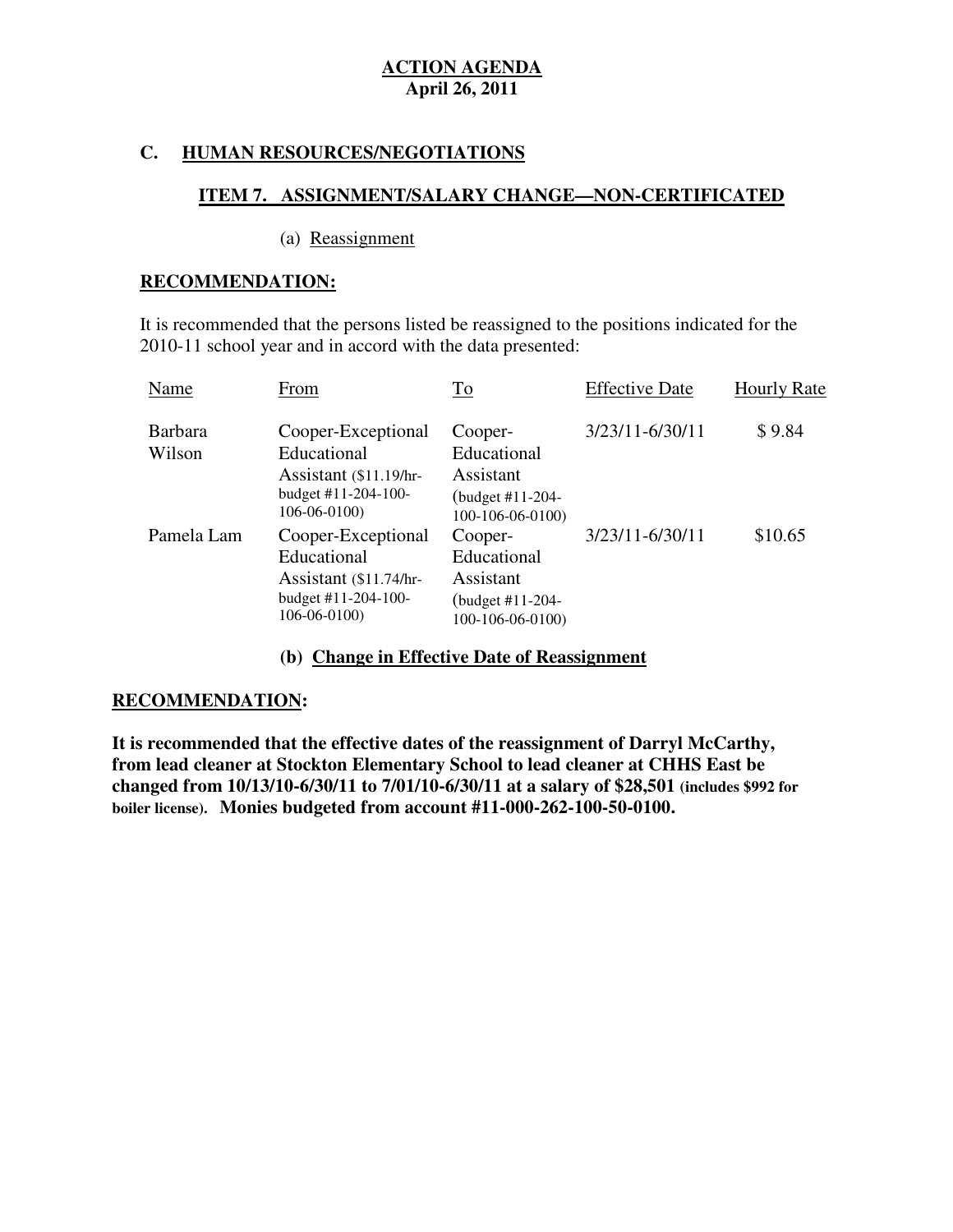## **C. HUMAN RESOURCES/NEGOTIATIONS**

# **ITEM 8. OTHER COMPENSATION—CERTIFICATED**

(a) Tuition Reimbursement—CHASA

#### **RECOMMENDATION:**

 It is recommended that the person listed be reimbursed for successful completion of graduate credits in accord with the current agreement between the Board of Education and the Cherry Hill Association of School Administrators. Monies budgeted from account #11-000-291 290-98-0002:

| Name                | Amount |
|---------------------|--------|
| <b>Kwame Morton</b> | \$1425 |

#### (b) Outside Learning Evaluations

### **RECOMMENDATION:**

 It is recommended that Robin Dolan and Sara Kellerman be approved to provide outside learning evaluations effective 3/15/11-6/30/11 for a total of 8 evaluations each at the rate of \$250/evaluations (not to exceed \$2010). Monies budgeted from account #11-000-219-104-71 0101.

#### 0101. (c) Outside Psychological Evaluations

#### **RECOMMENDATION:**

 It is recommended that Michael Sherman and Jamilla Butler be approved to provide outside psychological evaluations effective 3/15/11-6/30/11 for a total of 10 evaluations each at the rate of \$250/evaluation (not to exceed \$5025.) Monies budgeted from account #11-000-219 104-71-0101.

### (d) Parent Son/Daughter Human Growth And Development

#### **RECOMMENDATION:**

 It is recommended that the staff member listed be paid the sum of \$35.00 for conducting a Parent Son/Daughter Program in an elementary school in conjunction with the course on Human Development:

| Name             | School   | Date<br>3/03/11 |
|------------------|----------|-----------------|
| Jacquelyn Naddeo | Kingston |                 |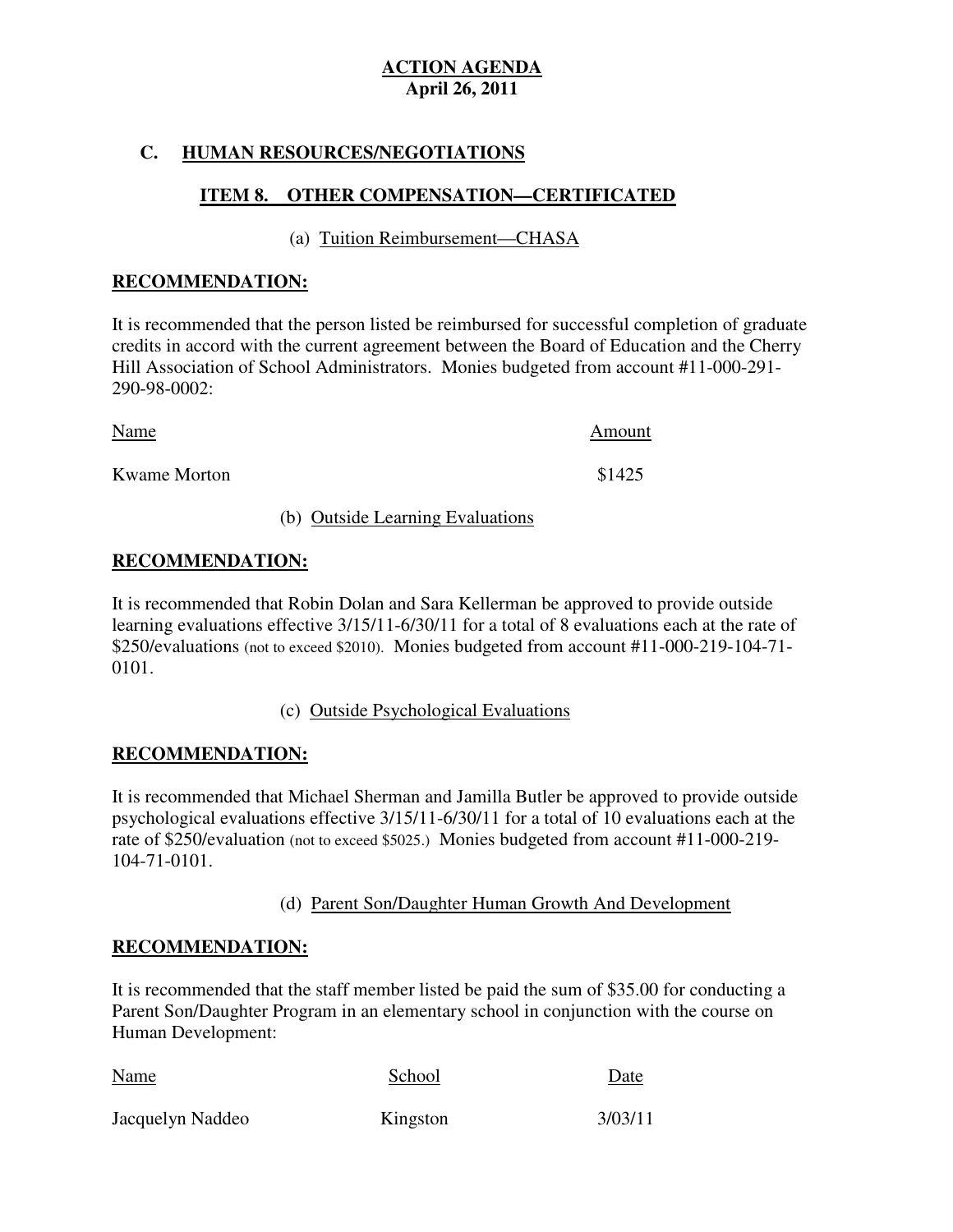# **C. HUMAN RESOURCES/NEGOTIATIONS**

# **ITEM 8. OTHER COMPENSATION—CERTIFICATED** – continued

#### **(e) Payment to Presenters**

#### **RECOMMENDATION:**

 **It is recommended that the persons listed be approved to make a presentation to identified Title I students and their parents on 4/13/11. Presentation to be a total of 8 hours at the rate of \$71.42/teacher (not to exceed \$571.36). Monies budgeted from account #20-239-200-101-45-0101.** 

**Name Name** 

**Steve Ansert Benjamin Acquesta Anthony Brocco** 

**Margaret Giordano** 

**(f) After School Workshop** 

#### **RECOMMENDATION:**

 **It is recommended that Lauren Miscioscia be approved to present an after school workshop to teachers from 1/24/11-2/28/11 at the rate of \$53.56/hour (not to exceed 6 hours each). Monies budgeted from account #20-275-200-100-99-0103.**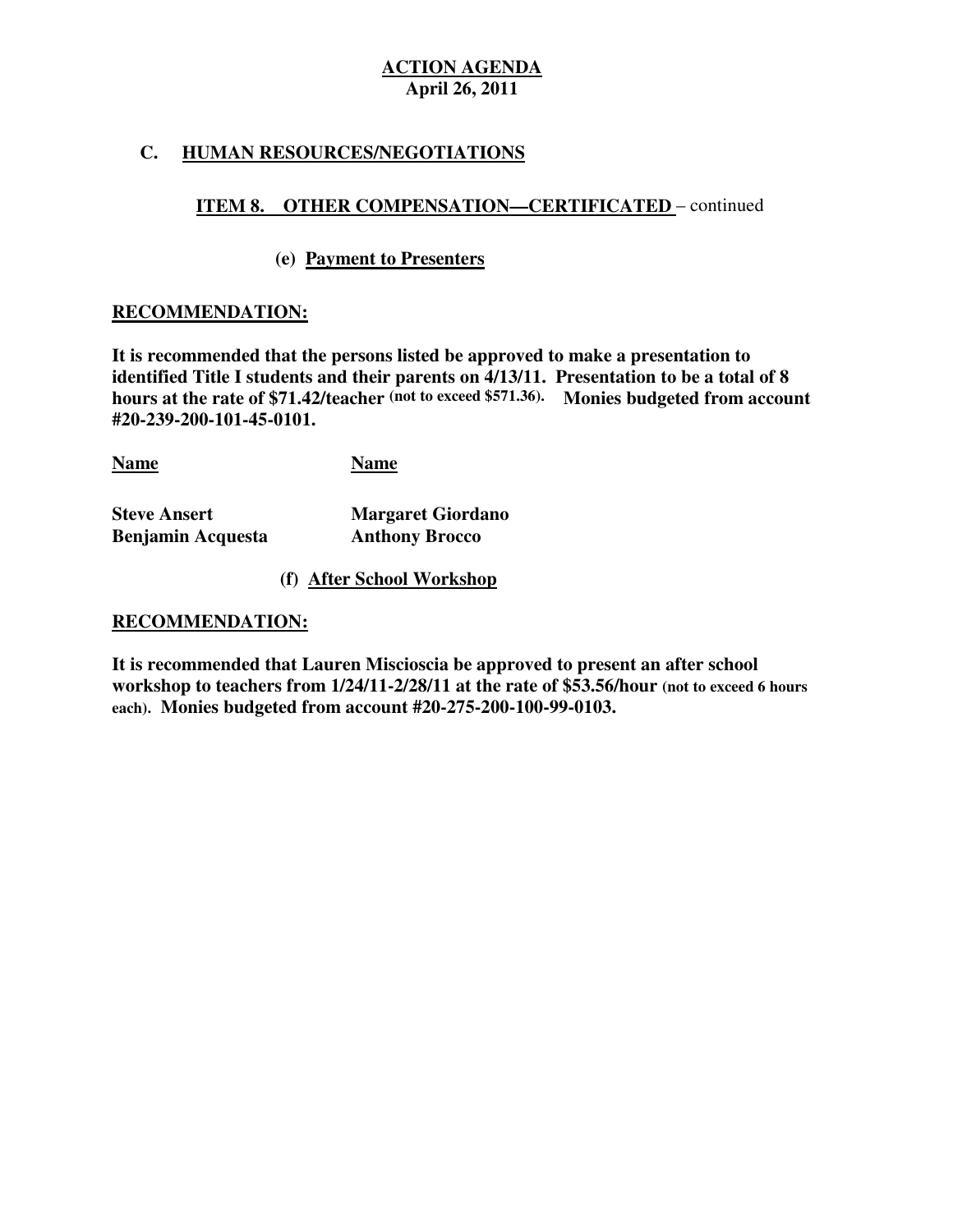#### **C. HUMAN RESOURCES/NEGOTIATIONS**

#### **ITEM 9. OTHER COMPENSATION—NON-CERTIFICATED**

#### (a) SACC Site Leaders

#### **RECOMMENDATION:**

 It is recommended that the persons listed be approved for a stipend of \$300 each as SACC site leaders in accord with the data presented. Monies budgeted from account # 60-990-320 101-58-0101.

Shirley Armstrong Johnson-AM Lynne Brady JoAnn Buzby Barton-AM Donna Clark Lisa Cobb **Colleen Corey Karen Dawson**  Anna DeMarco Sharp-AM Jillian Doney Cooper-PM Amber Henry Sharp-PM Demetra Evans Knight-AM Jennifer Fashinder Matthew Carter **Barton-PM**  Carol Galasso Mann-AM Nicole Gauntt **Knight-PM** Nicole Gilbert Maria Greenwood Danielle Korte Johnson-PM Mario Lanzilotta Cooper-AM Monica Lazzaro **Harte-AM** Hedva Levin Rita Palma Maureen Purcell Stockton-PM Todd Sharofsky Woodcrest-PM Ivy Shavit Harte-PM Tracy Riddell-Lyons IsolynVassall-Sabir Mann-PM

#### Name School

Woodcrest-AM EDCC Woodcrest-PM EDCC Woodcrest-AM Kilmer-AM/PM Woodcrest- PM EDCC Cooper-PM EDCC Barclay-AM EDCC Woodcrest-AM EDCC Kingston-AM/PM Stockton-AM Paine-AM/PM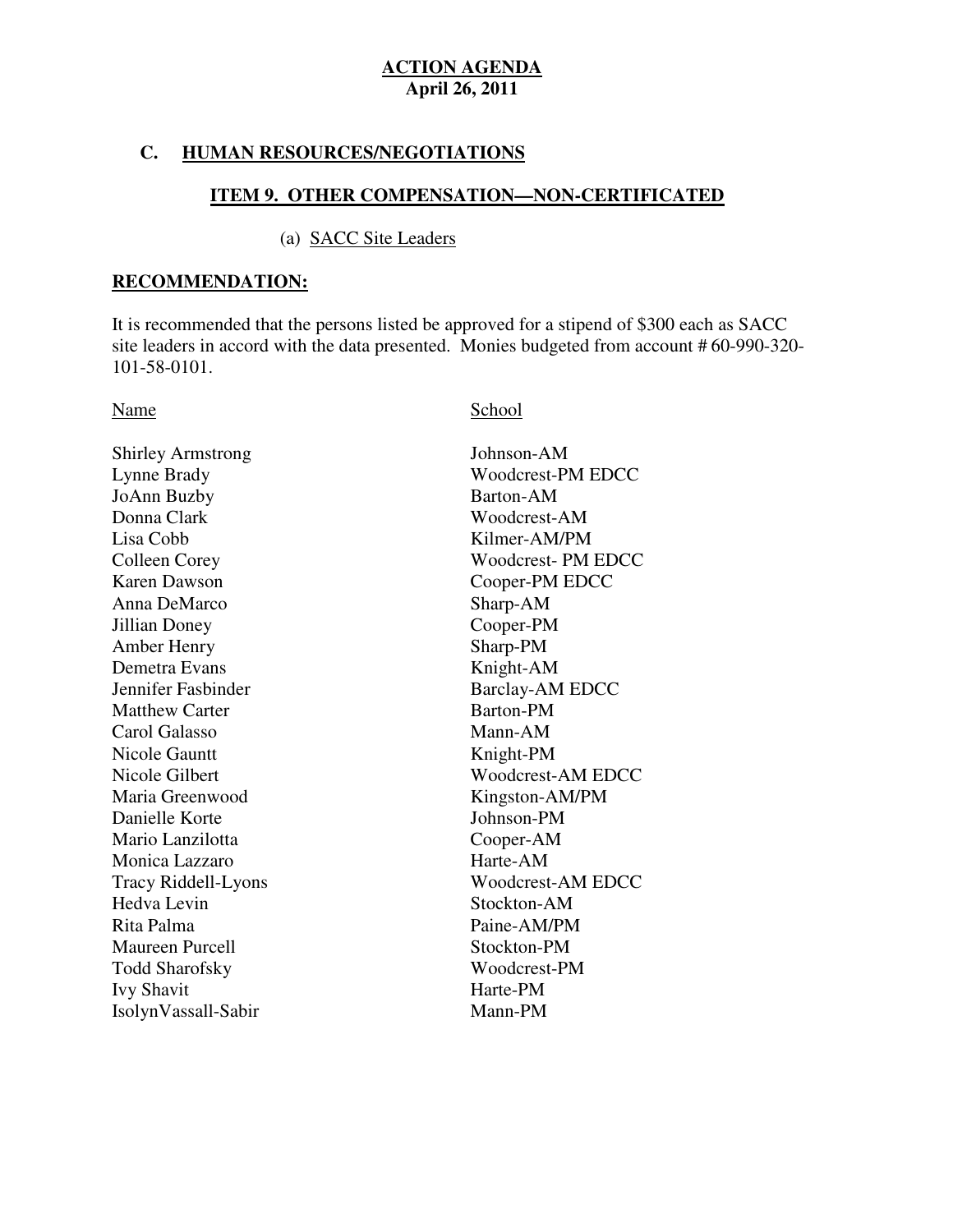# **C. HUMAN RESOURCES/NEGOTIATIONS**

# **ITEM 9. OTHER COMPENSATION—NON-CERTIFICATED** - continued

### (b) SACC Peer Coaches

### **RECOMMENDATION:**

 It is recommended that the persons listed be approved for a stipend of \$200 each as SACC peer coaches in accord with the data presented. Monies budgeted from account # Monies budgeted from account # 60-990-320-101-58-0101.

Name Name

Nicole Gilbert Jennifer Fasbinder Jodi Rosenfeld

Monica Lazzaro

| Motion | Second | 'ote |
|--------|--------|------|
|        |        |      |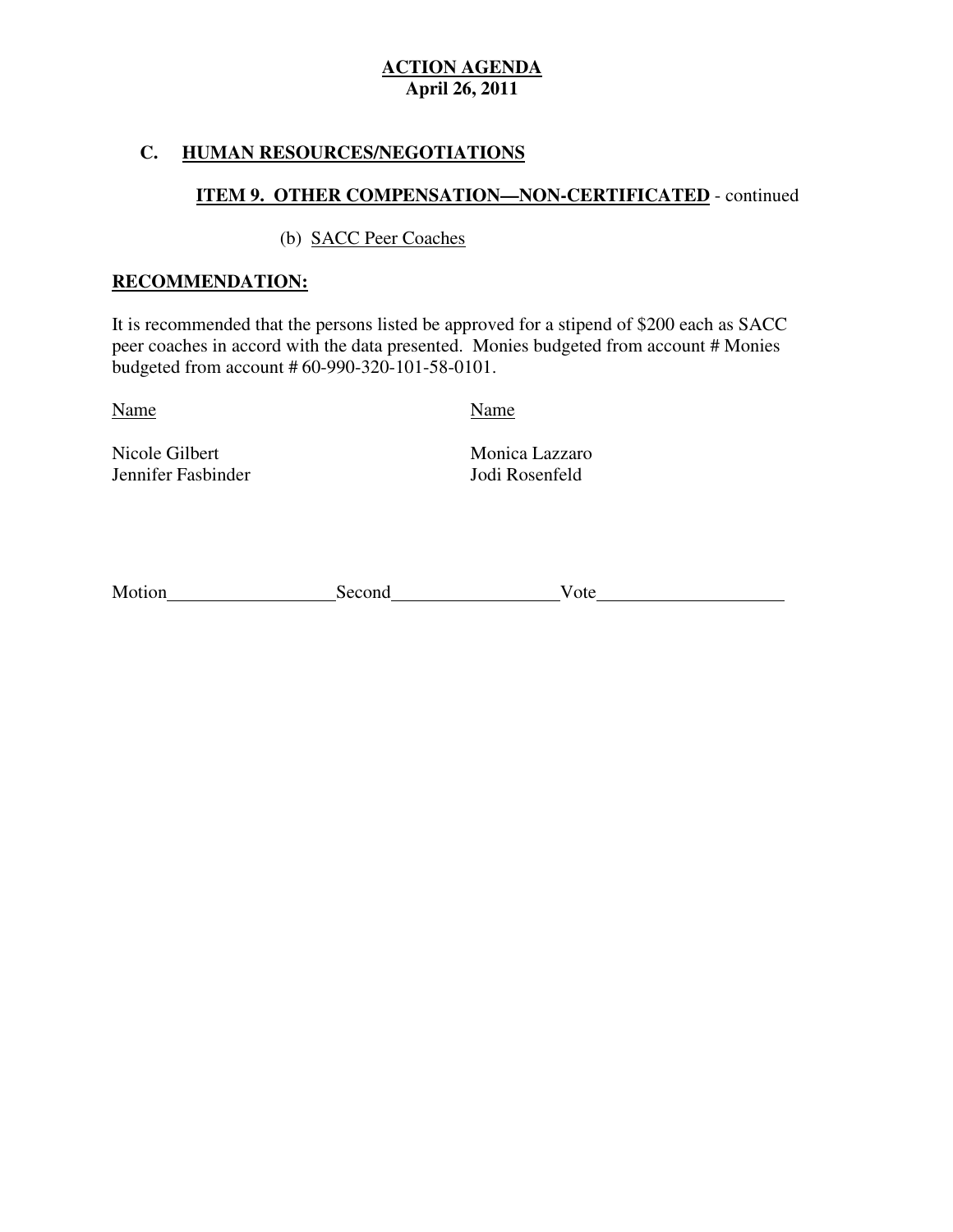### **D. POLICIES & LEGISLATION COMMITTEE**

#### *Long Range Plan Goals:*

 *"Board of Education members, administrators, teachers, parents and the community work together to ensure all students are provided with academic, social and emotional support necessary to create optimal conditions for high achievement, continued growth and personal development."* 

The Superintendent recommends the following:

- 1. Approval of First Reading of Policies
- 2. Approval of First Reading of Procedure
- 3. Approval of Waiver of Procedure F-3: Secondary Field Trips
- 4. Waiver of Policy 7530: Naming Facilities
- 5. Resolution for Disenrollment

#### **ITEM 1. APPROVAL OF FIRST READING OF POLICIES**

- Policy 1120: Board of Education Meetings
- Policy 2224: Equal Opportunity/Nondiscrimination/Harassment
- Policy 7530: Naming Facilities

#### **RECOMMENDATION:**

It is recommended that the policies listed above be approved for first reading as revised.

#### **ITEM 2. APPROVAL OF FIRST READING OF PROCEDURE**

 • Procedure S-12: Suicide/ Homicide Behaviors, Sudden Traumatic Loss

#### **RECOMMENDATION:**

It is recommended that the procedure listed above be approved for first reading as revised.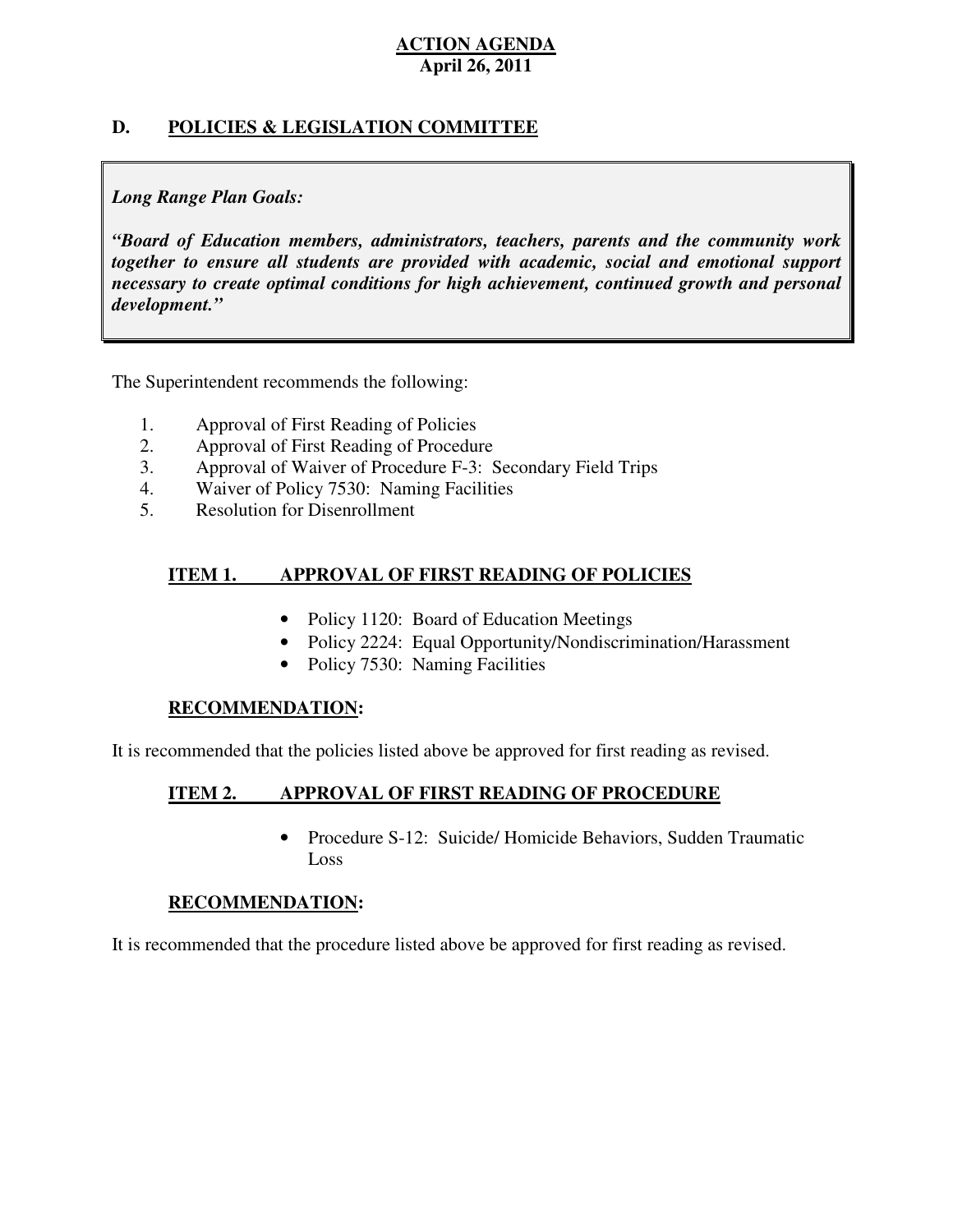# **D. POLICIES & LEGISLATION COMMITTEE (continued)**

#### **ITEM 3. FIELD TRIPS APPROVAL OF WAIVER OF PROCEDURE F-3: SECONDARY**

#### **RECOMMENDATION:**

 It is recommended that the Procedure F-3: Secondary Field Trips be waived to accommodate the trips listed below.

| <b>School</b>       | Trip        | <b>Location</b> | <b>Dates</b>           | # School Days<br><b>Missed</b> |
|---------------------|-------------|-----------------|------------------------|--------------------------------|
| CHHS West &<br>East | <b>DECA</b> | Orlando, FL     | April 30-May 4,<br>201 |                                |

#### **ITEM 4. INAIVER OF POLICY 7530: NAMING FACILITIES**

#### **RECOMMENDATION:**

 It is recommended that the Policy 7530: Naming Facilities (item 3 of the current policy revised February 3, 2004) be waived to facilitate the naming of the basketball court at Cherry Hill High School East in honor of Coach John Valore whose retirement is scheduled for July 1, 2011. The Cherry Hill School District wants to recognize the contributions that Coach Valore has made to the community and to acknowledge the nationwide significance of involving a student with special needs on a varsity sports team. The Superintendent or designee will have final approval of the design for the floor and the naming will take place following Coach Valore's retirement.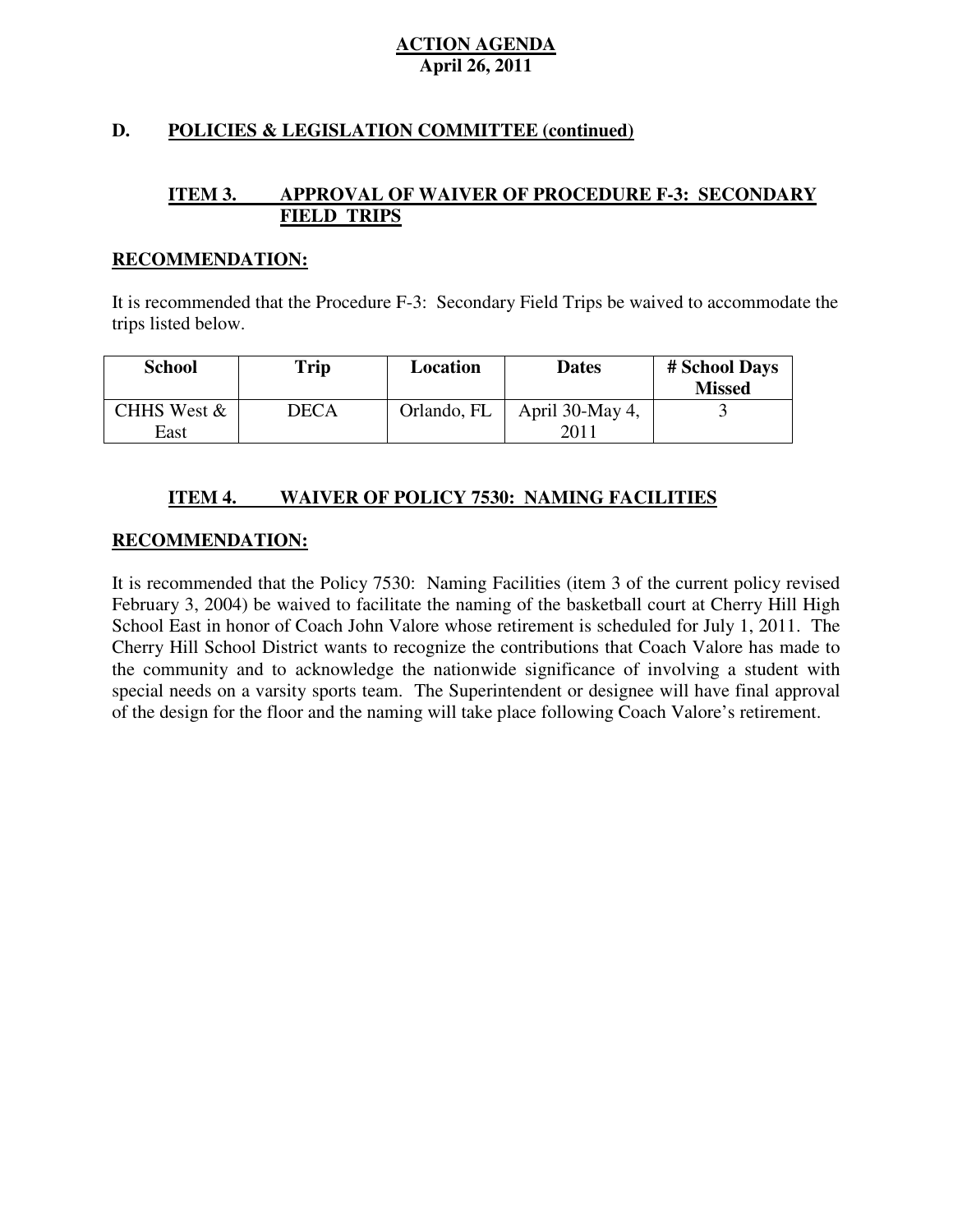### **D. POLICIES & LEGISLATION COMMITTEE (continued)**

#### **ITEM 5. RESOLUTION FOR DISENROLLMENT**

 WHEREAS, the Superintendent of Schools has applied to the Board of Education for the removal of student number 3010717 on the grounds that the student is not domiciled or residing within the Cherry Hill School district, is not kept in the home of another person domiciled within the School district and supported by such person gratis, and is not currently homeless; and

 WHEREAS, after due notice and a hearing offered to the students' parents, in the judgment of the Board of Education, the student is not eligible to attend the Cherry Hill Public Schools on a tuition-free basis for the reasons set forth but the Superintendent:

# NOW THEREFORE BE IT

 RESOLVED, that the Cherry Hill Board of Education hereby directs, in accordance with the recommendation of its Superintendent of Schools, that pursuant to *N.J.S.A.* 18A:38-1, the student identified above be removed from enrollment in the Cherry Hill School District effective 21 days from the date of the notice to be provided to the students' parents, unless the parents file a petition with the Commissioner of Education challenging this action; and be it

 FURTHER RESOLVED, that the Superintendent shall forthwith provide the parents with written notice complying with the requirements of *N.J.A.C.*6A:22-4.2, including notification to the parents of the adoption of this resolution and of the parents' right to contest the Board's decision within 21 days.

Motion Second Vote